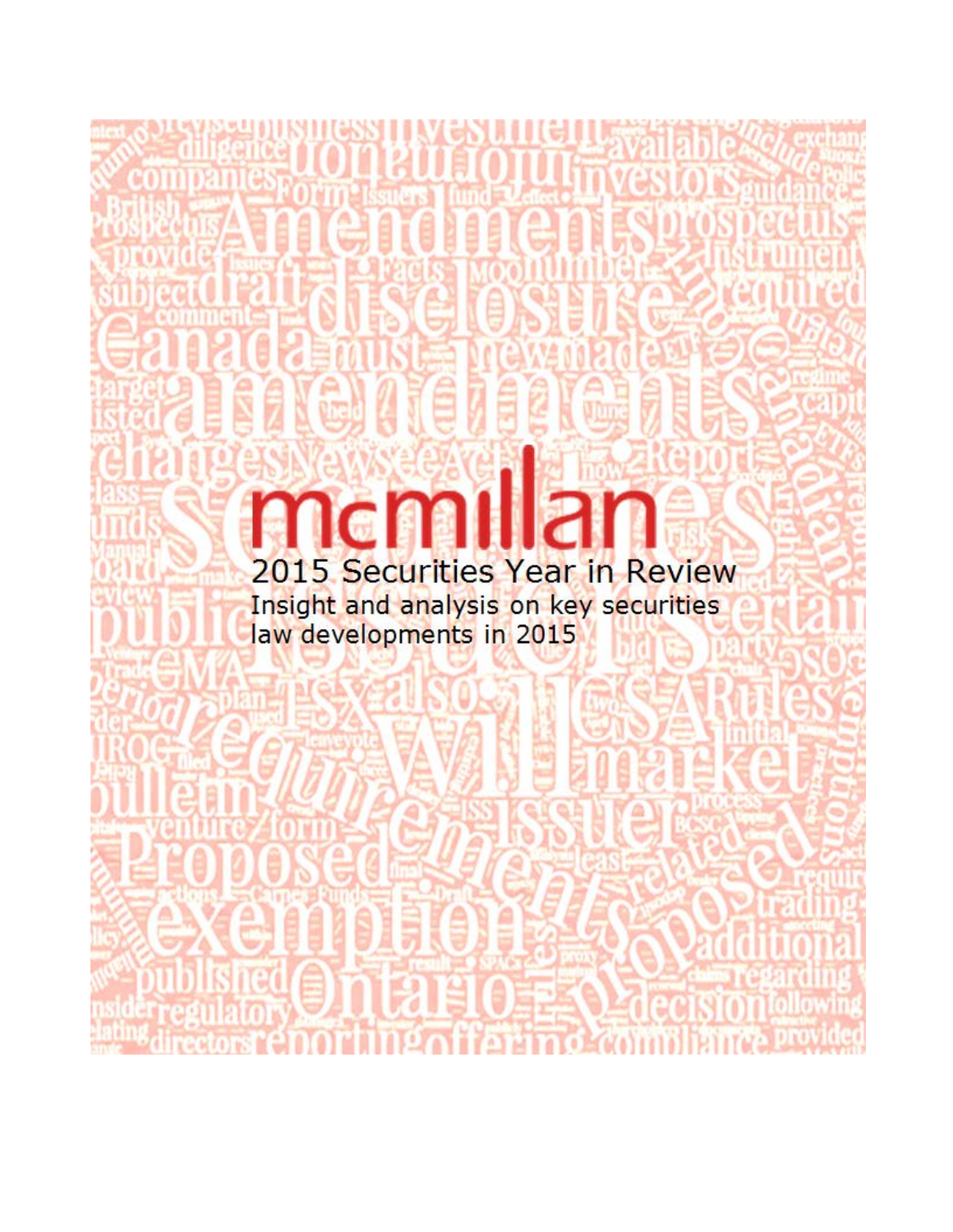### FOREWORD

Through our annual *Securities Year in Review* publication we seek to highlight key changes in the capital markets sector, particularly with respect to significant changes in securities laws.

In this respect, 2015 was a notable year for capital markets in Canada with important developments in several areas, including a continuing march towards a national securities regulator, numerous reforms to the exempt market system and notable changes to public disclosure requirements. Although most of the amendments were evolutionary rather than revolutionary, they are nonetheless significant for issuers and other stakeholders and hold promise for certain landmark changes in the future.

As we move into 2016, we continue to regularly monitor securities laws developments. Updates on issues relating to capital markets and corporate law are routinely published by McMillan lawyers on our [website.](http://www.mcmillan.ca/publications.aspx) In case you require information about specific issues please do not hesitate to get in touch with us.

Amandeep Sandhu Andjela Vukobrat

Cautionary Note: This publication only provides an overview and does not constitute legal advice. Readers are cautioned against making any decisions based on this material alone. Rather, specific legal advice should be obtained. © McMillan LLP 2016

McMillan LLP | Brookfield Place, 181 Bay Street, Suite 4400, Toronto, Ontario, Canada M5J 2T3 Vancouver | Calgary | Toronto | Ottawa | Montréal | Hong Kong | mcmillan.ca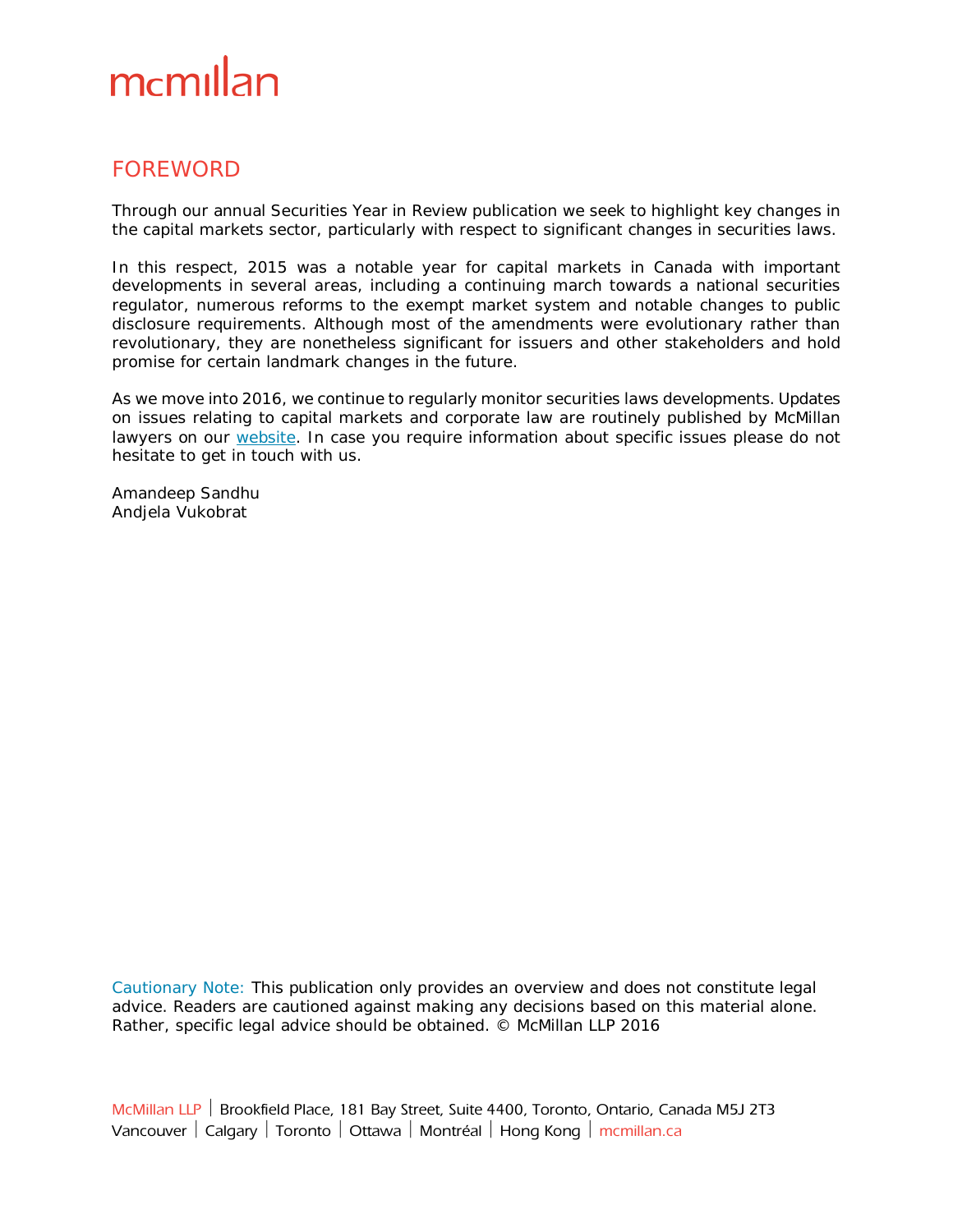## EXECUTIVE SUMMARY

### Move Towards a National Securities Regulator

2015 was marked by a number of noteworthy developments in Canadian securities laws, including a continued push forward by a number of the provinces and the federal government to create a common securities regulatory regime and a uniform Capital Markets Act (CMA). The past year saw various revisions to the draft CMA, including amendments to the regulatory and criminal enforcement provisions, significant proposed amendments to the Canadian takeover bid regime, revisions to the provisions of the CMA pertaining to civil liability for insider trading, and changes to the draft derivatives regulations.

### Reforms to Exempt Market System

The past year also saw a number of noteworthy revisions to the exempt market system in Canada, including the introduction of a new existing security holder exemption and a revised rights offering regime designed to streamline and facilitate the rights offering process. Other developments include a series of amendments to the exemptions available to accredited investors and to the minimum amount investment prospectus exemption, as well as changes in Ontario intended to harmonize the exemptions relating to offering memorandums and family, friends and business associates with those of other jurisdictions.

### Changes to Disclosure Requirements

Significant changes were announced to disclosure and record keeping requirements with the aim of streamlining disclosures rules for venture issuers as well as improving accountability and transparency in the extractive sector. For venture issuers, changes were made to the disclosure requirements relating to executive compensation, business acquisition reports, and prospectuses. For issuers in the extractive sector, the *Extractive Sector Transparency Measures Act* came into force. Changes were also made to the TSX Manual to give security holders a vote before their securities were voluntarily delisted.

We also witnessed the introduction of certain proposed legislative changes to disclosure requirements, including the CSA's proposal for a single, harmonized exempt distribution reporting form for all provinces, as well proposed changes to National Instrument 41- 101 *General Prospectus Requirements* pertaining to the disclosure requirements for mutual funds and exchange-traded mutual funds.

#### Rules for Foreign and Interlisted Issuers

A number of revisions were also made to securities laws applicable to foreign and interlisted issuers. The TSX Company Manual was amended to expand the exemptions available to TSX interlisted issuers, and blanket orders issued in certain Canadian provinces resulted in enhanced relief for certain issuers in connection with obligations under Multilateral Instrument 51-105 *Issuers Quoted on the U.S. Over-the-Counter Markets*. Additional relief for foreign issuers followed in the form of amendments that reduce the disclosure burden on foreign issuers privately placing securities in Canada by reducing the type of disclosure typically required in a Canadian "wrapper" to an offering document.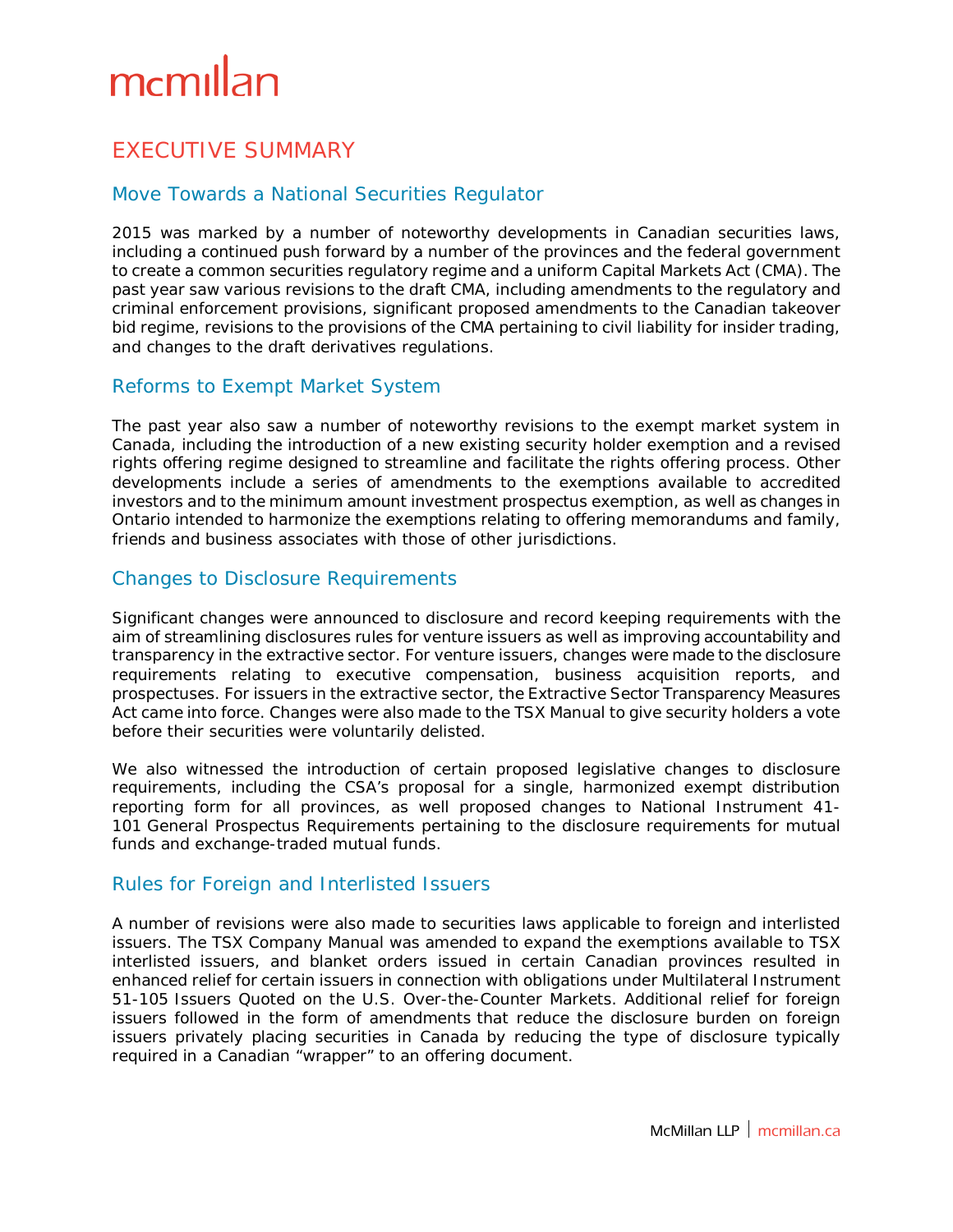### The Arrival of Crowdfunding in Canada

Another notable amendment included the creation of a crowdfunding prospectus exemption adopted by certain provinces in the form of Multilateral Instrument 45-108 – *Crowdfunding*. This exemption provides a legal framework for crowdfunding as a means for early-stage companies to raise capital by balancing the need for fewer disclosure requirements with a continuing commitment to investor protection.

### TSX Company Manual – Requirements for Non-Corporate Issues

On September 17, 2015, the TSX amended the TSX Company Manual (the Manual) to codify existing practices of the TSX with respect to listing and other requirements for certain types of non-corporate issuers, namely closed-end funds, exchange traded products (ETPs) and structured products. It also introduced certain which are generally consistent with current Ontario Securities Act requirements for these types of issuers.

### Amendments to OTC Derivative Trade Reporting Rules

In late 2015, the Ontario Securities Commission published proposed amendments relating to the regulation of the over-the-counter (OTC) derivatives market in Ontario, Manitoba and Quebec (the MOQ Authorities). In January of 2016, the provinces of Alberta, British Columbia, New Brunswick, Newfoundland and Labrador, the Northwest Territories, Nova Scotia, Nunavut, Prince Edward Island, and Saskatchewan adopted their own rules relating to the regulation of the OTC derivatives market which are substantively harmonized with the OTC derivative trade reporting rules adopted by the MOQ Authorities.

### Judicial and Administrative Decisions

The past year witnessed several noteworthy decisions from the courts and securities regulators dealing with a number of interesting subject matters relevant to regulation of the capital markets - from the scope of the public interest authority of securities regulators to the fairness of a plan of arrangement. These notable developments should be of interest to capital markets participants and are discussed below.

#### Noteworthy Proposed Amendments

In addition to the above noted proposed amendments to disclosure requirements, the past year also witnessed a number of noteworthy proposed amendments, including a proposed Whistleblower Policy by the Ontario Securities Commission (OSC). The Whistleblower Policy is designed to encourage reporting to the OSC of misconduct or possible breaches of Ontario securities laws and would if implemented be the first of its kind among Canadian securities regulators. In early 2015, the CSA also published an update on the proposal for a comprehensive regulatory framework for publicly offered alternative investment funds.

### Guidance from Regulatory Authorities

In the past year, several securities regulatory authorities provided useful guidance relating to various matters of importance to capital markets participants, including the following: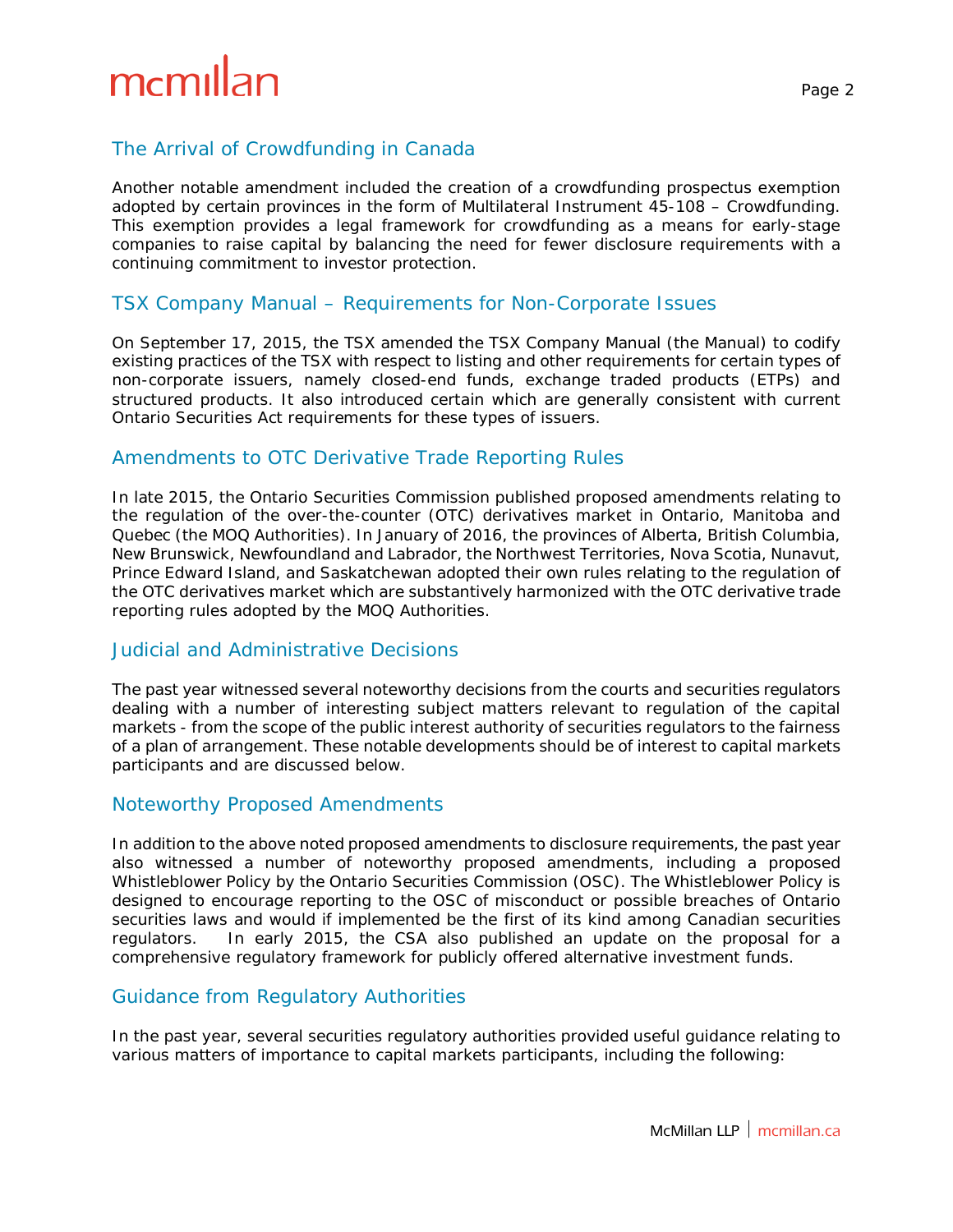# mcmill

#### *CSA: Corporate Governance Disclosure*

The Canadian Securities Administrators (CSA) released a report discussing its review of compliance with the new corporate governance disclosure rules introduced in October 2014, and provided further guidance for issuers on improving compliance.

#### *OSC: Related Party Transaction Reporting*

In February 2015, the OSC released a report based on a review of related party transaction disclosure in which it identified disclosure issues and provided guidance to issuers preparing required related party disclosure. While financial and MD&A disclosure met most key disclosure requirements, a number of deficiencies were identified.

#### *IIROC: Underwriting Due Diligence*

In December 2014, the Investment Industry Regulatory Organization of Canada (IIROC) issued its final guidance regarding due diligence conducted by underwriters on public offerings of securities in Canada. The proposed guidance was originally published by IIROC in March 2014 and was amended to address a number of comments. The final guidance promotes consistency and enhanced standards by setting out the elements of the underwriting due diligence process as well as the types of policies and procedures dealer members need to follow.

#### *CSA: Proxy Voting*

The CSA have been engaged in a review of the Canadian voting infrastructure since August 2013. In January of 2015, the CSA issued a report that discusses the progress made to date in their review and outlines next steps. The progress report confirms that the CSA believes the current system to be fragmented and requiring modernization and improvement.

#### *IIROC: Priorities for Upcoming year*

In April 2015, IIROC published a Notice setting out its key priorities for the upcoming year, including a list of strategic goals and a comprehensive list of activities and projects it plans to undertake. The Notice is a result of IIROC's efforts to adjust its strategic objectives and priorities in order to better fulfill its regulatory mandate.

#### *ISS: Proxy Voting Guidelines*

Institutional Shareholder Services (ISS) released its 2016 Proxy Voting Guidelines Updates for shareholder meetings held in 2016. The Guidelines are a product of ISS' 2015 global policy survey, which solicited the views of investors, companies, and other interested parties with respect to corporate governance issues. Among the topics considered are director overboarding, proxy access, compensation programs and compensation disclosure at externally-managed issuers.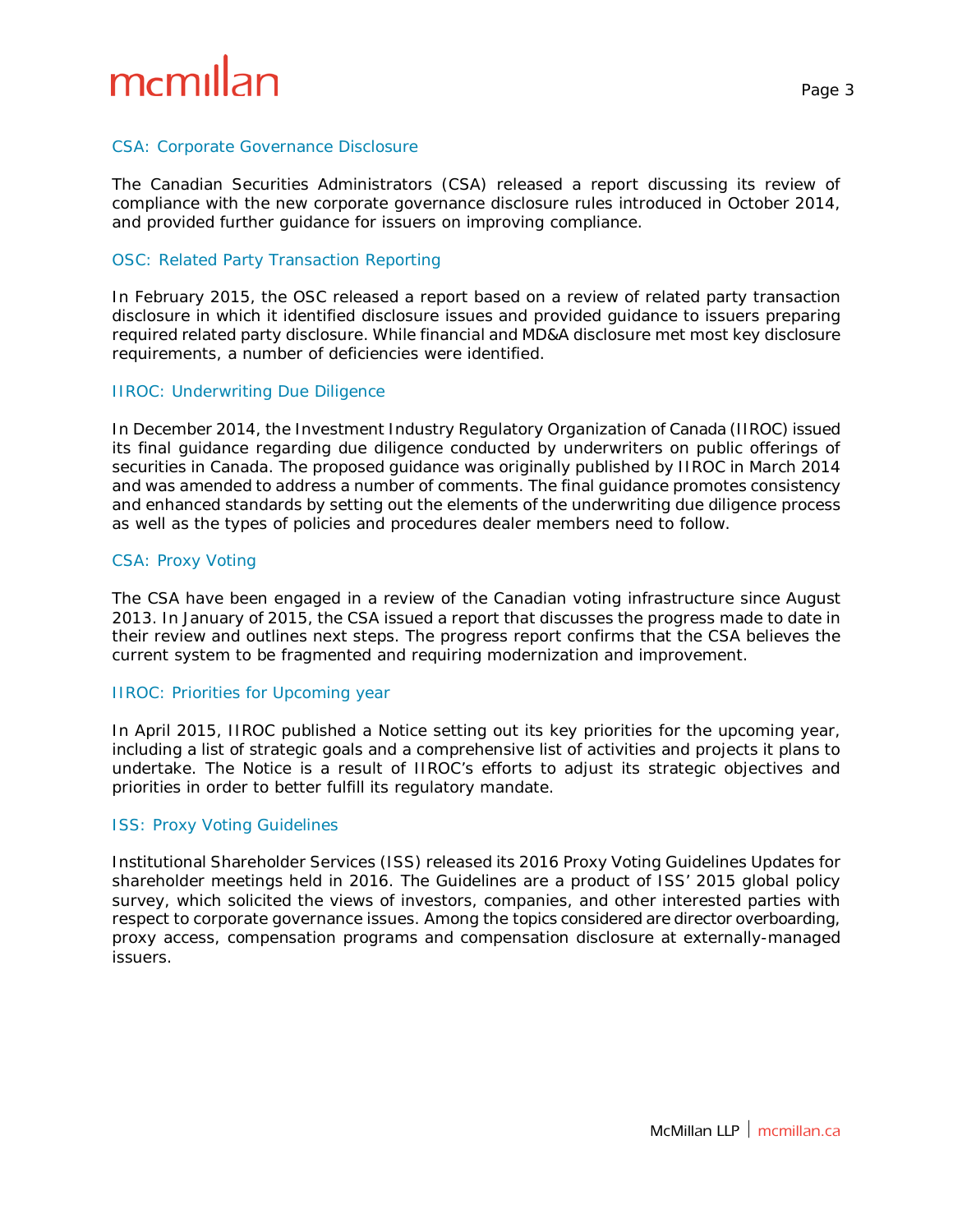## **CONTENTS**

| Amendments to National Instrument 45-106 - Prospectus and Registration Exemptions8<br>Alberta, British Columbia, Saskatchewan, New Brunswick and Nova Scotia  17 | A. MOVE TOWARDS NATIONAL SECURITIES REGULATOR - REVISED CAPITAL MARKETS ACT3 |  |
|------------------------------------------------------------------------------------------------------------------------------------------------------------------|------------------------------------------------------------------------------|--|
|                                                                                                                                                                  |                                                                              |  |
|                                                                                                                                                                  |                                                                              |  |
|                                                                                                                                                                  |                                                                              |  |
|                                                                                                                                                                  |                                                                              |  |
|                                                                                                                                                                  |                                                                              |  |
|                                                                                                                                                                  |                                                                              |  |
|                                                                                                                                                                  |                                                                              |  |
|                                                                                                                                                                  |                                                                              |  |
|                                                                                                                                                                  |                                                                              |  |
|                                                                                                                                                                  |                                                                              |  |
|                                                                                                                                                                  |                                                                              |  |
|                                                                                                                                                                  |                                                                              |  |
|                                                                                                                                                                  |                                                                              |  |
|                                                                                                                                                                  |                                                                              |  |
|                                                                                                                                                                  |                                                                              |  |
|                                                                                                                                                                  |                                                                              |  |
|                                                                                                                                                                  |                                                                              |  |
|                                                                                                                                                                  |                                                                              |  |
|                                                                                                                                                                  |                                                                              |  |
|                                                                                                                                                                  |                                                                              |  |
|                                                                                                                                                                  |                                                                              |  |
|                                                                                                                                                                  |                                                                              |  |
|                                                                                                                                                                  |                                                                              |  |
|                                                                                                                                                                  |                                                                              |  |
|                                                                                                                                                                  |                                                                              |  |
|                                                                                                                                                                  |                                                                              |  |
|                                                                                                                                                                  |                                                                              |  |
|                                                                                                                                                                  |                                                                              |  |
|                                                                                                                                                                  |                                                                              |  |
|                                                                                                                                                                  |                                                                              |  |
|                                                                                                                                                                  |                                                                              |  |
|                                                                                                                                                                  |                                                                              |  |
|                                                                                                                                                                  |                                                                              |  |
|                                                                                                                                                                  |                                                                              |  |
|                                                                                                                                                                  |                                                                              |  |
|                                                                                                                                                                  |                                                                              |  |
|                                                                                                                                                                  |                                                                              |  |
|                                                                                                                                                                  |                                                                              |  |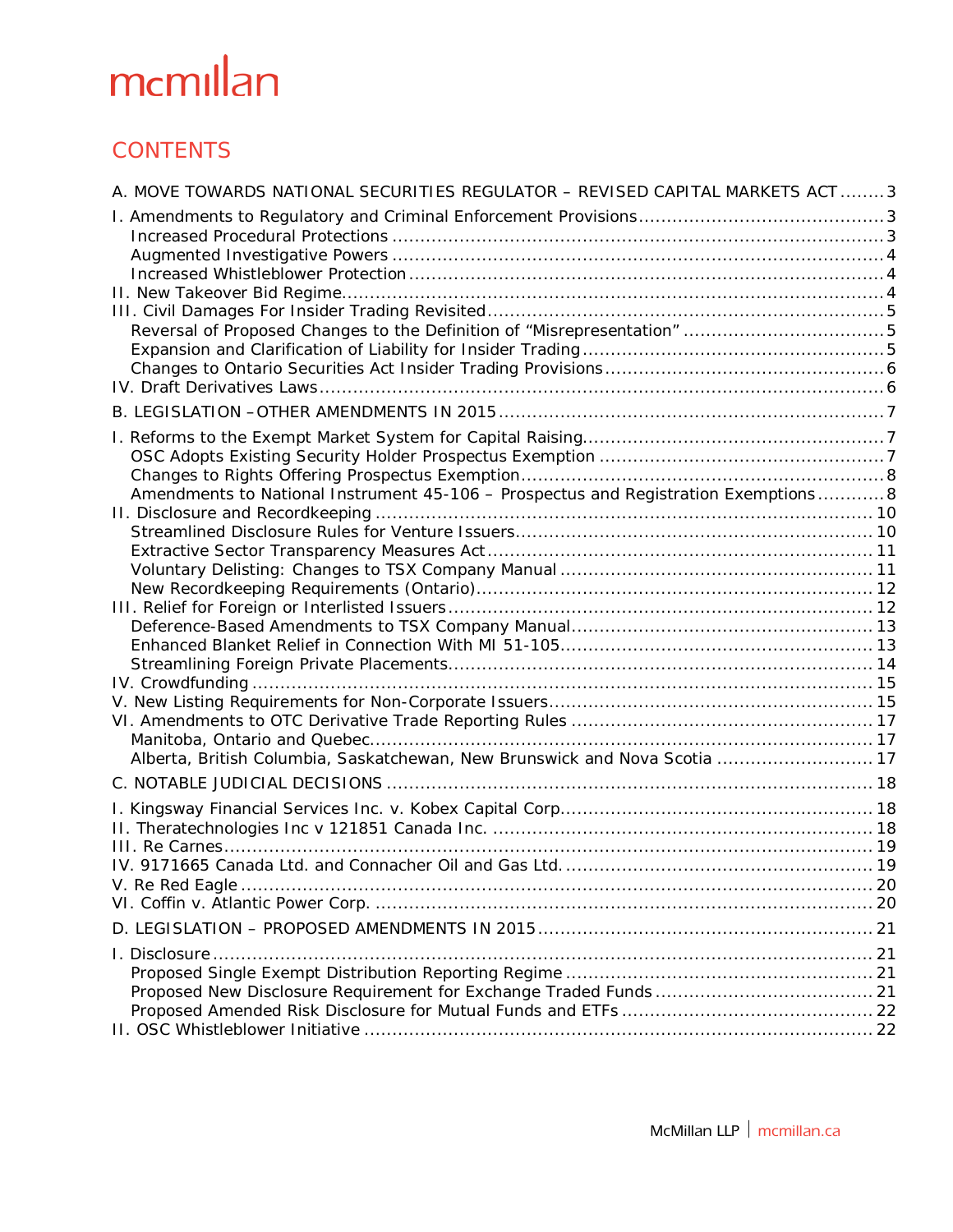| Adoption of a Written Policy Regarding the Representation of Women 24 |  |
|-----------------------------------------------------------------------|--|
|                                                                       |  |
|                                                                       |  |
|                                                                       |  |
|                                                                       |  |
|                                                                       |  |
|                                                                       |  |
|                                                                       |  |
|                                                                       |  |
|                                                                       |  |
|                                                                       |  |
|                                                                       |  |
|                                                                       |  |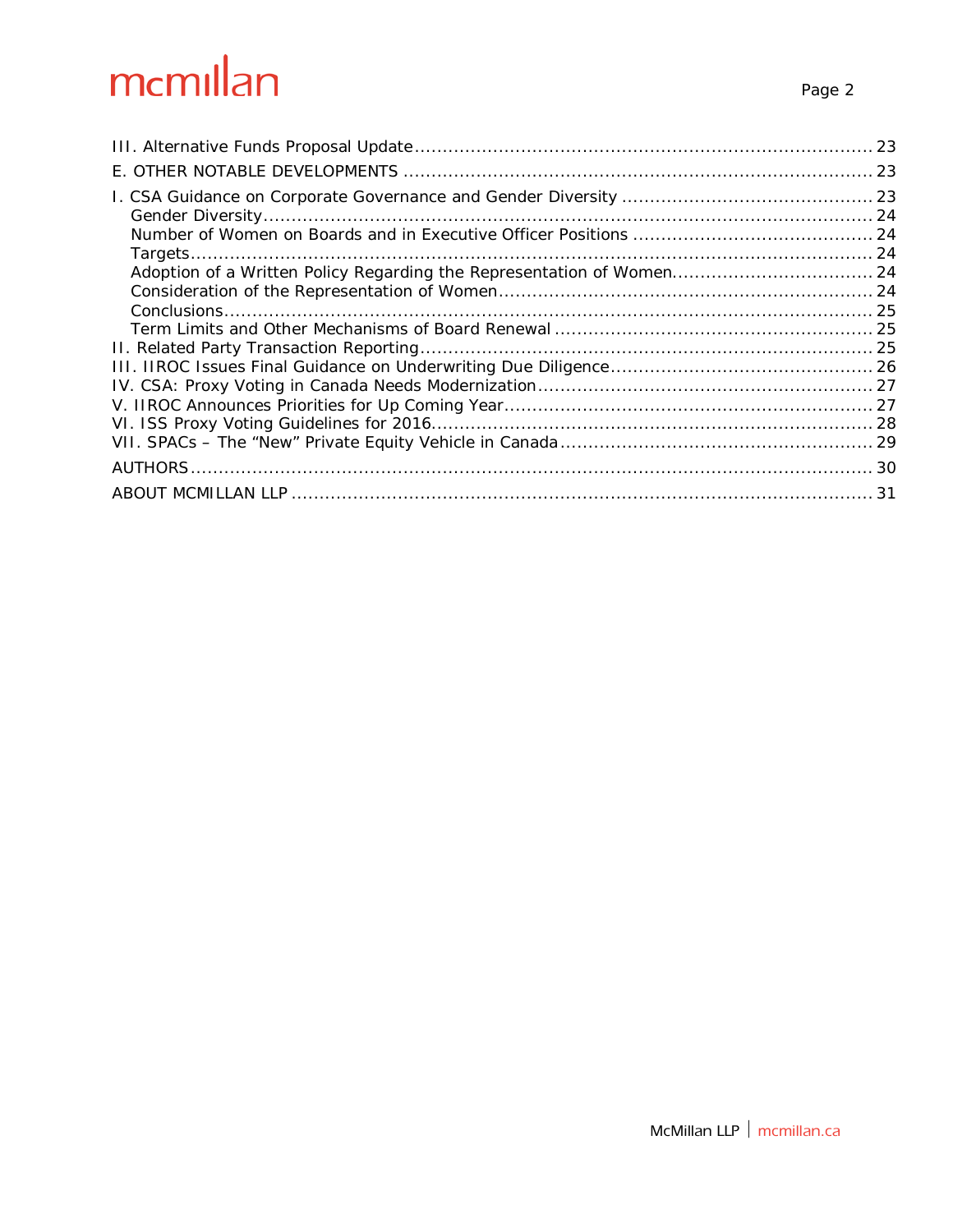## <span id="page-7-0"></span>A. MOVE TOWARDS NATIONAL SECURITIES REGULATOR – REVISED CAPITAL MARKETS ACT

2015 saw a continued push forward by a number of the provinces and the federal government to create a common securities regulatory regime—the Cooperative Capital Markets Regulatory System (the Cooperative System). Specifically, an updated draft of the uniform *[Capital Markets](http://ccmr-ocrmc.ca/publications/legislation/)  [Act](http://ccmr-ocrmc.ca/publications/legislation/)* (the CMA), the initial draft having been published in December 2014, as well as draft initial regulations and related materials (together, the Draft Regulations), were published for comment on August 25, 2015, with the comment period closing on December 23, 2015. The governments of Ontario, British Columbia, New Brunswick, Saskatchewan, Prince Edward Island and the Yukon (the Participating Jurisdictions) intend to participate in the Cooperative System and to adopt the Draft Regulations. The introduction of the Cooperative System will fundamentally overhaul the Canadian securities and derivatives regulatory landscape.

The Participating Jurisdictions and the federal government have agreed to use their best efforts to enact the CMA by June 30, 2016. For general background on the Cooperative System, please see [here.](http://ccmr-ocrmc.ca/about/)

Highlighted below are the most notable changes proposed by the Draft Regulations.

### <span id="page-7-1"></span>I. Amendments to Regulatory and Criminal Enforcement Provisions

Following the consultation period, several adjustments were made to the regulatory and criminal enforcement provisions of the initial draft CMA, including changes to the procedural protections afforded to parties in regulatory proceedings, changes to investigative powers and additional whistleblower protections.

#### <span id="page-7-2"></span>*Increased Procedural Protections*

l

The initial draft CMA provided that the tribunal to be established in accordance with the Memorandum of Agreement<sup>[1](#page-7-3)</sup> (the Tribunal) may order a respondent to pay administrative penalties, disgorgement of profits, and compensation or restitution. The revised draft CMA clarifies that the Chief Executive Officer of the Authority's Regulatory Division (the Chief Regulator) may, with the consent of a party, order a party to make a payment in connection with the settlement of a proceeding or prospective proceeding. This change could provide an avenue for resolving regulatory allegations without protracted public proceedings.

The initial draft of the CMA also provided that the Capital Markets Regulatory Authority (Authority) can make an order according or removing certain designations where the public interest would not be prejudiced. The revised draft CMA provides persons directly affected by such an order an opportunity to be heard prior to an order being made. This change provides added procedural protections for market participants.

Finally, the initial draft of the CMA provided that each of the Authority, the Chief Regulator and the Tribunal can vary or revoke their decisions where, they consider, doing so would not be prejudicial to the public interest. The revised draft CMA gives persons directly affected by the

<span id="page-7-3"></span><sup>&</sup>lt;sup>1</sup> The [Memorandum of Agreement Regarding the Cooperative Capital Markets Regulatory System](http://www.fin.gc.ca/n14/docs/moa-pda-eng.pdf) signed by the governments of British Columbia, Ontario, Saskatchewan, New Brunswick and Canada in 2014.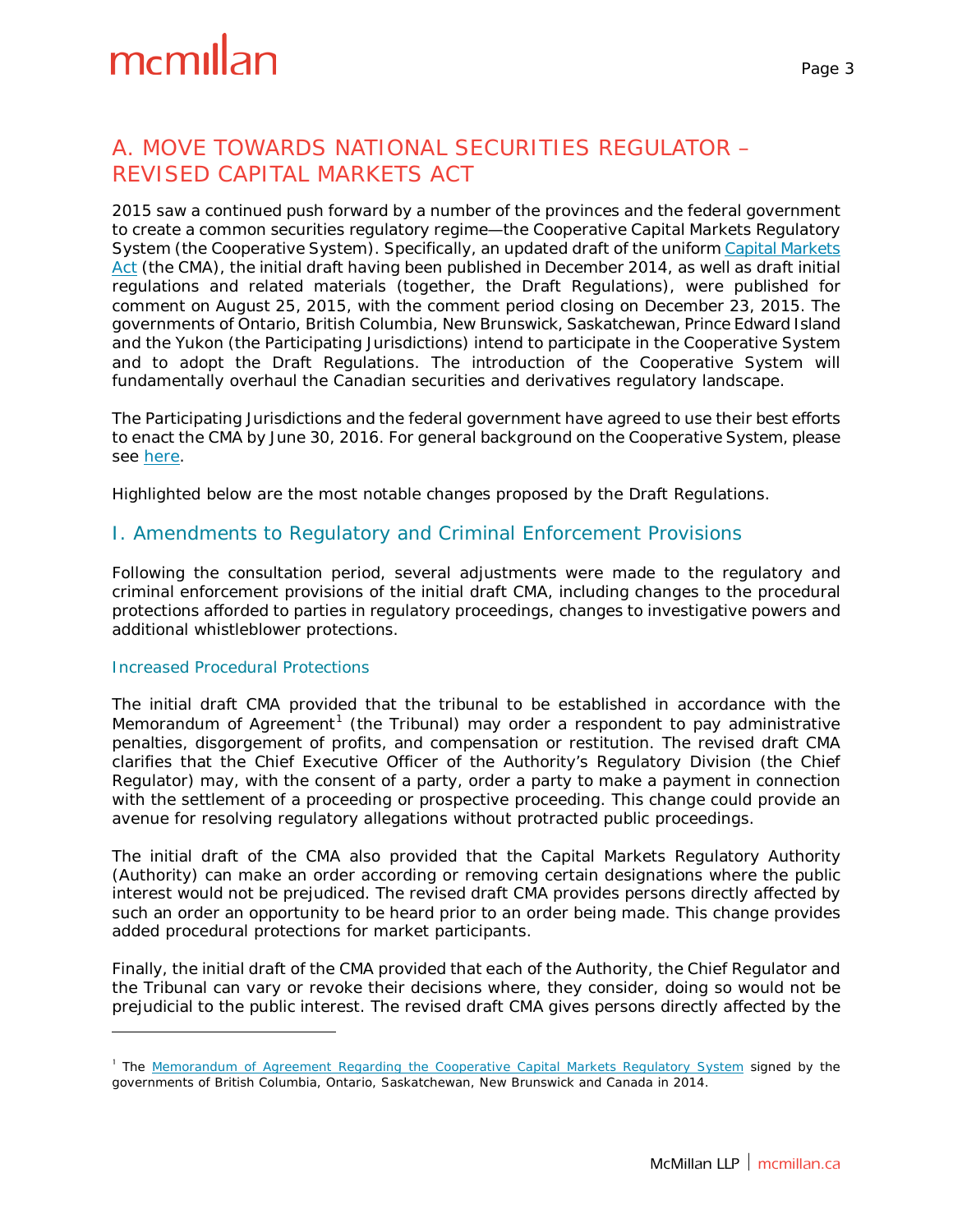initial decision or the proposed varied decision of the Authority or the Chief Regulator the opportunity to be heard prior to the variation decision being made. This right is not provided for Tribunal decisions, which can only be varied by application of a party.

#### <span id="page-8-0"></span>*Augmented Investigative Powers*

The revised draft CMA enables investigators to compel any person to preserve information under that person's control for the purpose of an investigation. It also allows peace officers and other investigators to apply to a judicial officer for a preservation order against any person (other than the target of an investigation) with information that will assist an investigation. This has potential implications in the form of increased costs for market participants who become involved in regulatory investigations. Also important to note is that the revised draft CMA clarifies that the increased investigative powers do not override solicitor-client privilege.

#### <span id="page-8-1"></span>*Increased Whistleblower Protection*

The protections for "whistleblowers" have also been amended to include anti-reprisal protection for reporting contraventions of capital markets law to employers, in addition to the proposed protections for reporting to regulators. This change reflects the broader criticism of whistleblower programs that they encourage employees to circumvent their employers' internal compliance systems in favour of reporting to regulatory authorities for possible compensation.

#### <span id="page-8-2"></span>II. New Takeover Bid Regime

In March 2015, the Canadian Securities Administrators (CSA) published proposed amendments to the Canadian takeover bid regime. As part of the Draft Regulations, these proposed amendments will result in changes to the current rules governing takeover bids by extending the mandatory minimum deposit period and putting in place certain mechanisms designed to address the perceived coercive features of the current rules. Three key features of the takeover bid amendments are as follows:

*120-day minimum deposit period \* (subject to exceptions.)* Takeover bids will have to remain open for a longer minimum deposit period of 120 days (as opposed to the current 35-day minimum deposit period), subject to the following two exceptions:

- the target issues a press release regarding a bid announcing that a shorter deposit period (which cannot be less than 35 days) is adequate to the target board for the bid, in which case all outstanding or subsequent concurrent take-over bids must remain open for at least such shorter deposit period; or revise
- the target issues a press release announcing that it has agreed to or has determined to effect a specified "alternative transaction", in which case all outstanding or subsequent concurrent take-over bids will be subject to a shorter 35-day minimum period.

According to the CSA, the 120-day minimum deposit period is intended to afford target boards sufficient time to respond to an unsolicited bid.

*50% minimum tender condition.* Before the bidder can take up shares under a takeover bid, more than 50% of the outstanding securities owned by persons other than the bidder and any joint actors must be tendered and not withdrawn.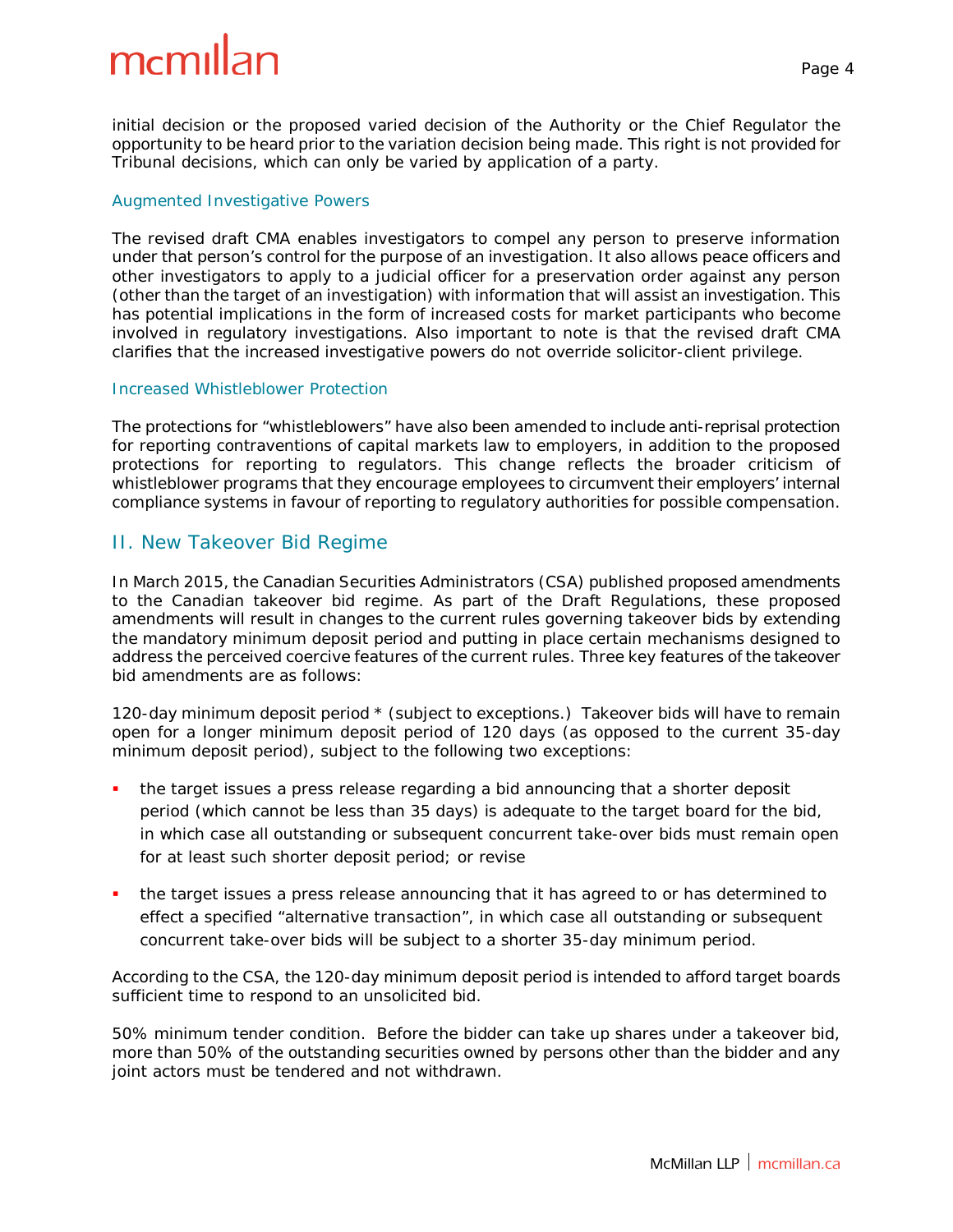*Mandatory 10-day extension.* Once the minimum tender condition is achieved and all other conditions of a takeover bid have been either complied with or waived, the bid period must be extended by 10 days.

The stated objectives of the Proposed Amendments include the facilitation of shareholders' ability to make voluntary, informed, and coordinated tender decisions while providing target boards with additional time to respond and seek out value-maximizing alternatives. The rules surrounding issuer bids will remain unchanged.

\* Update: On February 25, 2016, the CSA published its final amendments (the Final Amendments) to the Canadian take-over bid regime, which include an adjusted 105-day minimum deposit period. The Final Amendments also clarify that if an offeror chooses to further extend its bid after expiry of the mandatory 10-day extension for a period of more than 10 days, the offeror will be required to take up securities deposited during the extension period not later than 10 days after the deposit of the securities. In the case of a partial take-over bid, the mandatory 10-day period must not exceed 10 days and may not be further extended. The Final Amendments go into effect on May 9, 2016.

### <span id="page-9-0"></span>III. Civil Damages For Insider Trading Revisited

While not many substantive changes have been made to the provisions of the CMA pertaining to civil liability (parts [12](http://ccmr-ocrmc.ca/wp-content/uploads/CMA-Consultation-Draft-English-August-2015.pdf) and [13\)](http://ccmr-ocrmc.ca/wp-content/uploads/CMA-Consultation-Draft-English-August-2015.pdf)**,** there have been notable revisions to the definition of "misrepresentation" and to provisions relating to civil liability for insider trading and related conduct.

#### <span id="page-9-1"></span>*Reversal of Proposed Changes to the Definition of "Misrepresentation"*

The new definition of "misrepresentation" has been changed from "a false or misleading statement of a material fact" to the definition used in the original draft CMA, being "an untrue statement of material fact". The reversal was effected to achieve harmony with the current definition in the securities legislation of the Participating Jurisdictions.

#### <span id="page-9-2"></span>*Expansion and Clarification of Liability for Insider Trading*

The revised draft CMA has expanded the tipping and recommending offences to also prohibit tipping or recommending by a person who is "considering or evaluating whether to take, or proposes to take" certain prescribed actions and are no longer limited to a person who "proposes to take" such actions. These changes were made to follow recent amendments to the Ontario *[Securities Act](https://www.ontario.ca/laws/statute/90s05)<sup>[2](#page-9-3)</sup>* and be consistent with the definition of "special relationship" in the CMA.

Furthermore, changes have been made to the provisions relating to insider trading damages in the revised draft CMA which clarify and limit the civil damages that may be recoverable for insider trading, tipping and recommending. The court's broad judicial discretion to determine damages under the original draft CMA has been removed, with the revised draft CMA mandating that damages be "equal to the amount of the loss incurred by the plaintiff as a result of the contravention" but are capped at an amount equal to "triple the amount of the profit made or loss avoided by all persons as a result of the contravention" minus "the aggregate of all damages assessed after appeals, if any, against the person in all other actions brought

<span id="page-9-3"></span><sup>&</sup>lt;sup>2</sup> RSO 1990, c S5.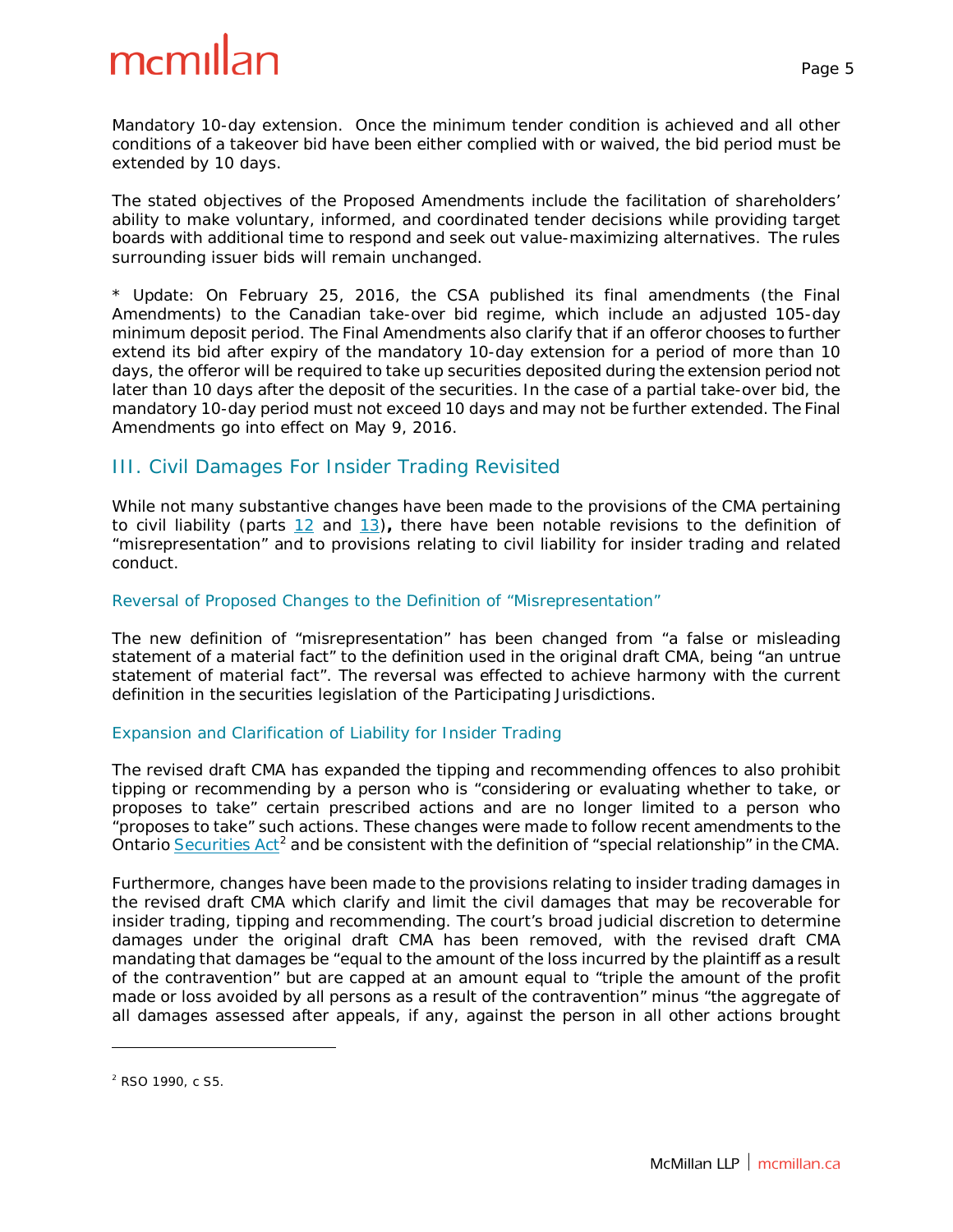under this section and under comparable legislation in other provinces and territories in Canada with respect to the same contravention" minus "any amount paid in settlement of those actions."

Finally, the revised draft CMA includes sections providing for joint and several liability for insider-trading related activities, meaning that in situations involving concerted action by multiple defendants, individual defendants could become liable for the acts of co-defendants.

#### <span id="page-10-0"></span>*Changes to Ontario Securities Act Insider Trading Provisions*

In the context of the ongoing discussion and development of the Draft Regulations, the Ontario *[Securities Act](https://www.ontario.ca/laws/statute/90s05)* (the Act) has been amended to expand the scope of prohibited insider trading and enhance the record-keeping requirements imposed on capital market participants.

Prior to the amendment, insider trading and tipping prohibitions set out in section 76 of the Act only applied to the securities of Ontario reporting issuers, meaning that securities of companies that were not reporting issuers in Ontario were not subject to the insider trading prohibitions.

Under the amendments, insider trading and tipping prohibitions have been expanded to also apply to any other issuers whose securities are publicly traded. Consequently, trading in the securities of foreign companies whose securities are listed on foreign exchanges will now be subject to the insider trading and tipping prohibitions in the Act.

In the event the Draft Regulations adopt both the expanded prohibition on insider trading and the expanded civil liability provisions (as discussed above), the scope of potential civil claims alleging insider trading, including class actions, would be significantly expanded.

#### <span id="page-10-1"></span>IV. Draft Derivatives Laws

The 2014 [draft CMA](http://ccmr-ocrmc.ca/wp-content/uploads/CMSA-English-revised.pdf) had provisions relating to derivatives regulation. It gave authority to the Capital Markets Regulatory Authority (CMRA) to make national regulations regarding data reporting and trade repositories for the purpose of identifying and mitigating systemic risk.

The [current draft CMA](http://ccmr-ocrmc.ca/wp-content/uploads/CMA-Consultation-Draft-English-August-2015.pdf) issued in 2015 includes some minor changes to the treatment of derivatives, including a new Part 6 of the draft CMA which prohibits a person from trading in a designated derivative unless a prescribed disclosure document has been filed and, where required, a receipt has been issued by the Chief Regulator. The current draft CMA is accompanied by two new draft regulations focused on derivatives trading: Regulation 91- 501 *Derivatives and Strip Bonds* (Regulation 91-501) and Regulation 91-502 *Trade Repositories and Derivatives Data Reporting* (Regulation 92-502):

#### Regulation 91-501 *[Derivatives and Strip Bonds](http://ccmr-ocrmc.ca/wp-content/uploads/91-501_reg_en.pdf)*

Regulation 91-501 deals with exchange contracts and over-the-counter (OTC) derivatives. The regulation stipulates that exchange contracts are not securities, thereby foregoing the prospectus requirements (as the draft CMA does not contain a separate prospectus requirement for derivatives). The regulation also requires registered dealers and advisers to deliver a written risk disclosure statement. It provides that all dealers and advisers must be registered unless an exemption is applicable. For exchange contracts, it sets out exemptions from registration requirements that reflect exemptions currently existing in a number of provinces. It also exempts international persons dealing in or advising on exchange contracts traded on an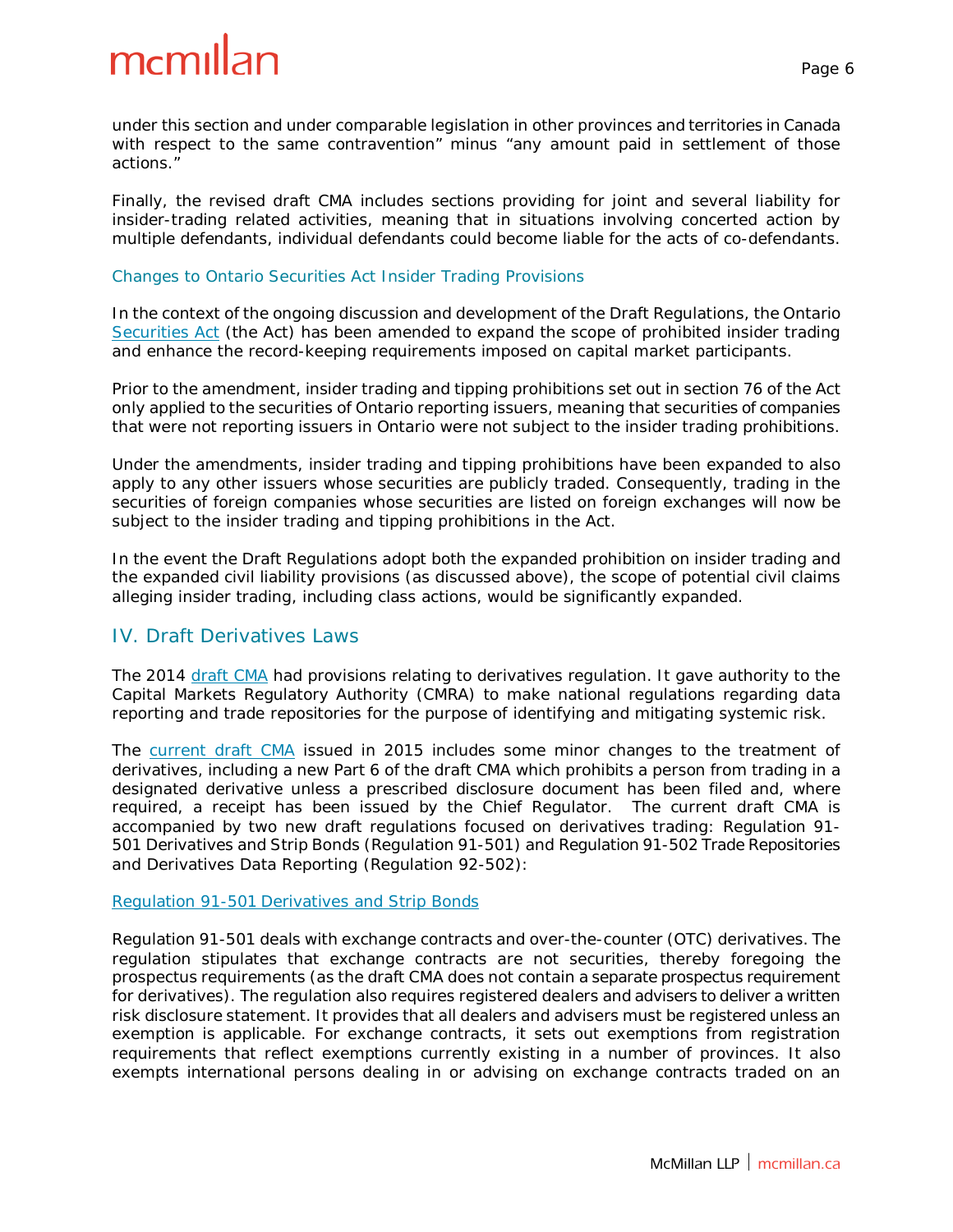exchange located outside of Canada that are cleared through one or more clearing agencies also located outside of Canada.

Under current legislation, OTC derivatives in British Columbia and Saskatchewan are subject to prospectus requirements and OTC derivatives in Ontario and New Brunswick generally are not. Under Regulation 91-501, the prospectus and registration requirements apply to OTC derivatives unless there is an exemption. The registration and prospectus exemptions currently available in British Columbia and granted on a discretionary basis in Ontario are carried forward into Regulation 91-501, which provides for a exemption from the registration and prospectus requirements where each party to the trade is a qualified party or a permitted client, each acting as principal.

#### Regulation 91-502 *[Trade Repositories and Derivatives Data Reporting](http://ccmr-ocrmc.ca/wp-content/uploads/91-502_reg_en.pdf)*

Regulation 91-502 is derived from the [OSC Rule 91-507](http://www.osc.gov.on.ca/en/SecuritiesLaw_91-507.htm) *Trade Repositories and Derivatives Data Reporting* and [OSC Rule 91-506](http://www.osc.gov.on.ca/documents/en/Securities-Category9/rule_20150727_91-506_unofficial-consolidation-derivatives.pdf) *Derivatives: Product Determination*. It will primarily require derivatives dealers and clearing agencies to report derivatives transactions involving local counterparties. Under the regulations most OTC derivative transactions will be required to be reported, whereas exchange contracts will generally be exempt from the data reporting requirements.

### <span id="page-11-0"></span>B. LEGISLATION –OTHER AMENDMENTS IN 2015

### <span id="page-11-1"></span>I. Reforms to the Exempt Market System for Capital Raising

2015 saw a number of noteworthy revisions to the exempt market system in Canada which will have a significant impact on prospectus-exempt financings. Smaller issuers who face a constrained financing environment will benefit from two such initiatives, one being the introduction of a new existing securityholder exemption and the other a revised rights offering regime designed to streamline and facilitate the rights offering process. Other developments include a series of amendments to the exemptions available to accredited investors and to the minimum amount investment prospectus exemption, as well as changes in Ontario intended to harmonize the exemptions relating to offering memorandums and family, friends and business associates with those of other jurisdictions.

#### <span id="page-11-2"></span>*OSC Adopts Existing Security Holder Prospectus Exemption*

Further to our March 2014 [update,](http://www.mcmillan.ca/New-Prospectus-Exemption-for-Canadian-Listed-Issuers-for-Placements-to-Existing-Security-Holders) the Ontario Securities Commission (the OSC) has followed suit with the majority of Canadian reporting jurisdictions by adopting a prospectus exemption for existing securities holders.

Reporting issuers in Ontario will now be able to raise funds more efficiently by issuing securities directly to their existing shareholder base without a prospectus, an especially welcome development for junior companies looking to raise additional capital in a cost-effective manner. To rely on the exemption, a number of conditions must be met, including that the issuer's shares must be listed on the Toronto Stock Exchange (TSX), TSX-V, or Canadian Securities Exchange (CSE), the issuer must make the offering available to all existing security holders, the offering may not increase the number of outstanding listed securities of the issuer by more than 100% and the offering must be disclosed in a press release. For a full list of conditions, see our bulletin on the exemption [here.](http://www.mcmillan.ca/New-Prospectus-Exemption-for-Canadian-Listed-Issuers-for-Placements-to-Existing-Security-Holders)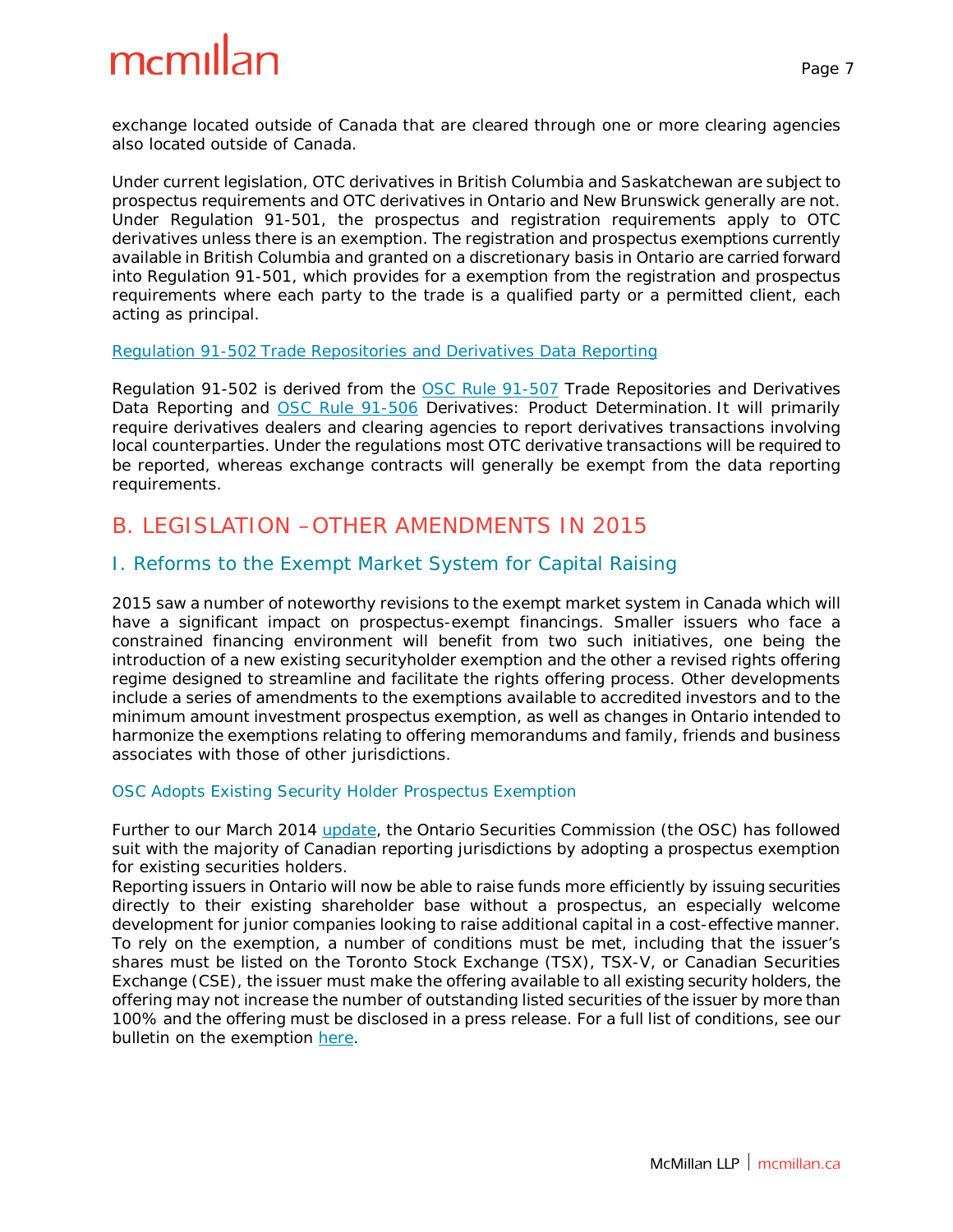Unlike other jurisdictions, the Ontario exemption will not be available for distributions in Ontario where the issuer is an investment fund.

<span id="page-12-0"></span>*Changes to Rights Offering Prospectus Exemption* 

On September 24, 2015, the Canadian Securities Administrators (CSA) announced a long anticipated change to the rights offering prospectus exemption, which is expected to result in greater access and use of the exemption by reporting issuers. As the previous exempt rights offering regime had several drawbacks that made it an unappealing option for issuers, the following changes are intended to create a streamlined prospectus exemption for rights offerings that continues to offer shareholder protection:

- *Notice.* A notice must be filed on SEDAR and sent to applicable securityholders and must include information on how the securityholders will access the rights offering circular electronically.
- *Circular.* The form of circular will be simplified into a question and answer format, which the CSA expects to be no longer than ten pages in length, that must be filed concurrently with the notice, but does not need to be sent to securityholders and is not subject to commission review.
- *Dilution Limit*. The dilution limit will be increased to 100% (from 25% under the old system) within a 12-month period, allowing for greater use of the exemption.
- **Statutory Secondary Market Civil Liability. Investors will have a statutory right of** damages for any misrepresentations of the issuer made pursuant to the use of the rights offering prospectus exemption. Further, failure to make timely disclosure can also attract liability. The liability is not limited to the responsible issuer, but can be extended to directors, officers, and other parties such as experts and influential persons, in accordance with applicable legislation.

The anticipated result of these changes to the rights offering regime is increased use of such offerings for capital raising purposes. For additional information, see our bulletin: [Rights](http://www.mcmillan.ca/Rights-offering-on-the-money-CSA-announces-changes-to-rights-offering-prospectus-exemptions)  [\(offering\) on the money: CSA announces changes to rights offering prospectus exemptions.](http://www.mcmillan.ca/Rights-offering-on-the-money-CSA-announces-changes-to-rights-offering-prospectus-exemptions)

#### <span id="page-12-1"></span>*Amendments to National Instrument 45-106 – Prospectus and Registration Exemptions*

On February 19, 2015, the CSA announced the [adoption of amendments](http://www.osc.gov.on.ca/en/SecuritiesLaw_ni_20150219_45-106_amendments.htm) (the Amendments) to National Instrument 45-106 – *Prospectus and Registration Exemptions* (NI 45-106). The changes were initially published for comment in February 2014.

#### *The AI and MA exemptions and amendments*

There were significant changes in respect of the accredited investor prospectus exemption (AI exemption) and the minimum amount investment prospectus exemption (MA exemption). While thresholds for individuals to qualify as accredited investors and the threshold of the amount for the MA exemption have not changed with the Amendments, the following are the most notable amendments to the AI and MA exemptions: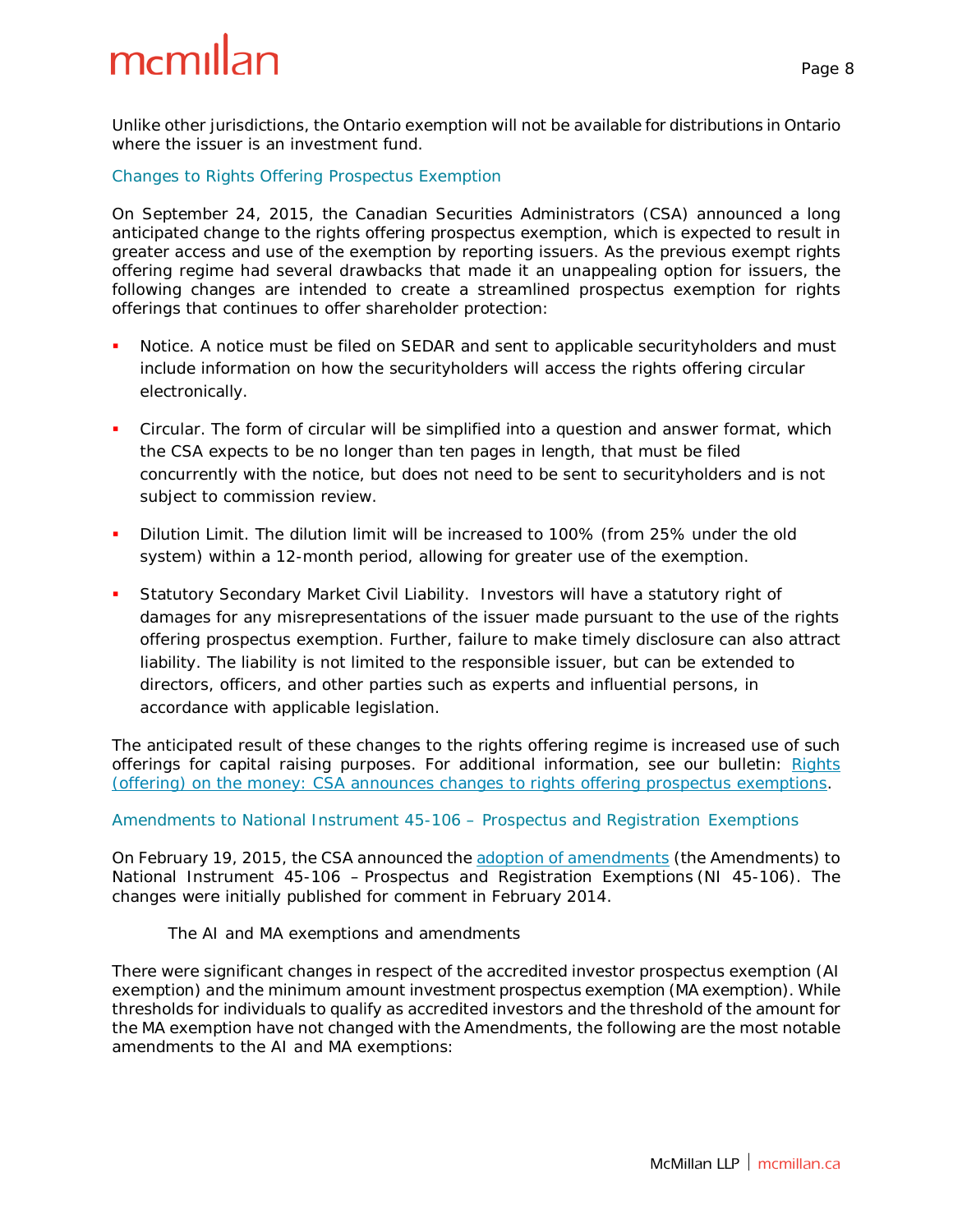- Individual accredited investors are now required to complete a new riskacknowledgment Form 45-106F9 – *Form for Individual Accredited Investors* (Form 45- 106F9).
- Additional guidance has been provided on what an issuer or other seller of securities should do to ensure that prospective purchasers meet the requirements for a prospectus exemption.
- Trusts established by accredited investors for family members are now also included in the definition of "accredited investor" for the purposes of the AI exemption.
- The MA exemption has been restricted to only be available for distributions to nonindividuals, meaning that natural persons are excluded from being able to rely on this exemption.
- Ontario's fully managed accounts that purchase investment fund securities are now included under the AI exemption's managed account category, aligning Ontario with other CSA jurisdictions.
- The categories of those who must sign Form 45-106F9 have been clarified and the form has been revised to try to make it easier for investors to understand.
- Companion Policy to NI 45-106 has been modified to provide more detail on practices used to verify when purchasers satisfy the conditions for the exemptions.

#### *Ontario's Family, Friends and Business Associates Exemption*

The Amendments also introduced to Ontario a family, friends and business associates exemption (FFBA exemption), published initially for comment in March 2014. The FFBA exemption is available for distributions to directors, executive officers, control persons and founders of the issuer as well as family members, close personal friends and close business associates of the directors, executive officers, control persons or founders of the issuer (see section 2.5(1) of NI 45-106). The FFBA exemption requires a separate risk acknowledgment form, Form 45-106F12 – *Risk Acknowledgment Form for Family, Friend and Business Associate Investors*.

The exemption allows early-stage issuers to benefit more from cost-effective capital from family, friends and business associates. While the Amendments harmonize Ontario law with other CSA jurisdictions, the Ontario exemption is not available for investment funds.

#### *Short-term Debt Prospectus Exemption and Short-Term Securitized Products Prospectus Exemption*

The Amendments also include several changes to the short-term debt prospectus exemption and the introduction of a short-term securitized products prospectus exemption, first published for comment in January 2014.The Amendments modify the credit ratings that are needed to distribute short-term debt (primarily commercial paper) and also make the short-term debt prospectus exemption unavailable for securitized products like asset-backed commercial paper. The Amendments also create a new short-term securitized products prospectus exemption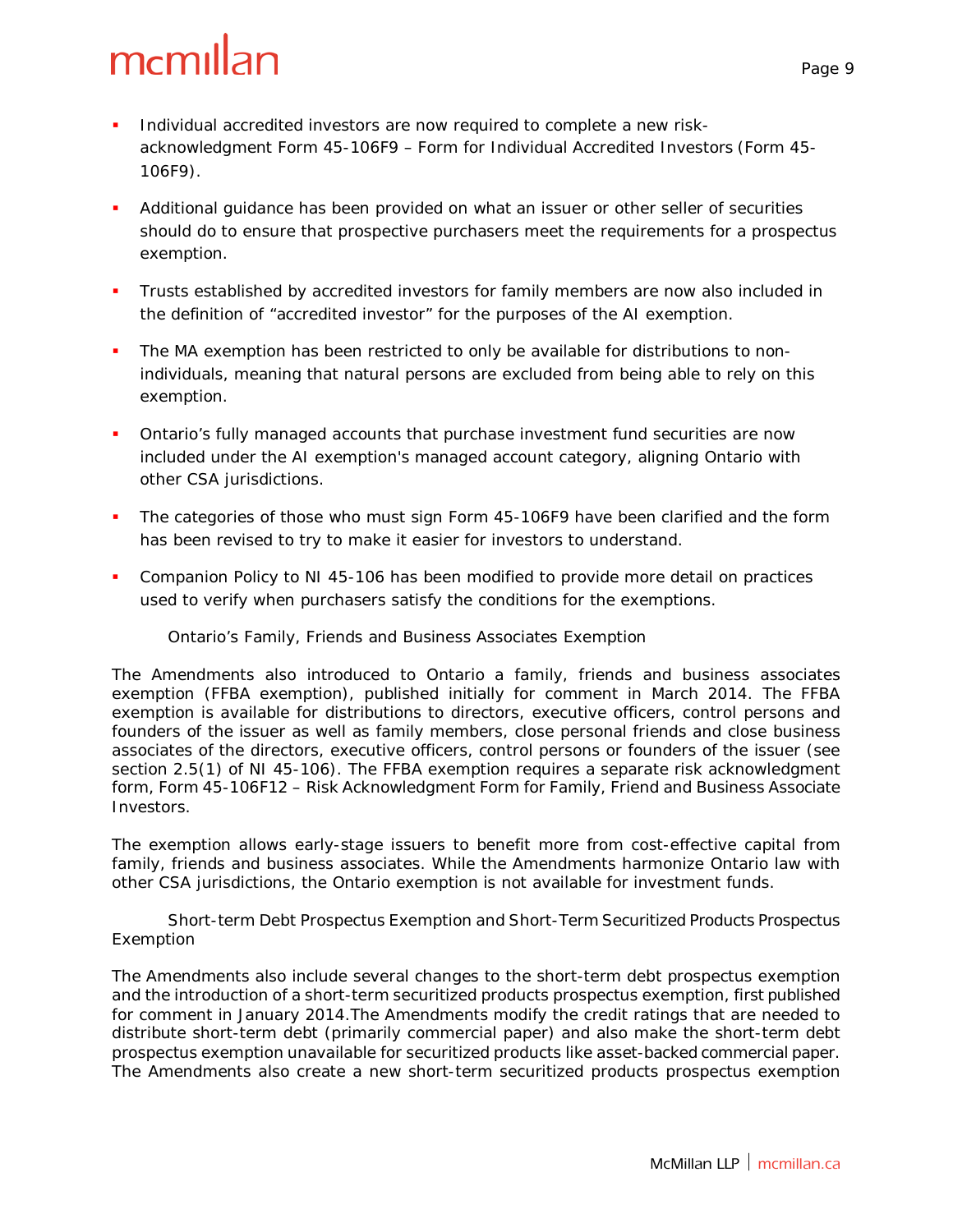under section 2.35.1 of NI 45-106, which may only be used if a number of conditions are satisfied. The short-term debt, private issuer, FFBA exemption and the offering memorandum exemptions cannot be used for the distribution of short-term securitized products.

For additional information regarding the Amendments, see our bulletin: [CSA Adopts](http://www.mcmillan.ca/CSA-Adopts-Amendments-to-Accredited-Investor-and-Minimum-Amount-Investment-Prospectus-ExemptionsbrManaged-Accounts-are-now-Accredited-Investors-for-Investment-Funds-in-Ontario)  [Amendments to Accredited Investor and Minimum Amount Investment Prospectus Exemptions.](http://www.mcmillan.ca/CSA-Adopts-Amendments-to-Accredited-Investor-and-Minimum-Amount-Investment-Prospectus-ExemptionsbrManaged-Accounts-are-now-Accredited-Investors-for-Investment-Funds-in-Ontario)

#### <span id="page-14-0"></span>II. Disclosure and Recordkeeping

In 2015, significant changes were announced to the disclosure and record keeping requirements with the aim of streamlining disclosure rules for venture issuers as well as improving accountability and transparency in the extractive sector. For venture issuers, changes were made to the disclosure requirements relating to executive compensation, business acquisition reports, and prospectuses. For issuers in the extractive sector, the *Extractive Sector Transparency Measures Act*[3](#page-14-2) came into force. Changes were also made to the TSX Company Manual to give security holders a vote before their securities were voluntarily delisted.

#### <span id="page-14-1"></span>*Streamlined Disclosure Rules for Venture Issuers*

The CSA have streamlined venture issuer disclosure rules by making targeted amendments to various national instruments and companion policies, with the majority of the amendment having gone into effect June 30, 2015. In general, the rules made disclosure obligations in respect of management discussion & analysis (MD&A), executive compensation, business acquisition reports, and prospectuses more suitable and manageable for companies at the venture stage of development. At the same time, they substantively strengthen corporate governance by requiring venture issuers to have more independent audit committees.

McMillan [discussed the proposed amendments](http://www.mcmillan.ca/cmillan.ca/Streamlining-Venture-Issuer-Disclosure-Requirements--Overview-Of-New-CSA-Proposal) in May 2014. The final amendments do not differ substantially from the May 2014 proposals, but there are some notable differences that will benefit all venture issuers. The key amendments include:

- *Quarterly Highlights*: All venture issuers may opt to provide their investors with "quarterly highlights" documents for interim financial periods, focused on operations and liquidity, in place of a full MD&A. Under the initial May 2014 proposal, only venture issuers without significant revenue would have been able to issue these highlights.
- *Executive Compensation Disclosure*: Venture issuers may opt to use the new Form 51- 102F6 *Statement of Executive Compensation – Venture Issuers*, which makes some of the executive compensation disclosure less onerous and gives venture issuers 180 days from their financial year-end to file executive compensation disclosure.
- *Business Acquisition Report (BAR) Disclosure*: The significance test for venture issuers to file BARs for acquisitions has been raised from 40% to 100%, and BARs filed by venture issuers will no longer need to contain pro forma financial statements.

<span id="page-14-2"></span><sup>3</sup> SC 2014, c 39, s 376.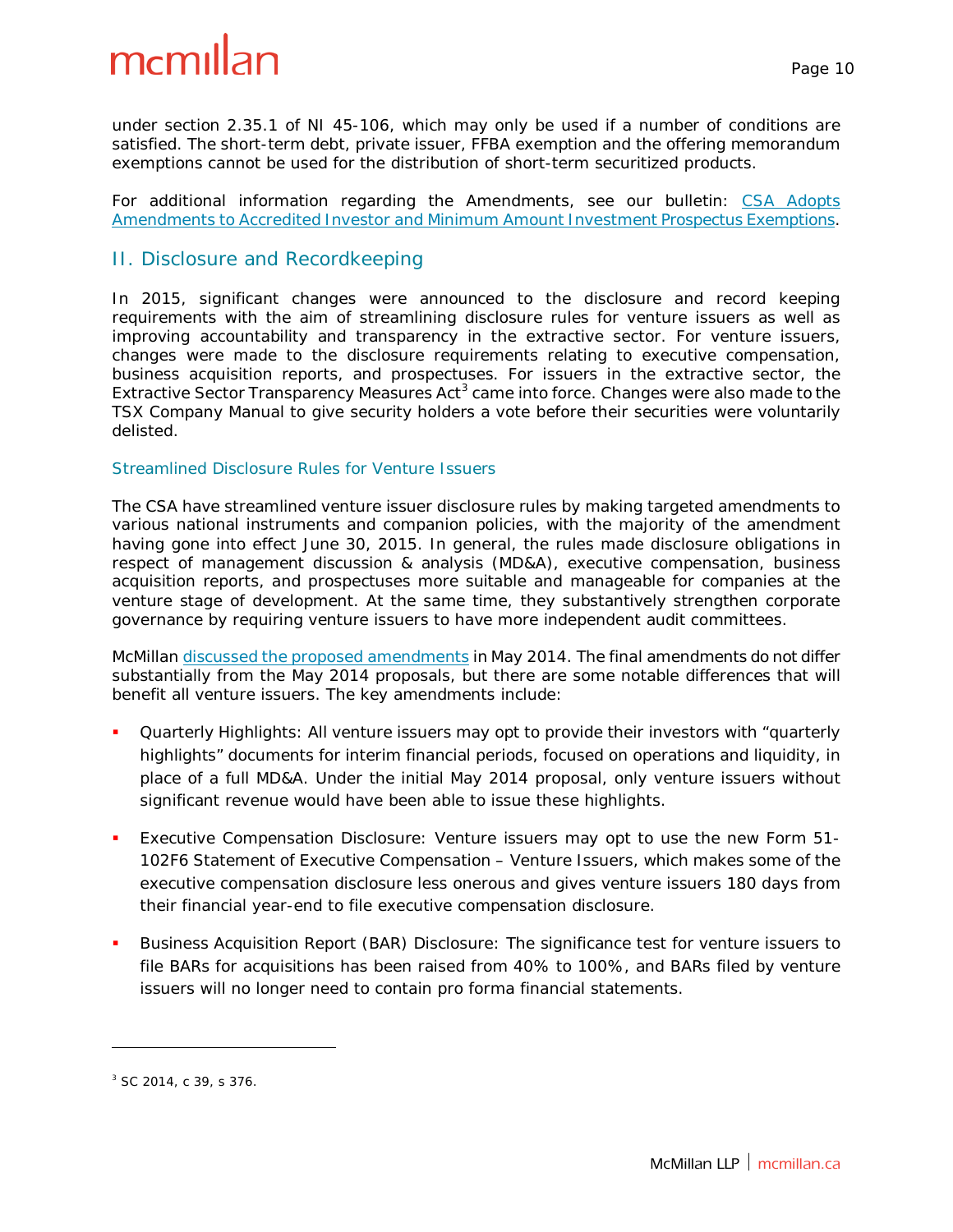- *General Prospectus Requirements:* Venture issuers are now relieved from certain prospectus requirements, primarily that only two (and not three) years of audited financial statements are now required to be disclosed in an IPO prospectus, and only two (and not three) years of a venture issuer's business history needs to be described.
- *Audit Committees*: There will now be a new requirement for venture issuers to have an audit committee consisting of at least three members, the majority of whom must be independent, a requirement comparable to the policies of the TSX Venture Exchange.

The final amendments also require non-venture issuers to file statements of executive compensation 140 days from their financial year-end and contain certain housekeeping amendments to Form 51-102F2 *Annual Information Form* to comply with previously enacted mineral project disclosure amendments (affecting venture and non-venture issuers).

For additional information on these streamlined disclosure rules, see our bulletin: A Tailored Fit: [Streamlined Disclosure Rules to Suit Venture Issuers.](http://www.mcmillan.ca/A-Tailored-Fit-Streamlined-Disclosure-Rules-to-Suit-Venture-Issuers)

#### <span id="page-15-0"></span>*Extractive Sector Transparency Measures Act*

On June 1, 2015, the *[Extractive Sector Transparency Measures Act](http://laws-lois.justice.gc.ca/eng/acts/E-22.7/page-1.html)* (the Act) came into force, establishing "publish what you pay" standards for Canadian extractive businesses. As a result, all businesses engaged in the commercial development of oil, gas or minerals in Canada or elsewhere that meet certain criteria are required to report payments such as taxes, royalties, fees, production entitlements and bonuses of \$100,000 or more made to any level of government in Canada and abroad.

The businesses subject to the Act will be required to provide annual reports not later than 150 days after the end of each financial year commencing after July 1, 2015. The Act includes a two year deferral to June 1, 2017 of the obligation to report payments made to Aboriginal governments in Canada. In order to minimize the administrative burden, the Canadian federal government may permit reporting entities to meet the Canadian reporting requirements by substituting reports prepared in another jurisdiction whose requirements are determined to be an acceptable substitute.

On July 29, 2015, the Federal government released draft guidance to help businesses in the exploration and extractive sectors understand the requirements of the Act. The guidance is intended to be practical and illustrative rather than prescriptive. For a summary of the draft guidance, see our bulletin: [Federal Government Issues Guidance under the Extractive Sector](http://www.mcmillan.ca/Federal-Government-Issues-Guidance-under-the-Extractive-Sector-Transparency-Measures-Act)  [Transparency Measures Act](http://www.mcmillan.ca/Federal-Government-Issues-Guidance-under-the-Extractive-Sector-Transparency-Measures-Act) 

#### <span id="page-15-1"></span>*Voluntary Delisting: Changes to TSX Company Manual*

On April 30, 2015, [section 720 of the TSX Company Manual,](http://tmx.complinet.com/en/display/display_main.html?rbid=2072&element_id=366) which deals with the voluntary delisting of an issuer, was amended to provide security holders with a vote on whether the securities that they hold should be voluntarily delisted.

In addition to requiring an issuer to submit an application for voluntary delisting to the TSX, the TSX will generally require approval by the holders of an affected class or series of securities for the voluntary delisting application for certain types of securities. The TSX may waive security holder approval if it is satisfied that: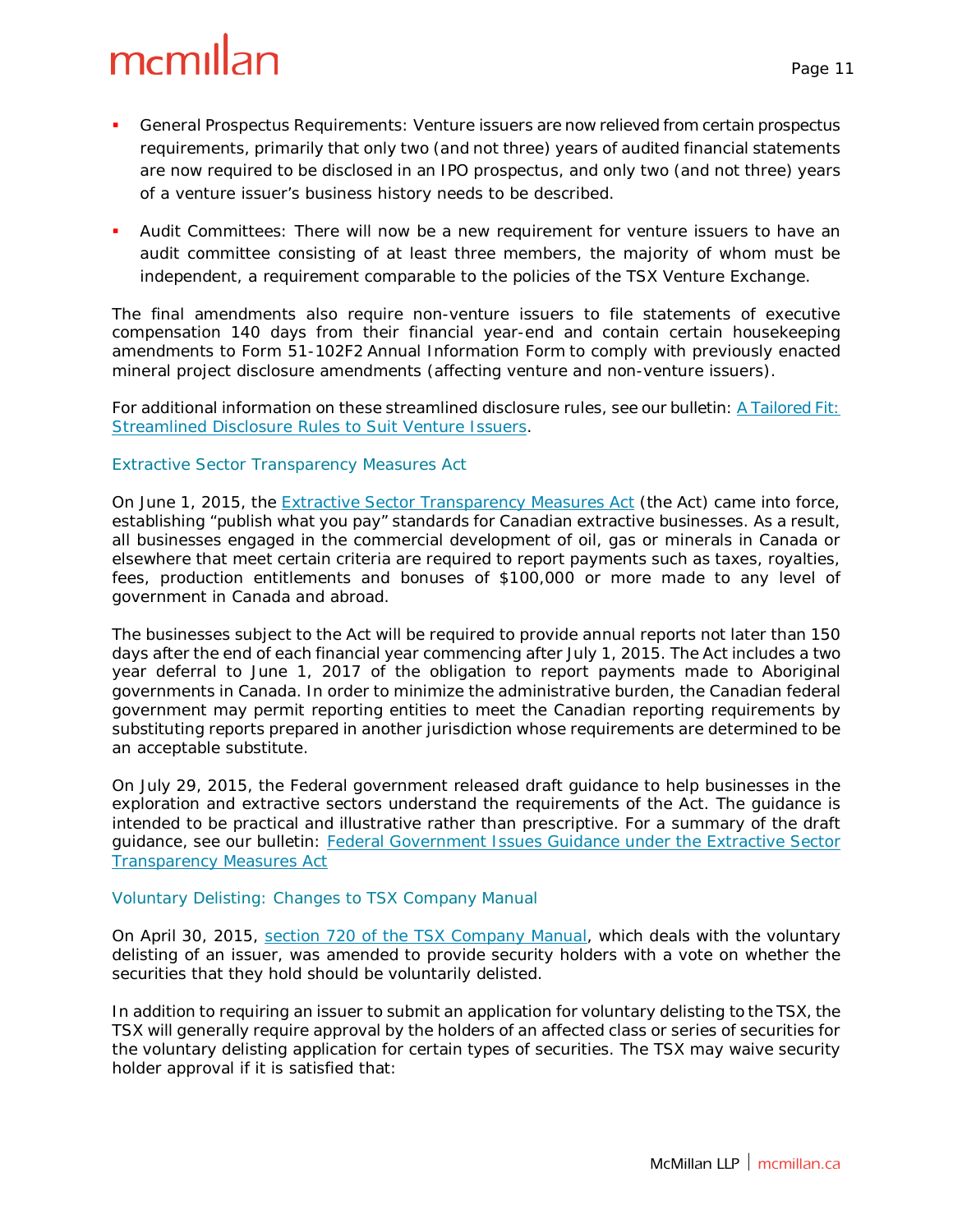- an acceptable alternative market exists or will exist for the listed securities;
- security holders have a near term liquidity event for which all material conditions have been satisfied and which is very likely to occur;
- the listed issuer is under delisting review and it is unlikely that TSX will be satisfied that the deficiencies will be cured within the prescribed period; or
- in the case of listed securities other than shares, if the listed securities are convertible, exercisable or exchangeable at the holder's option into another class of listed securities.

A security holder that controls 50% or more of the affected class or series of securities of an issuer will generally be ineligible to vote on the delisting. In addition, any insider that has an interest which materially differs from other security holders will not be eligible to vote.

An additional requirement stipulated under the amendments is the dissemination of a press release pre-cleared by TSX announcing the voluntary delisting. This provision is designed to enhance public disclosure and provide notice of the issuer's intention to voluntarily delist. This amendment is in line with practices for voluntary delisting at other peer exchanges.

For additional background information on the delisting amendments, see our McMillan bulletin: [Voluntary Delisting and Deference: TSX Proposes Changes to the Company Manual.](http://www.mcmillan.ca/Voluntary-Delisting-and-Deference-TSX-Proposes-Changes-to-the-Company-Manual)

#### <span id="page-16-0"></span>*New Recordkeeping Requirements (Ontario)*

In June 2015, the Ontario government [amended](http://www.ontla.on.ca/bills/bills-files/41_Parliament/Session1/b091ra.pdf) the Ontario's *Securities Act* (Act) to enhance the record-keeping requirements imposed upon capital market participants in the province. Pursuant to the new requirements, Ontario market participants are now subject to a broad obligation under to keep "such books, records and other documents as may reasonably be required to demonstrate compliance with Ontario securities law."

Given the broad definition of "market participants" set out in the Act and the broad nature of the record-keeping obligation itself, the potential scope of the situations in which record keeping may "reasonably be required to demonstrate compliance with Ontario securities law" will conceivably become very broad.

### <span id="page-16-1"></span>III. Relief for Foreign or Interlisted Issuers

2015 also witnessed several changes to securities laws applicable to foreign and interlisted issuers. The TSX Company Manual was amended to expand the exemptions available to TSX interlisted issuers. Blanket orders issued in certain Canadian provinces resulted in enhanced relief for certain issuers in connection with obligations under Multilateral Instrument 51-105 *Issuers Quoted on the U.S. Over-the-Counter Markets*. Additional relief for foreign issuers followed in the form of amendments that reduce the disclosure burden on foreign issuers privately placing securities in Canada by reducing the type of disclosure typically required in a Canadian "wrapper" to an offering document. These and other developments impacting foreign and interlisted issuers are discussed below.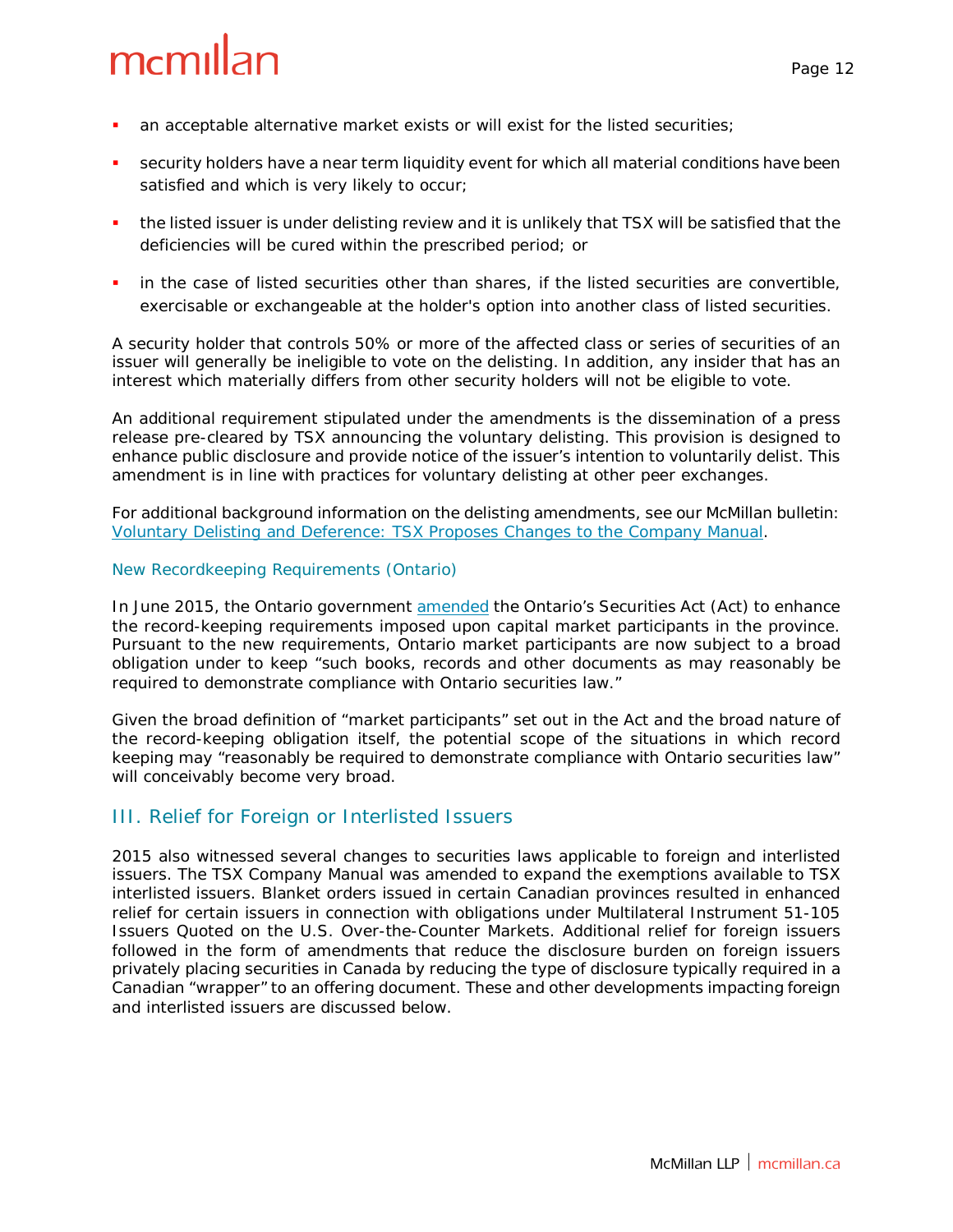#### <span id="page-17-0"></span>*Deference-Based Amendments to TSX Company Manual*

On September 10, 2015, the TSX implemented amendments to its [Company Manual](http://tmx.complinet.com/en/tsx_manual.html) to modify and expand the exemptions available to TSX issuers listed on one or more other exchanges (interlisted issuers) where the primary market is an exchange other than the TSX. The TSX will defer to the regulatory authority of specified exchanges or jurisdictions for an expanded number of transactions and corporate governance issues. The purpose of the Amendments is to alleviate the regulatory burden on eligible interlisted issuers and to facilitate foreign issuer listings on the TSX.

These amendments should be of interest to issuers who are listed on more than one exchange with less than 25% of their securities trading within Canada, and will potentially reduce current overlapping exchange obligations for such issuers. The amendments aim to align TSX practices with those of other major exchanges, the majority of which have formalized rules and frameworks for exempting issuers who are listed on two or more exchanges or marketplaces from certain exchange requirements.

For additional background information on the delisting amendments, see our bulletin[: Voluntary](http://www.mcmillan.ca/Voluntary-Delisting-and-Deference-TSX-Proposes-Changes-to-the-Company-Manual)  Delisting and [Deference: TSX Proposes Changes to the Company Manual.](http://www.mcmillan.ca/Voluntary-Delisting-and-Deference-TSX-Proposes-Changes-to-the-Company-Manual)

#### <span id="page-17-1"></span>*Enhanced Blanket Relief in Connection With MI 51-105*

The past year saw enhanced relief in connection with blanket orders issued in British Columbia, Nova Scotia, New Brunswick, Yukon and Saskatchewan, which allow distributions to permitted clients to be exempt from Multilateral Instrument 51-105 *[Issuers Quoted on the U.S. Over-the-](https://www.bcsc.bc.ca/Securities_Law/Policies/Policy5/Group/?group=51%20105)[Counter Markets](https://www.bcsc.bc.ca/Securities_Law/Policies/Policy5/Group/?group=51%20105)* (MI 51-105) obligations under certain conditions. MI 51-105 is intended to discourage the manufacture and sale of over-the-counter (OTC) quoted shell companies that can be used to facilitate abusive market practices. Under MI 51-105, which is adopted by every province other than Ontario, issuers who carry out certain types of investment activities in certain provinces can become subject to Canadian public company-type obligations.

In response to the concern that MI 51-105 would have an overreaching impact, regulators in most Canadian jurisdictions have issued blanket orders to exempt certain issuers from the application of the MI 51-105. Four types of blanket relief are available:

- Relief for distributions to permitted clients, as defined in National Instrument 31-103 *Registration Requirements, Exemptions and Ongoing Registrant Obligations*.
- Relief for issuers listed on certain exchanges. Issuers who have a "primary listing" on any of the North American stock exchanges prescribed MI 51-105 are already exempt from the instrument; the blanket orders expand on the list of exchanges associated with this exemptive relief.
- Relief related to non-convertible debt securities. Most Canadian jurisdictions provide for an exemption from MI 51-105 for issuers that distribute certain securities to investors resident in the relevant jurisdiction, provided the issuer does not have any class of securities, other than non-convertible debt securities, listed on an exchange or quoted on a quotation and trade reporting system.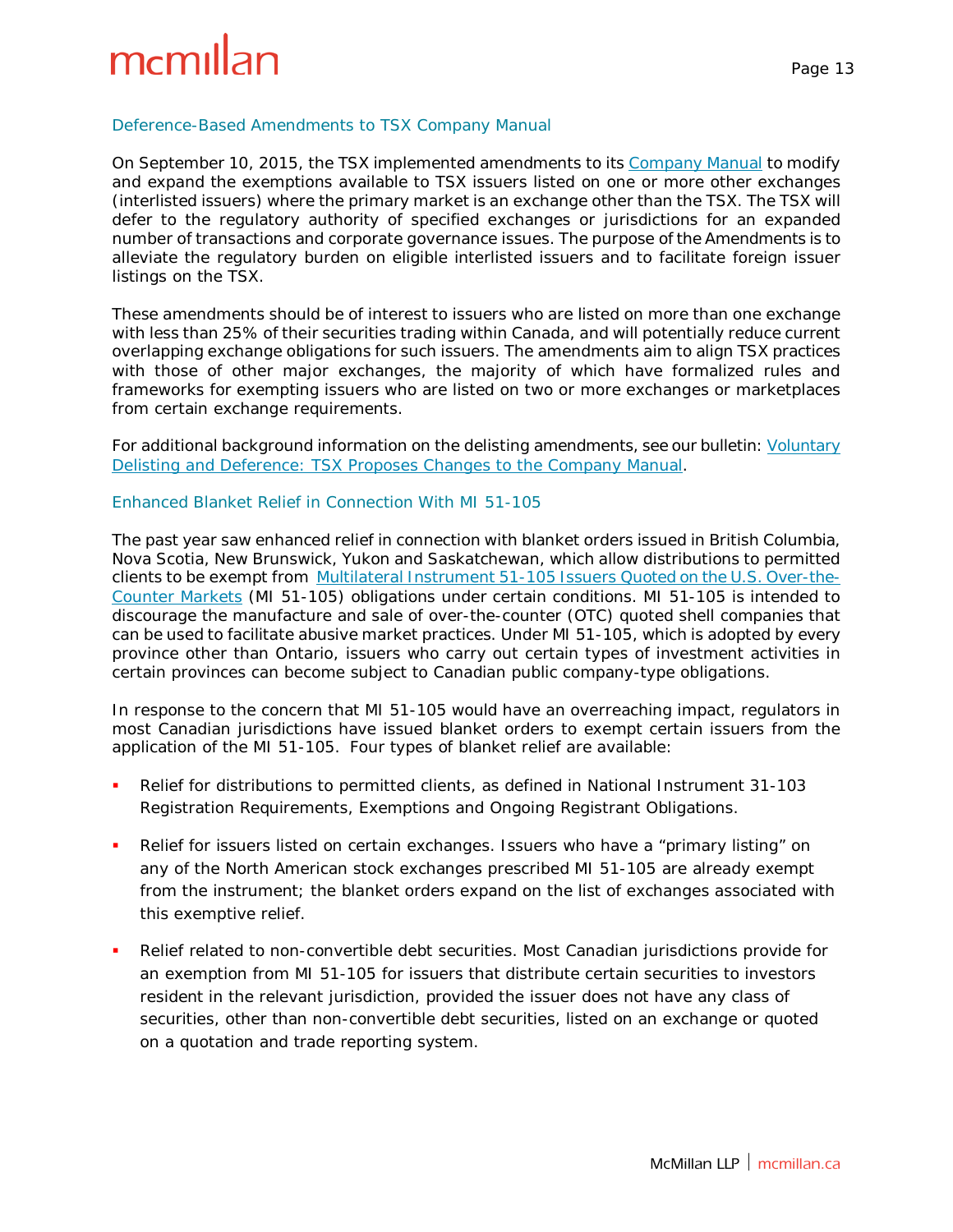Relief for investment funds in Quebec. The blanket order issued by the Autorité des Marchés Financiers (AMF) also exempts any issuer that is an investment fund from the application of MI 51-105 in its entirety.

#### <span id="page-18-0"></span>*Streamlining Foreign Private Placements*

In June of this year, Canadian securities regulators made a number of amendmentsdesigned to reduce the disclosure burden on foreign issuers privately placing securities in Canada by reducing the type of disclosure typically required in a Canadian "wrapper" to an offering document. Relief from the wrapper requirements has been implemented through amendments to [National Instrument 33-105](https://www.bcsc.bc.ca/Securities_Law/Policies/Policy3/Group/?group=33%20105) *Underwriting Conflicts* , OSC Rule 45-501 *[Ontario Prospectus and](http://www.osc.gov.on.ca/en/15146.htm)  [Registration Exemptions](http://www.osc.gov.on.ca/en/15146.htm)* and a new [Multilateral Instrument 45-107](http://www.albertasecurities.com/industry/securities-law-and-policy/_layouts/Regulatory-Instruments/RegulatoryInstrumentDispForm.aspx?List=c425783b%2D0214%2D41e1%2Dbc6a%2D66e6766ff3aa&ID=583&archived=False&Web=729da164%2D5e70%2D47a7%2Dbdea%2D6a26546e92e3) *Listing Representation and [Statutory Rights of Action Disclosure Exemptions](http://www.albertasecurities.com/industry/securities-law-and-policy/_layouts/Regulatory-Instruments/RegulatoryInstrumentDispForm.aspx?List=c425783b%2D0214%2D41e1%2Dbc6a%2D66e6766ff3aa&ID=583&archived=False&Web=729da164%2D5e70%2D47a7%2Dbdea%2D6a26546e92e3)*.

These amendments, which took effect on September 8, 2015, provide relief from the disclosure requirements related to underwriter conflicts of interest and statutory rights of action, as well as prohibitions on making certain listing representations, where securities are sold to permitted clients provided certain conditions are satisfied. Relief from all three requirements will only be available in respect of "eligible foreign securities" if all of the following requirements are met:

- the offering is being conducted primarily in a foreign jurisdiction;
- the security being distributed is either:
	- o issued by an issuer that (i) is incorporated, formed or created under the laws of a foreign jurisdiction, (ii) is not a reporting issuer in Canada, (iii) has its head office outside of Canada, and (iv) has a majority of its executive officers and of its directors ordinarily resident outside Canada; or
	- o is issued or guaranteed by the government of a foreign jurisdiction; and
- all the investors in Canada are permitted clients.

Historical information on the wrapper relief amendments can be found in our bulletin [here.](http://www.mcmillan.ca/the-end-of-the-Canadian-wrapper-requirement-for-private-placements-in-Canada-relief-granted-and-rules-on-the-way-for-foreign-offerings-to-permitted-clients) While the amendments provide welcome relief for foreign companies privately placing their securities in Canada to permitted clients, the same cannot necessarily be said for foreign issuers who are classified as investment funds under Canadian securities law and their international investment fund managers (IFMs). In a number of circumstances, including where international IFMs employ an affiliated dealer to distribute securities in Canada, a slimmeddown Canadian wrapper may still be required or advisable.

For additional information on what these rule changes mean for international investment funds and their international IFMs, see our bulletin [Shrink-wrapped: Why foreign issuers may still](http://www.mcmillan.ca/Shrink-wrapped-Why-foreign-issuers-may-still-require-a-Canadian-wrapper)  [require a Canadian wrapper.](http://www.mcmillan.ca/Shrink-wrapped-Why-foreign-issuers-may-still-require-a-Canadian-wrapper)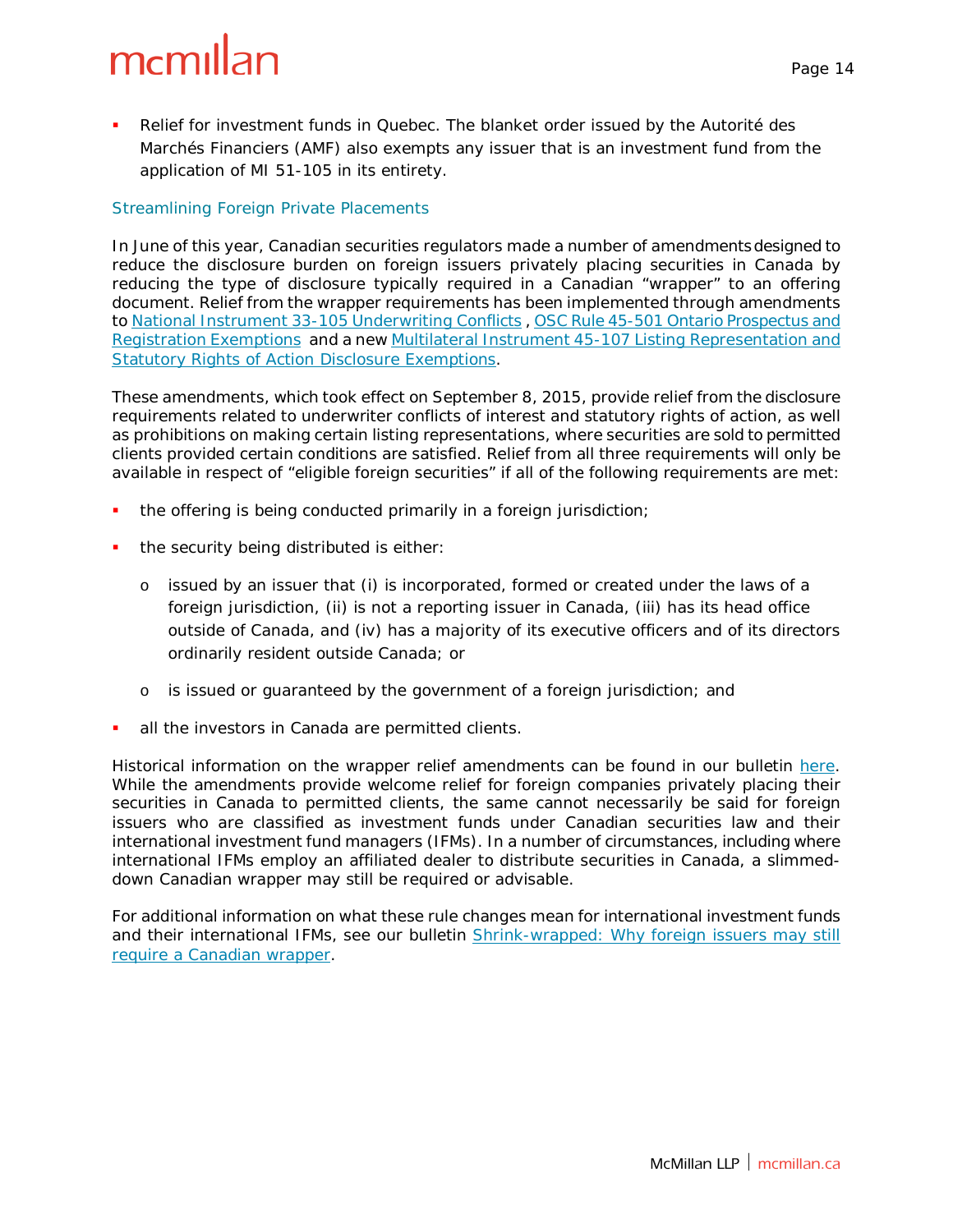### <span id="page-19-0"></span>IV. Crowdfunding

In May 2015, securities regulators in British Columbia, Saskatchewan, Manitoba, Québec, New Brunswick and Nova Scotia adopted substantially harmonized registration and prospectus exemptions proposed under [Multilateral Instrument 45-108 –](http://www.bcsc.bc.ca/News/News_Releases/2015/43_Certain_Canadian_securities_regulators_to_adopt_start-up_crowdfunding_exemptions/) Crowdfunding. The exemptions aim to provide start-up and early stage companies with an alternative to raise capital with fewer disclosure requirements. The exemptions will be available for five years, expiring on May 13, 2020.

The crowdfunding prospectus exemption allows non-reporting issuers to distribute eligible securities to investors, subject to a series of conditions.Under the crowdfunding regime:

- issuers will be required to prepare an offering document containing all information that investors should know about their business;
- investors will be subject to an investment limit on each individual investment and overall annual limits that vary depending on the investor's accreditation status;
- investors will be required to sign a prescribed risk acknowledgement form confirming they are aware of the risks of the investment; and
- issuers will be required to continue to make annual financial statements and certain other information available to investors on an ongoing basis, even if they are not subject to public company reporting obligations.

The crowdfunding amendments also provide an exemption from the registration requirement for trades through Canadian online funding portals in connection with a start-up distribution provided the portal meets certain conditions. For a full list of conditions to the exemptions, see our bulletin [here.](http://www.mcmillan.ca/Certain-Canadian-Securities-Regulators-Adopt-Crowdfunding-Prospectus-Exemption-for-Start-ups)

For individual investors, this is an interesting and relatively low-risk way to invest in startup companies. For start-up companies, this exemption is branded as an attractive method to raise funds because it is relatively inexpensive and accessible. The exemptions will be available for five years, expiring on May 13, 2020.

For additional information regarding the crowdfunding exemption, see our bulletin [here.](http://www.mcmillan.ca/Certain-Canadian-Securities-Regulators-Adopt-Crowdfunding-Prospectus-Exemption-for-Start-ups)

### <span id="page-19-1"></span>V. New Listing Requirements for Non-Corporate Issuers

On September 17, 2015, the TSX amended the [TSX Company Manual](http://tmx.complinet.com/en/tsx_manual.html) (the Manual) to codify existing practices of the TSX with respect to listing and other requirements for closed-end funds, exchange traded products (ETPs) and structured products (collectively, Non-Corporate Issuers). It also introduced certain new requirements for these issuers, as discussed below, which are generally consistent with current Ontario *Securities Act* requirements for these types of issuers.

These amendments create listing requirements for Non-Corporate Issuers in a new Part XI to the Manual. The most notable amendments are as follows: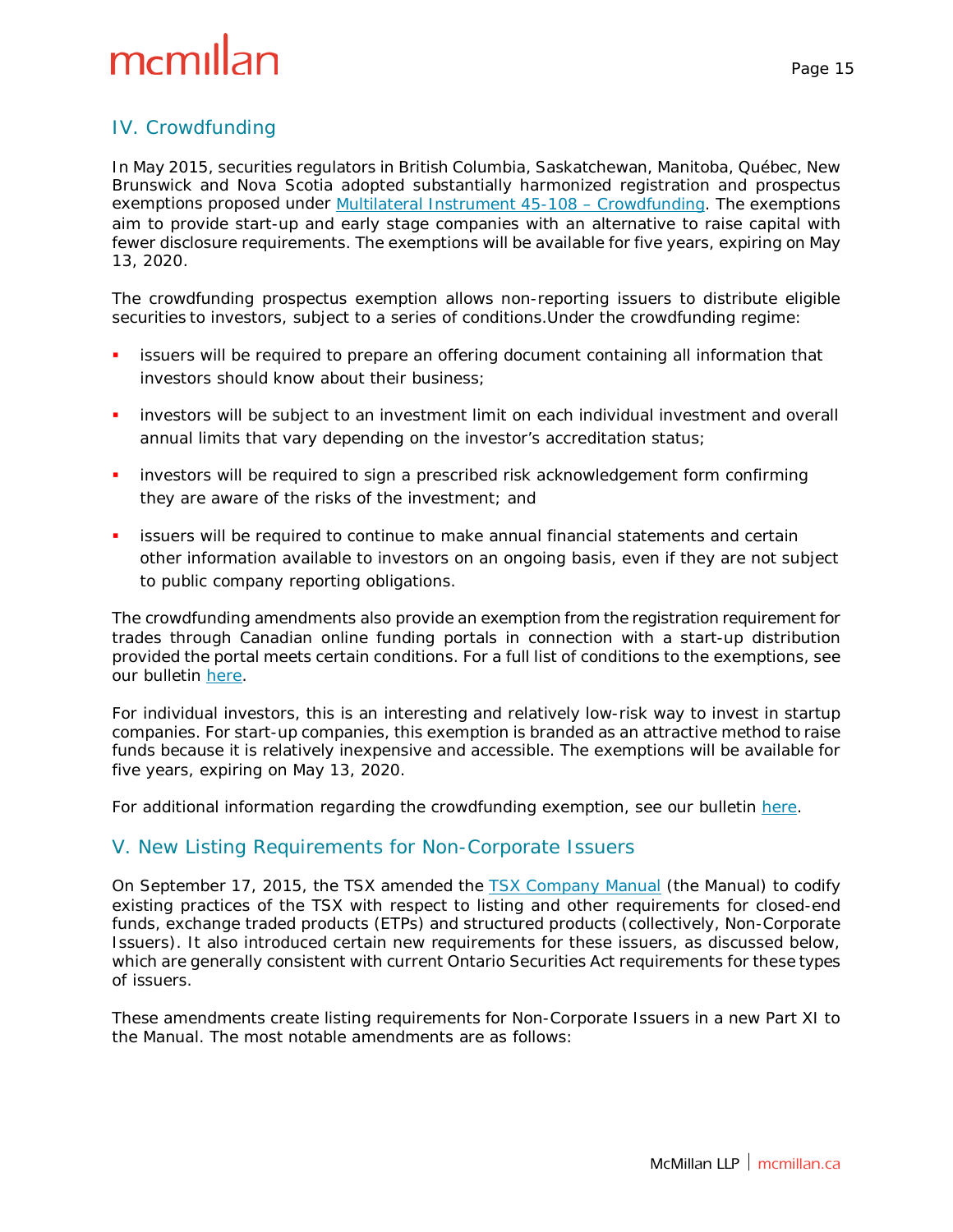*Closed End Funds.* The initial listing requirement for closed end funds has been set to \$10 million, and the fund must have, in addition to certain specified net asset value (NAV) calculation requirements, the following:

- A CEO, CFO, secretary and an independent review committee;
- At least 1 million freely tradable securities held by at least 300 public board lot holders; and
- A \$2-million market value and at least 100,000 securities held by at least 100 public holders, each holding one board lot or more, for a new class of securities that is convertible into listed securities.

*ETPs.* The listing requirements for exchange traded products (ETPs) include a \$1 million minimum market capitalization, as well as the following:

- The issuer of an ETP, if not a financial institution, must have a CEO, CFO, secretary and independent review committee
- An ETP issued by a financial institution is required to identify the individuals responsible for day-to-day management and operations of the ETP
- NAV must be calculated at least each trading day and be available on a publicly accessible website

*Structured Products.* The listing requirements for structured products include:

- An initial public offering or market value of freely tradeable securities of at least \$1 million
- The issuer of a structured product, if not a financial institution, must have a CEO, CFO, secretary and two independent directors
- NAV must be calculated on a weekly basis and available on a publicly accessible website

The amendments also address various other issues relating to changes in capital structure, reporting requirements, dividends and other distributions, securityholder approval for amendments, preclearance of materials with the exchange, termination or voluntary delisting, management fees and continued listing requirements. The full language of the amendments can be found [here.](http://tmx.complinet.com/en/nav/updates.html?rbid=2072) For a McMillan analysis of the proposed amendments, please see our bulletin[:](http://www.mcmillan.ca/TSX-Proposes-New-Listing-Requirements-for-Exchange-Traded-Products-Closed-End-Funds-and-Structured-Products) [TSX Proposes New Listing Requirements for Exchange Traded Products, Closed-End Funds and](http://www.mcmillan.ca/TSX-Proposes-New-Listing-Requirements-for-Exchange-Traded-Products-Closed-End-Funds-and-Structured-Products)  [Structured Products.](http://www.mcmillan.ca/TSX-Proposes-New-Listing-Requirements-for-Exchange-Traded-Products-Closed-End-Funds-and-Structured-Products)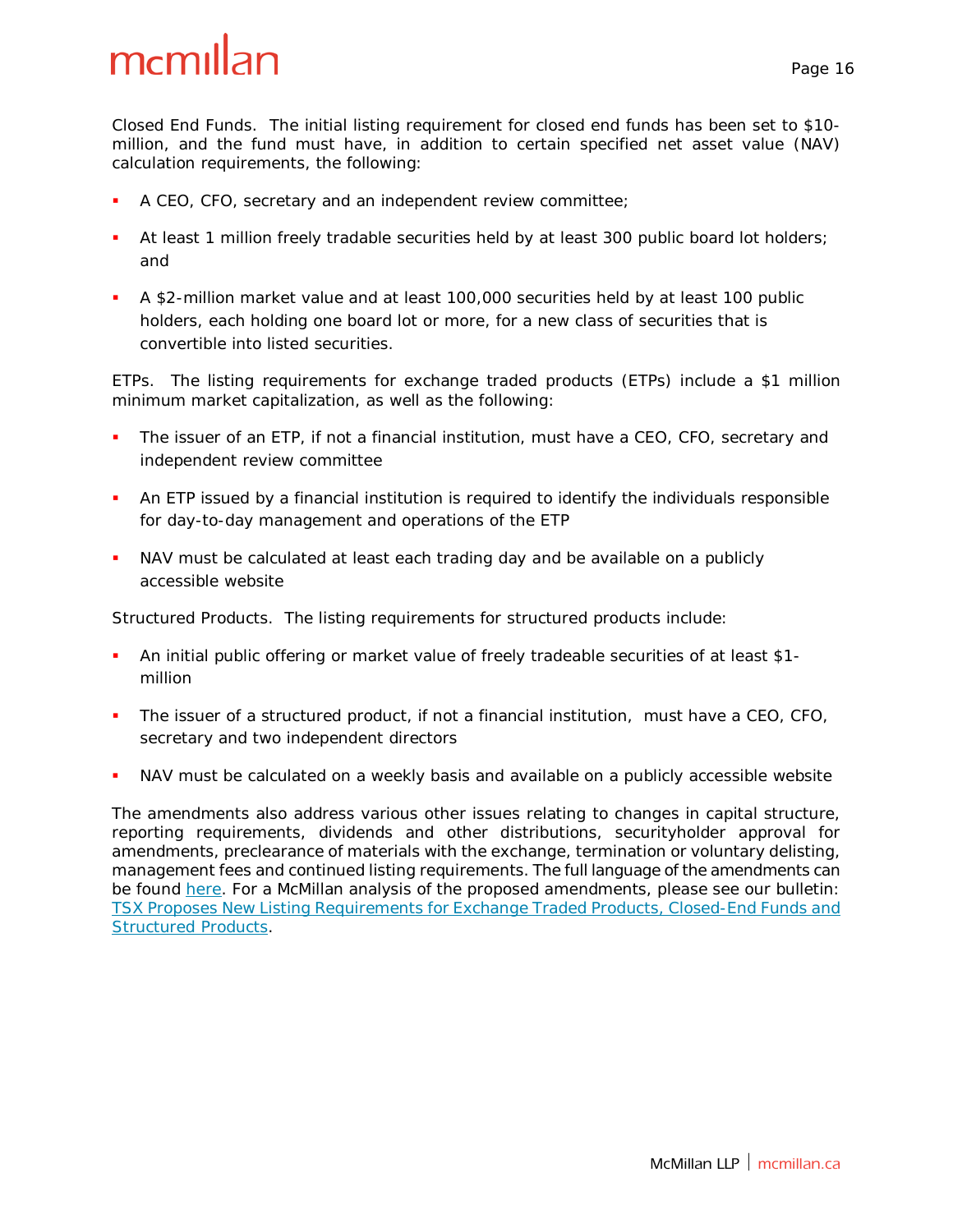### <span id="page-21-0"></span>VI. Amendments to OTC Derivative Trade Reporting Rules

#### <span id="page-21-1"></span>*Manitoba, Ontario and Quebec*

On December 31, 2013, the securities regulators in the provinces of Manitoba, Ontario and Quebec (the MOQ Authorities[\) enacted rules](http://www.osc.gov.on.ca/en/SecuritiesLaw_rule_20131114_91-506_91-507_derivatives.htm) to regulate the over-the-counter (OTC) derivatives market in their respective provinces (the MOQ Rules). These rules placed a new obligation on OTC derivatives market participants to report their transactions. In response to feedback by market participants, the MOQ Authorities have released a number of amendments to the MOQ Rules in attempts to strike a balance between market effectiveness and efficiency and the underlying policy aim of the MOQ Rules to provide transparency in the OTC derivatives market in Canada (as described in our earlier [bulletin\)](http://mcmillan.ca/The-last-word-on-reporting-final-Ontario-rules-with-respect-to-trade-reporting-released).

On November 5, 2015, in the latest round of amendments to the MOQ Rules, the OSC published [a Notice of Amendments and Request for Comment](http://www.osc.gov.on.ca/en/SecuritiesLaw_rule_20151105_91-507_derivatives-data-reporting.htm) on OSC Rule 91-507 *Trade Repositories and Derivatives Data Reporting* and the Companion Policy 91-507CP *Trade Repositories and Derivatives Data Reporting*.

The proposed amendments to the MOQ Rules deal with publicly disseminated transaction-level data, a new inter affiliate transactions exclusion, the requirement for legal entity identifiers, substituted compliance for end-user transactions with foreign affiliates, and the ability of market participants to "port" to a new designated trade repository. The proposed amendments, through exemptions and substituted compliance, are intended to scale back some of the unintended regulatory capture initially imposed. The comment period for the proposed amendments is 90 days, ending on February 3, 2016.

Further information regarding the proposed amendments to the MOQ Rules can be found in our bulletin: [Leak Tweak: Regulators Balance Post-trade Transparency and Market Efficiency with](http://www.mcmillan.ca/Leak-Tweak-Regulators-Balance-Post-trade-Transparency-and-Market-Efficiency-with-Latest-Amendments-to-OTC-Derivative-Trade-Reporting-Rules)  [Latest Amendments to OTC Derivative Trade Reporting Rules.](http://www.mcmillan.ca/Leak-Tweak-Regulators-Balance-Post-trade-Transparency-and-Market-Efficiency-with-Latest-Amendments-to-OTC-Derivative-Trade-Reporting-Rules)

#### <span id="page-21-2"></span>*Alberta, British Columbia, Saskatchewan, New Brunswick and Nova Scotia*

The securities regulators in Alberta, British Columbia, Saskatchewan, New Brunswick and Nova Scotia (the Authorities) followed suit, first publishing [Model Provincial Rule 91-302](https://www.bcsc.bc.ca/Securities_Law/Policies/Policy9/PDF/91-302__Multilateral_CSA_Staff_Notice__June_6__2013/) *Updated Model Provincial Rules – Derivatives: Product Determination and Trade Repositories and Derivatives Data Reporting* and, more recently, on January 22, 2015, publishing proposed [Multilateral Instrument 91-101](https://www.bcsc.bc.ca/Securities_Law/Policies/Policy9/PDF/91-101_and_96-101__CSA_Multilateral_Notice___January_22__2016/) *Derivatives: Product Determination* and proposed [Multilateral](https://www.bcsc.bc.ca/Securities_Law/Policies/Policy9/PDF/91-101_and_96-101__CSA_Multilateral_Notice___January_22__2016/)  [Instrument 96-101](https://www.bcsc.bc.ca/Securities_Law/Policies/Policy9/PDF/91-101_and_96-101__CSA_Multilateral_Notice___January_22__2016/) *Trade Repositories and Derivatives Data Reporting*, along with their accompanying companion policies (the Proposed Rules) for comment.

Although the Proposed Rules are substantially similar to the MOQ Rules, there are several differences. These relate to the definitions of "local counterparty" and "affiliated entity", as well as to the hierarchy rules relating to which party to a derivative transaction will be required to report a trade. For additional information regarding how the Proposed Rules differ from the MOQ Rules, see our bulletin [Different But The Same: Five Additional Provinces Propose OTC](http://www.mcmillan.ca/Different-But-The-Same-Five-Additional-Provinces-Propose-OTC-Derivatives-Trade-Reporting-Rules)  [Derivatives Trade Reporting Rules.](http://www.mcmillan.ca/Different-But-The-Same-Five-Additional-Provinces-Propose-OTC-Derivatives-Trade-Reporting-Rules)

On January 22, 2016, the Proposed Rules were [implemented](http://www.bcsc.bc.ca/News/News_Releases/2015/06_Canadian_Securities_Regulators_implement_derivatives_reporting_rules/) in Alberta, British Columbia, New Brunswick, Newfoundland and Labrador, the Northwest Territories, Nova Scotia, Nunavut, Prince Edward Island, and Saskatchewan. Together, these instruments form a derivatives reporting regime that is substantively harmonized with the MOQ Rules.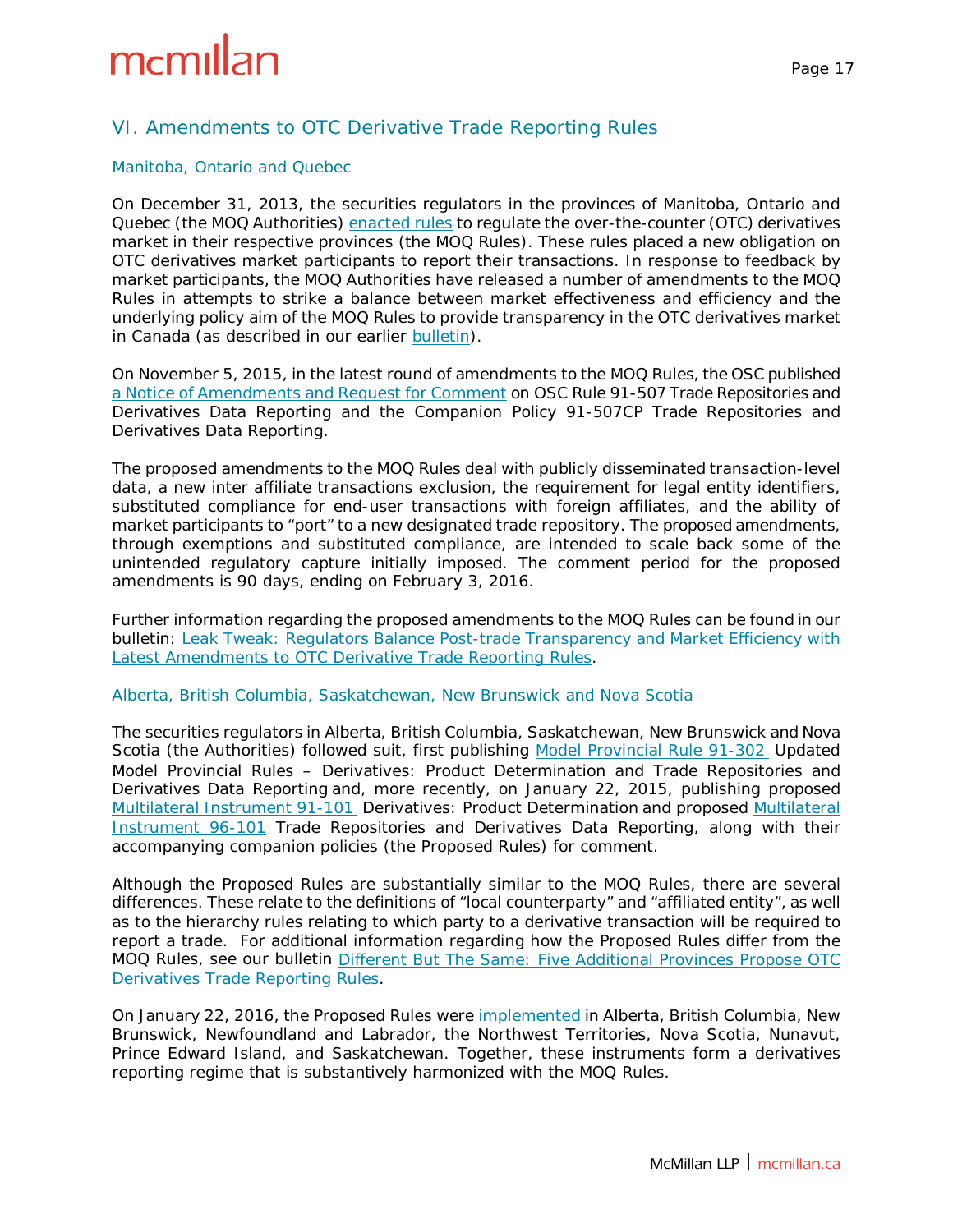## <span id="page-22-0"></span>C. NOTABLE JUDICIAL DECISIONS

2015 was a busy year for securities regulators and market participants and we witnessed several important decisions ranging from the scope of public interest authority of securities regulators to the fairness of plan of arrangements. These and other notable decisions that provide informative guidance for securities laws in Canada are discussed below.

### <span id="page-22-1"></span>I. [Kingsway Financial Services Inc. v. Kobex Capital Corp](https://www.canlii.org/en/bc/bcsc/doc/2015/2015bcsc2155/2015bcsc2155.html?searchUrlHash=AAAAAQAFa29iZXgAAAAAAQ&resultIndex=1)*.* [4](#page-22-3)

In a decision released on November 10, 2015, the British Columbia Supreme Court (Court) considered certain issues relating to a proxy battle involving a TSX Venture Exchange (TSX-V) listed issuer, Kobex Capital Corp. (Kobex). The Court's decision in this case demonstrates a deferential approach to the internal decisions of a company in the context of a contested shareholders' meeting.

The Court noted that in the context of a contentious meeting, consideration should be given to the appointment of an independent chair. However, the Court concluded that "mere selfinterest" of a meeting chair would not be sufficient to appoint an independent chair. The duties of the meeting chair to be honest and fair to all individual interests were cited by the Court as a safeguard militating against Court intervention absent evidence of potential impropriety. Without such evidence in this case, the Court did not appoint an independent chair.

The Court's decision will be viewed favourably by companies structuring their affairs in advance of a contentious shareholders' meeting. Despite the Court's acknowledgment that it was plain from the evidence that the Kobex Chair supported the incumbent Kobex board over the dissident group's slate of directors, the Court refused to appoint an independent chair. The Court made it clear in this case that mere self-interest of a meeting chair is not enough to warrant court intervention.

### <span id="page-22-2"></span>II. Theratechnologies [Inc v 121851 Canada Inc](http://scc-csc.lexum.com/scc-csc/scc-csc/en/item/15290/index.do)*.* [5](#page-22-4)

In a decision released on April 17, 2015, the Supreme Court of Canada (SCC) overturned the Québec Court of Appeal's judgment in *Theratechnologies Inc. v 121851 Canada Inc.* In considering for the first time the standard for granting a plaintiff leave to proceed with a statutory secondary market securities class action, the SCC held that courts must undertake a reasoned consideration of the evidence presented on the leave motion to ensure that the proposed class action has some merit.

This decision is noteworthy not only under Quebec law, but under Canadian law in general, since all provinces adopted similar rules governing secondary market civil liability in securities matters. We expect to see courts taking a more rigorous approach when considering the evidence presented by the plaintiff at the leave stage to ensure that there is a reasonable possibility that the action will be resolved in the claimant's favour. In *Theratechnologies*, the SCC held that the plaintiffs failed to meet this standard.

<span id="page-22-3"></span><sup>4</sup> 2015 BCSC 2155, [2015] BCWLD 8232.

<span id="page-22-4"></span><sup>5</sup> 2015 SCC 18, [2015] 2 SCR 106.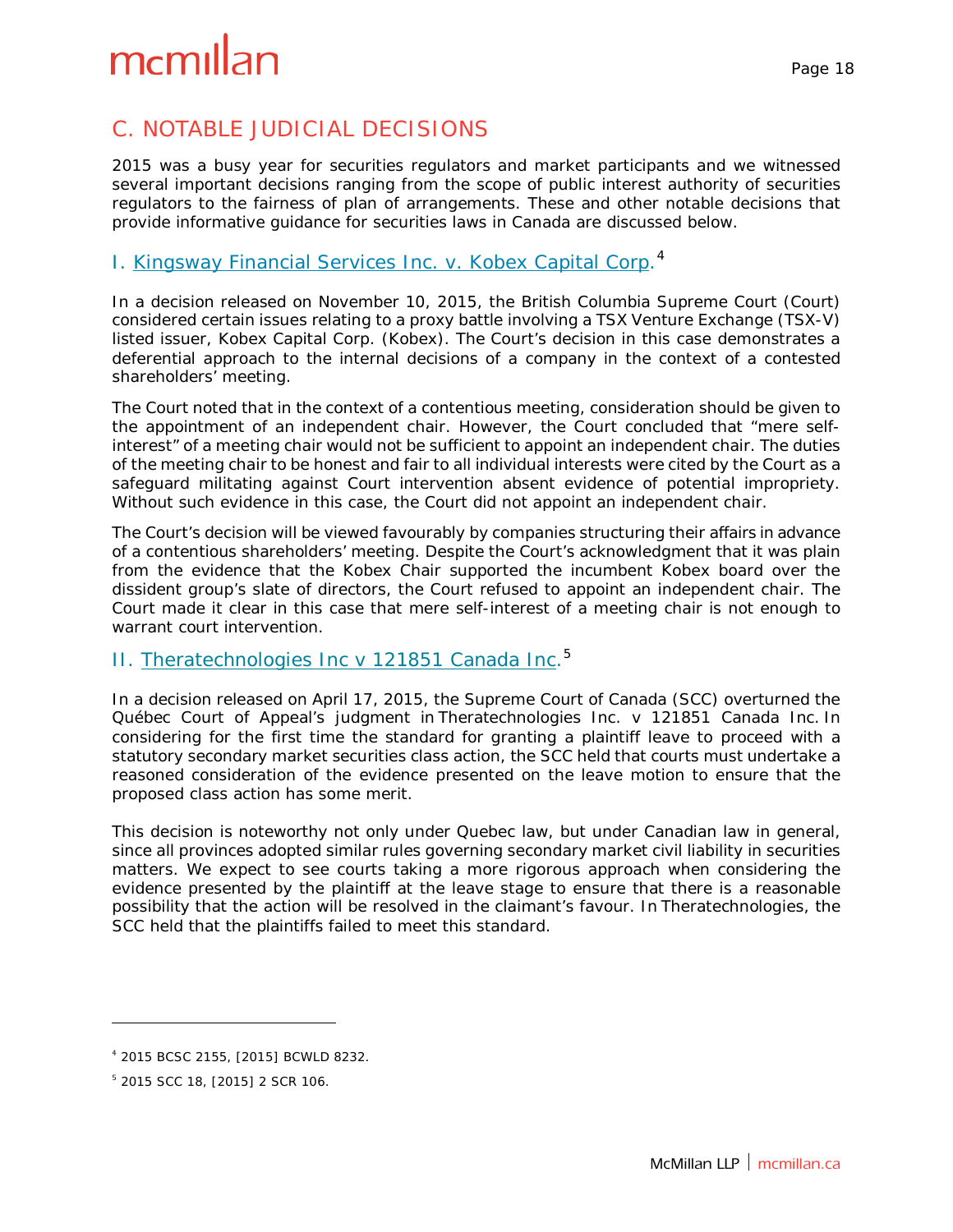### <span id="page-23-0"></span>III. [Re Carnes](http://www.mcmillan.ca/British-Columbia-Securities-Commission-Seeks-to-Limit-Exercise-of-Public-Interest-Power-in-the-Enforcement-Context)<sup>[6](#page-23-2)</sup>

The recent decision by a panel of the British Columbia Securities Commission (the Panel) in *Re Carnes*, released on May 14, 2015, has been the most detailed examination to date of the basis for the exercise of the public interest power absent a breach of securities laws.

Staff of the BCSC alleged that Jon Carnes (Carnes) perpetrated a fraud, contrary to the British Columbia *Securities Act* (the Act) and engaged in conduct contrary to the public interest. The allegations focused on a report Carnes had posted online (the Report) suggesting that Silvercorp Metals Inc. (Silvercorp) was exaggerating its silver resources. The Report was posted immediately prior to a presentation by Silvercorp at an investment conference in order to do as much harm to Silvercorp as possible, causing Silvercorp's stock to fall 20% immediately thereafter and allowing Carnes to close out his short position the following day and make a profit of \$2.8 million. Staff argued that the misstatements in the report—in terms of actual statements as well as omissions—constituted prohibited acts for the purpose of fraud.

Although the Panel found that the Report "did not give a full and fair picture" and questioned Carnes' credibility on various matters, it nevertheless concluded that there was not sufficient evidence to prove fraud under the Act. The Panel noted that while Carnes' conduct was "unsavory," it was not clearly abusive of the capital markets and therefore the exercise of its public interest jurisdiction was unwarranted. It refused to sanction conduct merely because it was "morally unsupportable" and noted that to exercise such power in this case "would, in effect, be creating a new requirement for statements which would be something akin to 'fair presentation.'"

The Panel remarked that market participants should be able to structure their affairs without fear of enforcement actions alleging wrongdoing that is not encoded in the Act.

While not the final word on the public interest power, the decision in *Carnes i*s an important part of the ongoing debate regarding the exercise of the public interest power by securities regulatory authorities.

Further commentary on the decision can be found in the McMillan bulletin: [British Columbia](http://www.mcmillan.ca/Files/181456_BC%20Securities%20Commission%20Seeks%20to%20Limited%20Exercise%20of%20Public%20Interest.pdf)  [Securities Commission Seeks to Limit Exercise of Public Interest Power in the Enforcement](http://www.mcmillan.ca/Files/181456_BC%20Securities%20Commission%20Seeks%20to%20Limited%20Exercise%20of%20Public%20Interest.pdf)  [Context.](http://www.mcmillan.ca/Files/181456_BC%20Securities%20Commission%20Seeks%20to%20Limited%20Exercise%20of%20Public%20Interest.pdf)

### <span id="page-23-1"></span>IV. [9171665 Canada Ltd. and Connacher Oil and Gas Ltd.](https://www.canlii.org/en/ab/abqb/doc/2015/2015abqb633/2015abqb633.html?searchUrlHash=AAAAAQAPOTE3MTY2NSBDYW5hZGEgAAAAAAE&resultIndex=1)<sup>[7](#page-23-3)</sup>

In early 2015, 9171665 Canada Ltd. and Connacher Oil and Gas Ltd. (together Connacher) applied to the Alberta Court of Queen's Bench (Court) for a final order pursuant to section 192 of the *Canada Business Corporations Act* (CBCA) for the approval of a plan of arrangement to restructure Connacher (Arrangement). On April 2, 2015, the Court rejected Connacher's restructuring proposal as it was not satisfied that Connacher would emerge from the Arrangement solvent or that the Arrangement was fair and reasonable.

The Court held that non-insolvency post-emergence is a requirement for the exercise of judicial authority under section 192 of the CBCA and was concerned that Connacher—as restructured—

<span id="page-23-2"></span><sup>6</sup> 2015 BCSECCOM 187.

<span id="page-23-3"></span><sup>7</sup> 2015 ABQB 633, [2016] AWLD 3.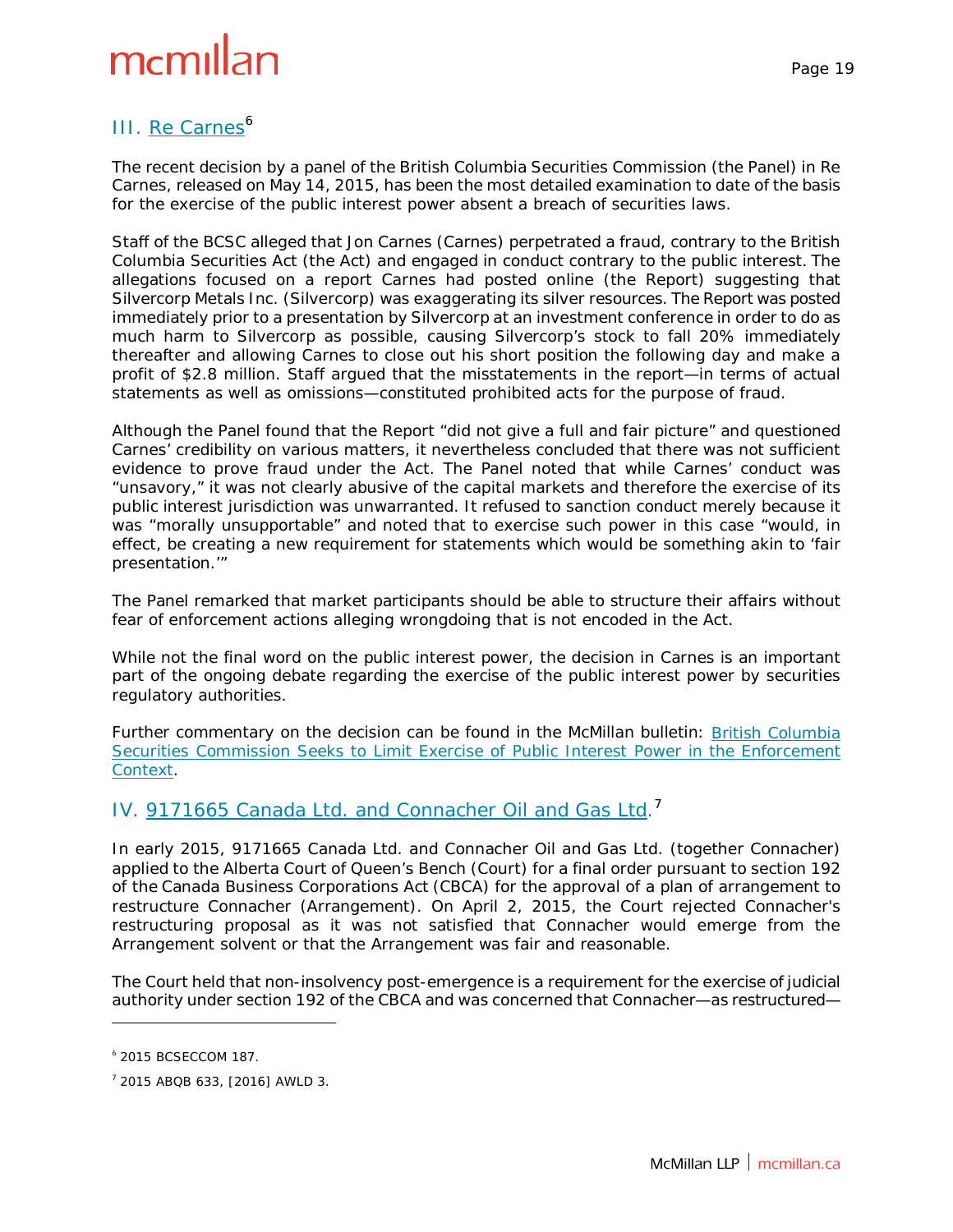would not remain a going concern absent an improvement in oil prices and the Canadian dollar's exchange rate. The Court further held that it was unable to find a valid business purpose for the transaction and that the Arrangement was unfair and unreasonable because it purported to extinguish a right that may have accrued to certain noteholders without the chance for them to even vote on the Arrangement.

This decision provides insight as to the Court's application of section 192 of the CBCA. First, it proposes that section 192 should only be used to affect a plan of arrangement where a court is satisfied that the emerging entity will be solvent. Second, it suggests that a plan of arrangement that significantly impacts the rights and claims of third parties may be better dealt with under the insolvency statutes rather than the CBCA.

### <span id="page-24-0"></span>V. [Re Red Eagle](http://www.bcsc.bc.ca/Enforcement/Decisions/PDF/2015_BCSECCOM_401/)**[8](#page-24-2)**

On November 3, 2015, the British Columbia Securities Commission (BCSC) released its reasons in *Re Red Eagle*, in which it cease-traded a rights plan in the face of a hostile bid. The BCSC rejected the target's position that the rights plan should be maintained because the bid was not compliant with the policy rationale behind the regime contemplated by proposed CSA amendments to [Multilateral Instrument 62-104 –](https://www.bcsc.bc.ca/Securities_Law/Policies/Policy6/PDF/62-104__MI___May5__2015/) Take-Over Bids and Issuer Bids (the Proposed Amendments). The BCSC's approach of not applying the Proposed Amendments is consistent with past decisions of Canadian securities regulators, which have generally resisted applying rules during a comment or review period in order to avoid inconsistencies if changes are subsequently made to the draft rules. It does however appear that the BCSC's analysis was in part guided by its consideration of the policy rationale behind the 50% minimum tender condition in the Proposed Amendments.

The BCSC also had to weigh the fiduciary duties of the target's directors and the BCSC's public interest mandate in considering whether or not to, in the fact of a hostile take-over bid, unwind a private placement of common shares by the target to a white knight. The BCSC's decision not to unwind the private placement was guided by its finding that it was not clear that the target, which needed the private placement for legitimate financing purposes, conducted the private placement solely as a defensive tactic. The BCSC here reiterated that the threshold for exercising its public interest jurisdiction in the context of a hostile bid is a high one, meaning that the conduct must amount to a clear abuse of target shareholders or capital markets generally.

### <span id="page-24-1"></span>VI. [Coffin v. Atlantic Power Corp](http://www.canlii.org/en/on/onsc/doc/2015/2015onsc3686/2015onsc3686.html)*.* [9](#page-24-3)

In its July 24, 2015 decision in *Coffin v. Atlantic Power Corp.* (*Coffin*), the Ontario Superior Court of Justice denied a proposed securities class action leave to proceed as a statutory secondary market action and refused to certify the remaining related common law claims.

The decision in *Coffin* adds to the growing body of case law that a class action is not the preferable procedure for resolving common law secondary market securities claims. The *Coffin*  decision follows *Theratechnologies*, showing that the more stringent application of the leave requirements for statutory misrepresentation claims has gained a firm foothold. The *Coffin*  decision further shows that filing comprehensive evidence can be an effective strategy in

<span id="page-24-2"></span><sup>8</sup> 2015 BCSECCOM 401.

<span id="page-24-3"></span><sup>9</sup> 2015 ONSC 3686, 127 OR (3d) 199.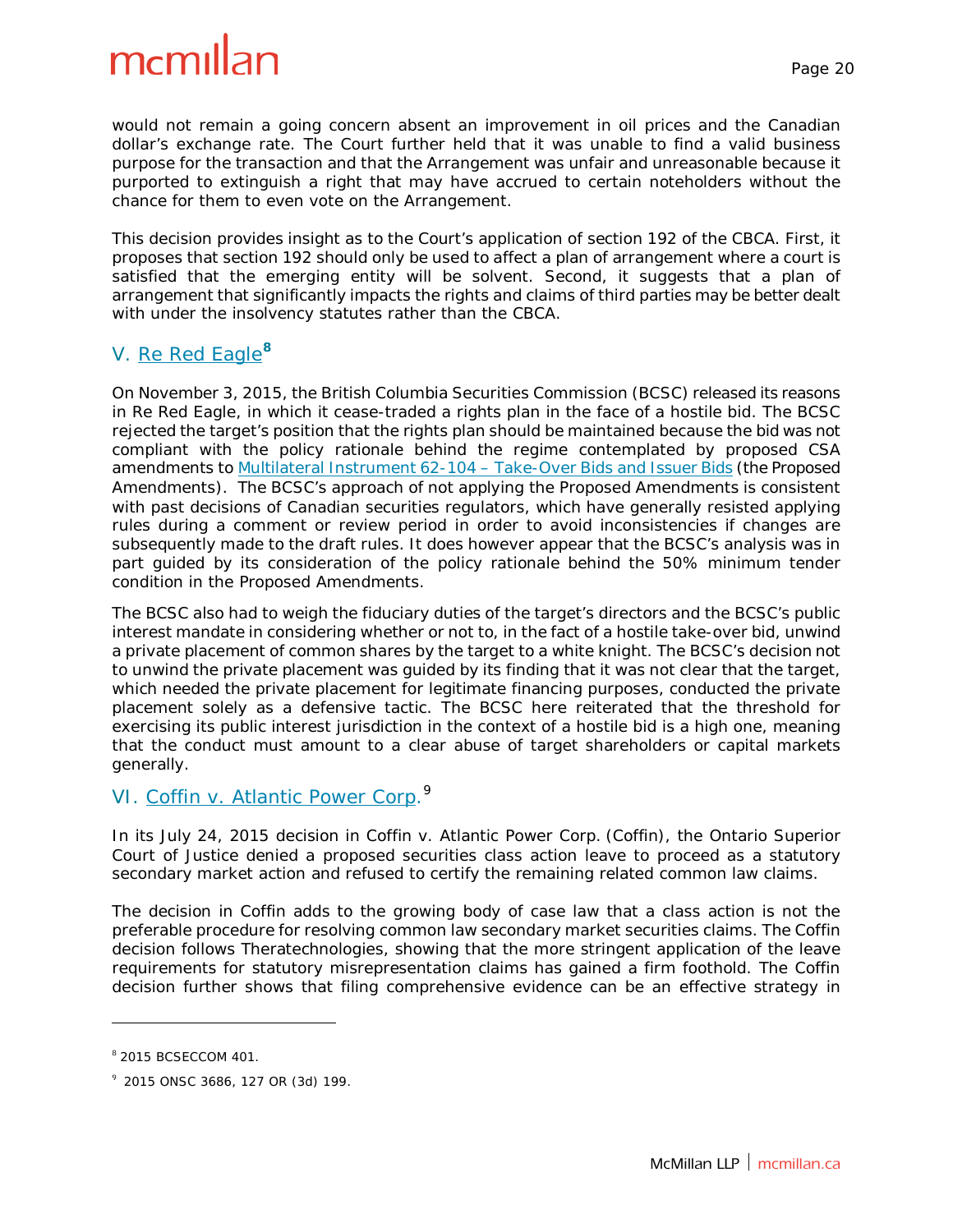opposing motions for leave to proceed with statutory misrepresentation claims, whereas the more common strategy is for defendants to file little or no evidence. *Coffin* also offers further support for the proposition that common law negligent misrepresentation claims in securities class actions are not suitable for certification, particularly when leave to proceed with a parallel statutory claim has been denied.

### <span id="page-25-0"></span>D. LEGISLATION – PROPOSED AMENDMENTS IN 2015

### <span id="page-25-1"></span>I. Disclosure

The past year also saw a number of important proposed legislative changes to disclosure requirements. Key amongst them was the CSA's proposed amendment to National Instrument 45-106 *Prospectus Exemptions.* If implemented, the amendment will introduce a single, harmonized exempt distribution reporting form for all provinces. Other developments include proposed changes to National Instrument 41-101 *General Prospectus Requirements* that will require exchange-traded mutual funds (ETFs) to file and deliver a summary disclosure document to investors called "ETF Facts". The last set of proposed amendments require mutual funds and ETFs to use a standard deviation measure of risk when disclosing investment risk levels in existing fund facts documents and in proposed ETF Facts documents, respectively.

#### <span id="page-25-2"></span>*Proposed Single Exempt Distribution Reporting Regime*

On August 13, 2015, the CSA published [proposed amendments](http://www.osc.gov.on.ca/en/SecuritiesLaw_rule_20150813_45-106_reports-exempt-distribution.htm) (Proposed Amendments) to National Instrument 45-106 *Prospectus Exemptions* (NI 45-106). If implemented, the Proposed Amendments will introduce a single, harmonized exempt distribution reporting form (the "Proposed Report") for all provinces and territories.

NI 45-106 currently requires issuers that have distributed securities in reliance on certain prospectus exemptions to file a report of exempt distribution in the jurisdiction where the distribution occurred. The required form of the report is Form 45-106F1 *Report of Exemption Distribution i*n all provinces except British Columbia, which uses Form 45-106F6 *British Columbia Report of Exempt Distribution*. This dual reporting regime results in duplicative efforts and added expense, particularly for smaller issuers.

The Proposed Amendments will replace Form 45-106F1 and Form 45-106F6 with the Proposed Report − a single report that must be filed in each jurisdiction in which the distribution occurred. The Proposed Report will result in a single, harmonized form that can be filed across Canada. However, the Proposed Report will now require the disclosure of additional information not required by either of the current forms. For additional information regarding how the requirements of the Proposed Report differ from the current regime, please see our bulletin:

[2 Become 1: CSA Proposes Creation of Single Exempt Distribution Reporting Regime](http://www.mcmillan.ca/2-Become-1-CSA-Proposes-Creation-of-Single-Exempt-Distribution-Reporting-Regime)

#### <span id="page-25-3"></span>*Proposed New Disclosure Requirement for Exchange Traded Funds*

On June 18, 2015, the CSA published [proposed amendments](http://www.osc.gov.on.ca/en/SecuritiesLaw_csa_20150618_41-101_rfc-amd-general-prospectus.htm) (the Amendments) to National Instrument 41-101 *General Prospectus Requirements* (the NI 41-101), Companion Policy 41- 101CP to NI 41-101 and related consequential amendments for a 90-day comment period. The Amendments will require ETFs to file and deliver a summary disclosure document to investors called "ETF Facts". The publication of the Amendments marks Stage 3 of the CSA's implementation of its point of sale disclosure project.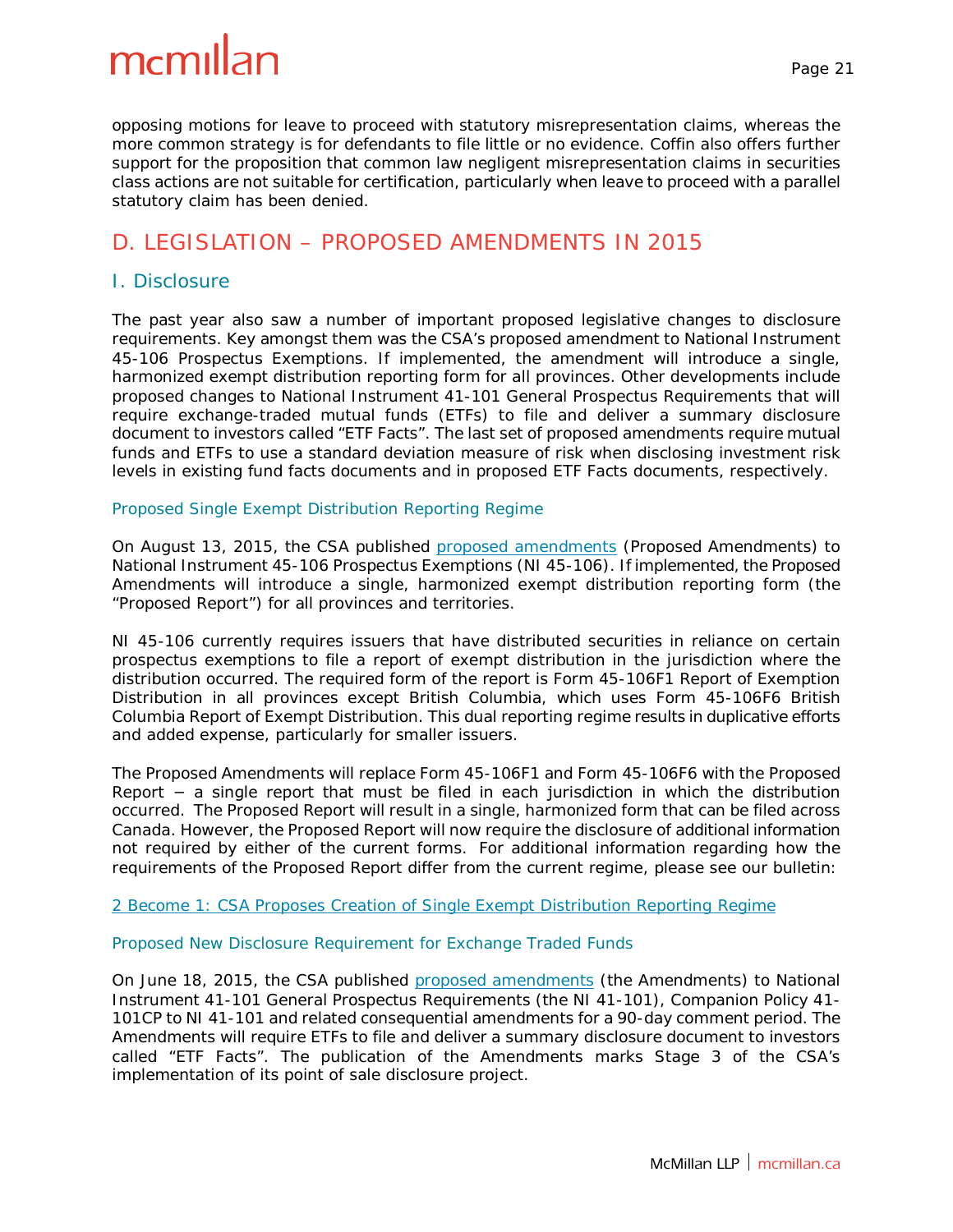The Amendments codify the exemptive relief which is applicable to all dealers acting as agents of investors purchasing ETFs. The Amendments will require ETFs to create an ETF Facts document which contains key information investors require when trading in ETFs (i.e., risk, part performance, and the costs of investing in an ETF). Since ETFs are traded over an exchange, the CSA proposes the inclusion of additional information related to market price, bid-ask spread, and premium/discount of market price to net asset value. The form requirements for the ETF Facts are set out in the Amendments as Form 41-101F4.

For additional information regarding the Amendments, including ETF Facts filing requirements, delivery requirements, investor rights resulting from non-compliance, and transition phases for implementing the Amendments, see our bulletin[: CSA Proposes New Disclosure Requirement for](http://www.mcmillan.ca/CSA-Proposes-New-Disclosure-Requirement-for-Exchange-Traded-Funds)  [Exchange Traded Funds](http://www.mcmillan.ca/CSA-Proposes-New-Disclosure-Requirement-for-Exchange-Traded-Funds)

#### <span id="page-26-0"></span>*Proposed Amended Risk Disclosure for Mutual Funds and ETFs*

On December 10, 2015, the CSA publishe[d proposed amendments](http://www.osc.gov.on.ca/en/SecuritiesLaw_ni_20151210_81-102_mutual-fund-risk-classification-methodology.htm)(the Proposed Amendments) to risk disclosure requirements for mutual funds and ETFs. The Proposed Amendments will require mutual funds and ETFs to use a standard deviation measure of risk when disclosing investment risk levels in existing Fund Facts documents and in proposed ETF Facts documents, respectively.

The Proposed Amendments would require all mutual funds, and eventually ETFs, to calculate their standard deviation using monthly returns on a 10-year historical basis. This standard deviation number would be used to place the fund into one of five investment risk levels from "Low" to "High" and this risk level would be disclosed in the Fund Facts or ETF Facts document. A fund may increase (but not decrease) its risk level if doing so is reasonable in the circumstances.

Risk level disclosure must occur at least annually, and within 60 days from the filing of a Fund Facts or ETF Facts document, or whenever the current risk level is no longer reasonable in the circumstances. The CSA would generally consider a change to the fund's risk level disclosed on the most recently filed Fund Facts or ETF Facts document to be a material change under securities legislation. For mutual funds and ETFs that do not have the sufficient 10-year history, a reference index can be used as a proxy.

The final rules implementing the Proposed Amendments are expected to be implemented in the Fall of 2016 and to be in force three months later. The CSA seeks feedback on the Proposed Amendments. The deadline for submitting comments to the CSA is March 9, 2016.

For additional information regarding the Proposed Amendments, please see our bulletin: [CSA](http://www.mcmillan.ca/CSA-Proposes-Amended-Risk-Disclosure-for-Mutual-Funds-and-ETFs)  [Proposes Amended Risk Disclosure for Mutual Funds and ETFs.](http://www.mcmillan.ca/CSA-Proposes-Amended-Risk-Disclosure-for-Mutual-Funds-and-ETFs)

### <span id="page-26-1"></span>II. OSC Whistleblower Initiative

On February 3, 2015, the OSC issued [a Consultation Paper](http://www.osc.gov.on.ca/en/SecuritiesLaw_rule_20150203_15-401_whistleblower-program.htm) on proposed whistleblower program (Whistleblower Program) seeking input on a proposed whistleblower program, which follows similar approaches previously adopted by the U.S. Securities Exchange Commission and the Canada Revenue Agency, and is designed to encourage reporting to the OSC of misconduct or possible breaches of Ontario securities law.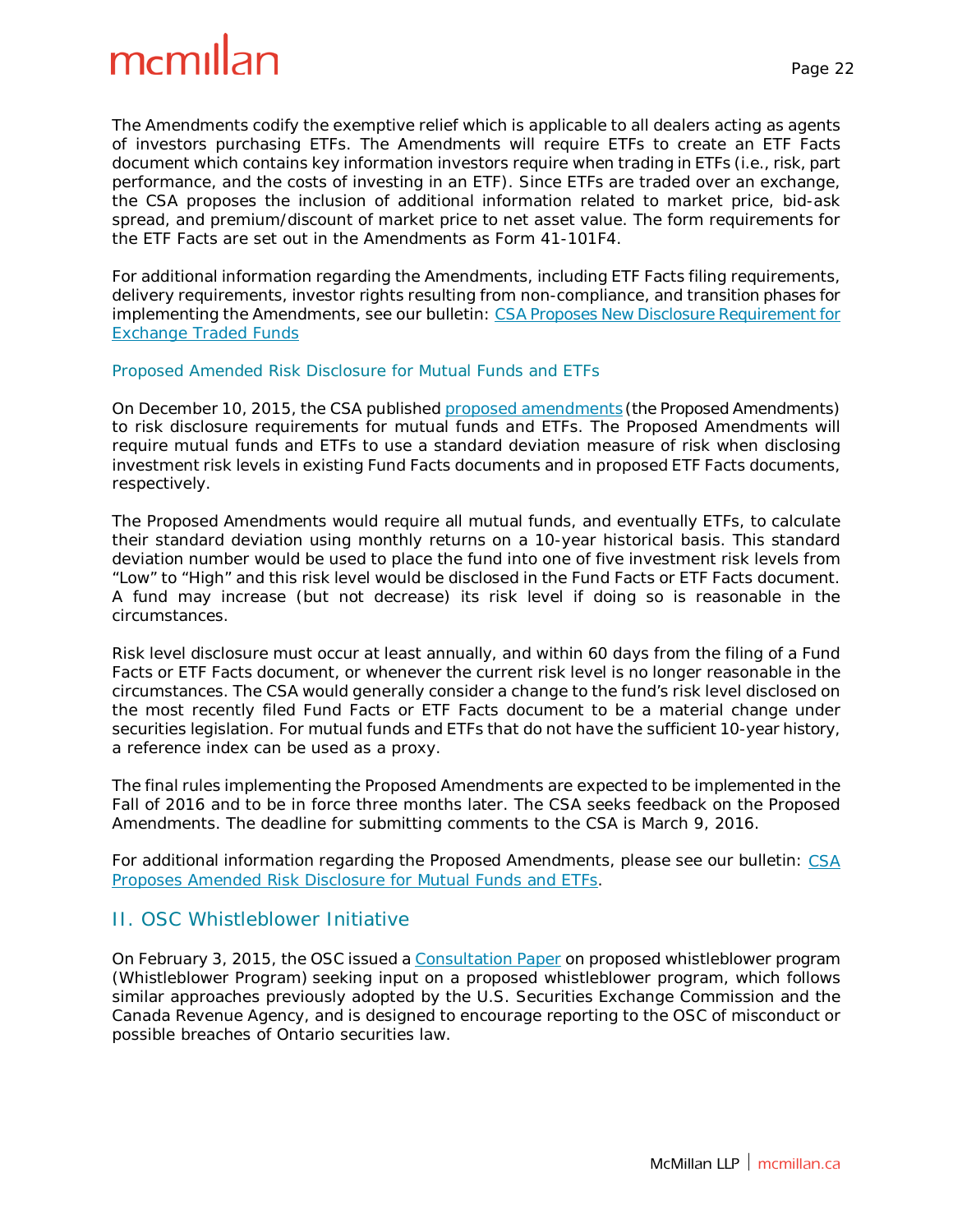On October 28, 2015, the OSC published its whistleblower policy for comment. The proposed [OSC Policy 15-601 Whistleblower Program](http://www.osc.gov.on.ca/en/49777.htm) (the Proposed Policy) is designed to encourage reporting to the OSC of misconduct or possible breaches of Ontario securities law. Under the Proposed Policy, those whistleblowers who satisfy certain stipulated criteria may be eligible for monetary bounties. One moderately surprising development announced through the Proposed Policy is that the maximum monetary award is up to \$5 million, which is substantially more than the \$1.5million proposed in the earlier Consultation Paper.

The whistleblower program would only be applicable to whistleblowers who report serious misconduct that results in an administrative proceeding or settlement pursuant to the Ontario *Securities Act*. If implemented, it would be the first of its kind among Canadian securities regulators. The OSC's comment period on the Proposed Policy closed on January 12, 2016.

Additional information regarding the Proposed Policy can be found in our bulletin: Blowing the [Whistle: The OSC Proposes Canada's First Whistleblower Program.](http://www.mcmillan.ca/Blowing-the-Whistle-The-OSC-Proposes-Canadas-First-Whistleblower-Program)

### <span id="page-27-0"></span>III. Alternative Funds Proposal Update

On February 12, 2015, the CSA published an [update](http://www.osc.gov.on.ca/en/SecuritiesLaw_csa_20150212_81-326_alternative-funds.htm) on the proposal for a comprehensive regulatory framework for publicly offered alternative investment funds (Alternative Funds Proposal). The Alternative Funds Proposal is the final phase of the CSA's ongoing effort to modernize regulation of investment fund products.

The CSA completed their public consultations in 2015 and further updates in the form of proposed rule amendments are expected from the CSA as it considers the comments provided and feedback given by stakeholders.

For additional information regarding the Alternative Funds Proposal, please see our bulletin: [CSA Publishes Update on Proposal for Alternative Investment Funds.](http://www.mcmillan.ca/CSA-Publishes-Update-on-Proposal-for-Alternative-Investment-Funds)

### <span id="page-27-1"></span>E. OTHER NOTABLE DEVELOPMENTS

l

### <span id="page-27-2"></span>I. CSA Guidance on Corporate Governance and Gender Diversity

In October 2014, the CSA announced the implementation of [new corporate governance](http://mcmillan.ca/New-Disclosure-Rules-for-Women-on-Boards-for-the-2015-Proxy-Season)  [disclosure rules](http://mcmillan.ca/New-Disclosure-Rules-for-Women-on-Boards-for-the-2015-Proxy-Season) (New Rules) aimed at increasing gender diversity on boards and in senior management. In December 2014, McMillan provided an [in-depth analysis of the New Rules](http://www.mcmillan.ca/Files/178058_New%20Gender%20Diversity%20and%20Board%20Renewal%20Disclosure%20Rules.pdf) and suggested possible approaches for compliance. On September 28, 2015, the CSA release[d CSA](https://www.osc.gov.on.ca/en/SecuritiesLaw_csa_20150928_58-307_staff-review-women-boards.htm)  [Multilateral Staff Notice 58-307 Staff Review of Women on Boards and in Executive Officer](https://www.osc.gov.on.ca/en/SecuritiesLaw_csa_20150928_58-307_staff-review-women-boards.htm)  Positions – [Compliance with NI 58-101 Disclosure of Corporate Governance Practices](https://www.osc.gov.on.ca/en/SecuritiesLaw_csa_20150928_58-307_staff-review-women-boards.htm) (the Report), which reports the findings of its review of compliance with the New Rules and provides guidance to assist issuers in areas where the quality of their disclosure needs improvement. Issuers are required to provide this disclosure in their information circular or annual information form (AIF).<sup>[10](#page-27-3)</sup> In light of the Report, issuers should ensure they have sufficiently familiarized themselves with the New Rules and that their corporate governance disclosure meets the requirements thereof.

<span id="page-27-3"></span> $10$  If the management solicits proxies for the purpose of electing directors, then the disclosure must be included in the management information circular; if it does not send out a management information circular then the disclosure must be in the AIF.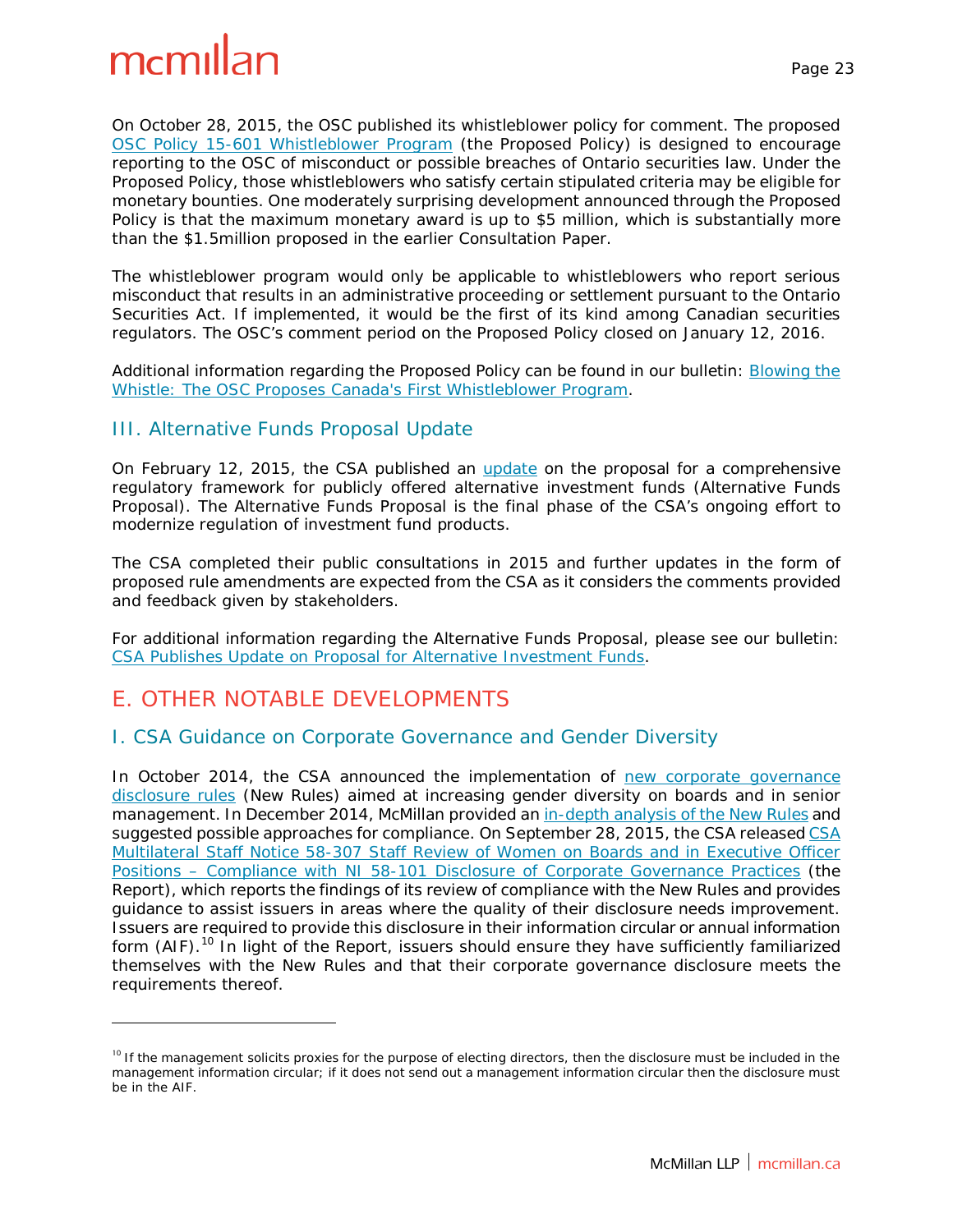## mcmill

#### <span id="page-28-0"></span>*Gender Diversity*

Although the Report indicates that issuers, particularly smaller ones, have some work to do to engage with the aims of the New Rules, it also offers hopeful signs for gender diversity in corporate Canada as some progress has clearly been made in the one proxy season that the New Rules have been in effect. The Report's findings are summarized below.

#### <span id="page-28-1"></span>*Number of Women on Boards and in Executive Officer Positions*

The Report reveals that 15% of the issuers sampled added one or more women to their board in the past year, and that the utilities and retail industries had the most women on boards while issuers in the extractive and technology industries had the least. Additionally, issuers with a market capitalization over \$2 billion had the most women on their boards and most female executive officers while a significant portion of those with a market capitalization under \$1 billion had neither.

#### <span id="page-28-2"></span>*Targets*

The CSA found that a very low percentage of issuers had set a target for women directors (7%) and executive officers (2%). The major reasons given for not setting targets were that issuers consider all candidates based on merit, targets would not be effective or would be arbitrary, and targets would be unduly restrictive or would reduce flexibility.

#### <span id="page-28-3"></span>*Adoption of a Written Policy Regarding the Representation of Women*

Only 14% of issuers disclosed the adoption of a written policy for the identification and nomination of women directors and 65% disclosed that they had decided not to adopt a written policy. The CSA generally found that the larger an issuer is, the more likely it is to have adopted a written policy. The review also found that issuers in the insurance, utility, communications and entertainment industries had the highest adoption policy rates, while those in the oil and gas, technology, biotech, hospitality, and environmental industries had the lowest.

#### <span id="page-28-4"></span>*Consideration of the Representation of Women*

In general, while a majority of issuers disclosed that they consider the representation of women when identifying new candidates for director (60%) and executive officer (53%) positions, the CSA found that only approximately 40% of these issuers explained how they make this consideration.

The CSA stated that disclosure under [Form 58-101F1](http://www.osc.gov.on.ca/en/14198.htm) requires an explanation of whether, and how, the board or nominating committee of a non-venture issuer considers the level of representation of women on the board and in executive officer positions in identifying and nominating candidates for executive officer positions. The CSA provided examples of certain steps that an issuer can follow to address the representation of women in director positions including having at least one female candidate in the list of potential candidates for the nomination to the board. Similarly, for executive officer positions, the CSA listed measures such as: proactively identifying talented individuals, developing flexible scheduling programs as well as identifying and implementing development plans for high-potential women.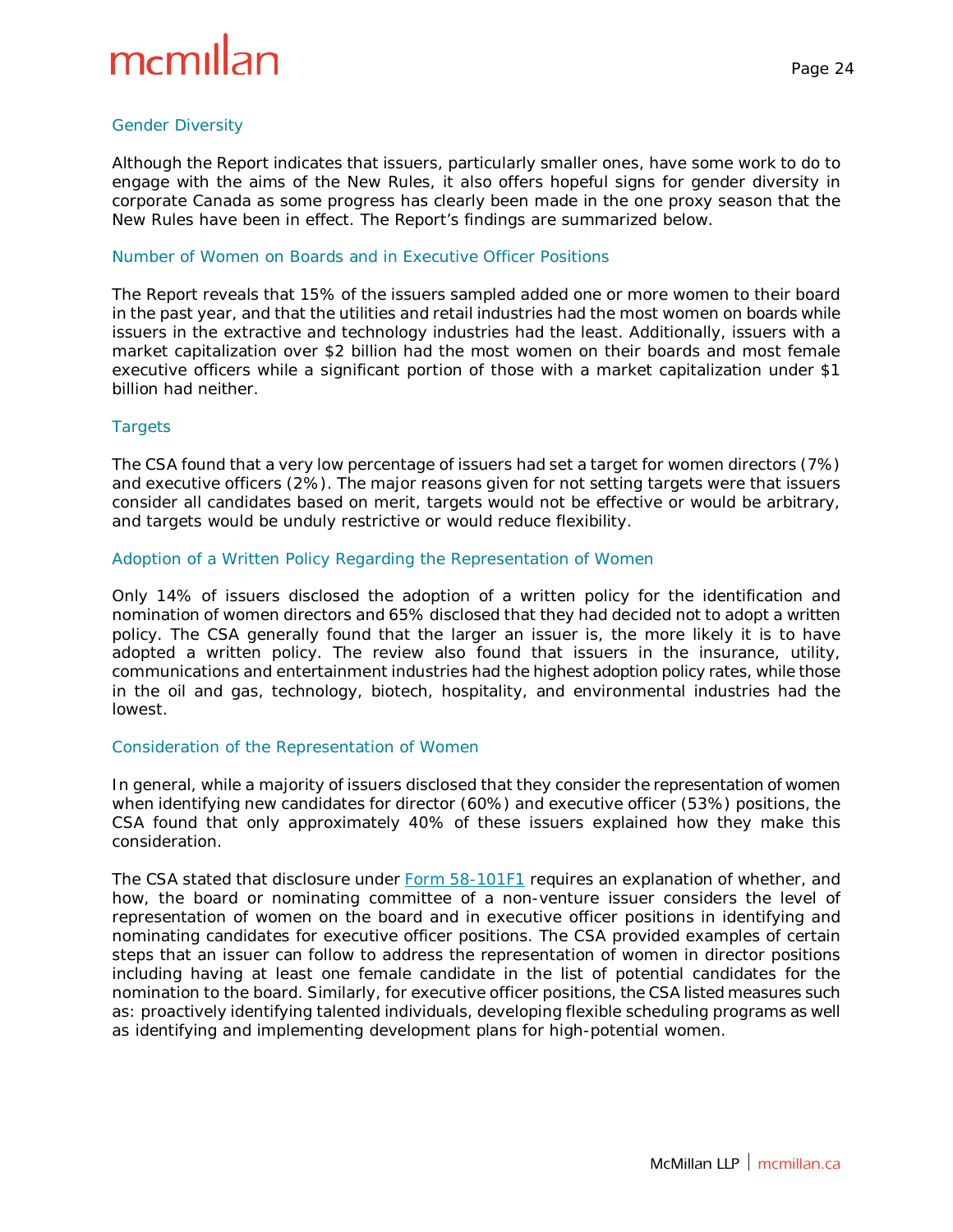## $m$ <sub>c</sub> $m$ ıll

#### <span id="page-29-0"></span>*Conclusions*

Although the Report indicates that issuers, particularly smaller ones, have some work to do to engage with the aims of the New Rules; it also offers hopeful signs for gender diversity in corporate Canada as some progress has clearly been made in the one proxy season that the New Rules have been in effect.

#### <span id="page-29-1"></span>*Term Limits and Other Mechanisms of Board Renewal*

Along with increasing gender diversity, the New Rules aim to facilitate board renewal. In response to comments, the CSA revised the New Rules to allow issuers to disclose other board renewal mechanisms they employ, recognizing that term limits are not the only way to achieve board renewal. The Report reveals that only 19% of issuers in the sample adopted director term limits, while 56% preferred other mechanisms of board renewal. The most commonly cited mechanism was some form of annual board assessment. The Report reminds issuers that descriptions of board assessment processes should discuss how the assessment process relates to board renewal.

For a more in-depth discussion of the Report, please refer to our bulletin: Progress on gender [diversity, but still work to be done: CSA reports on compliance with the new gender diversity](http://www.mcmillan.ca/Progress-on-gender-diversity-but-still-work-to-be-done-CSA-reports-on-compliance-with-the-new-gender-diversity-disclosure-rules)  [disclosure rule.](http://www.mcmillan.ca/Progress-on-gender-diversity-but-still-work-to-be-done-CSA-reports-on-compliance-with-the-new-gender-diversity-disclosure-rules)

### <span id="page-29-2"></span>II. Related Party Transaction Reporting

In February 2015, the OSC released [a report](http://www.osc.gov.on.ca/en/SecuritiesLaw_sn_20150129_51-723_transaction-disclosure.htm) based on a review of related party transaction disclosure in which it identified disclosure issues and provided guidance to issuers preparing required related party disclosure.

Generally, a related party transaction is a transaction between an issuer and a person that is a related party of the issuer at the time the transaction is agreed to, as a consequence of which the issuer directly or indirectly enters into certain specified transactions. Such transactions include instances where the issuer purchases an asset from or sells an asset to the related party, assumes or becomes subject to a liability of the related party, or issues securities to the related party. Related parties of an issuer include shareholders holding more than 10% of voting securities, directors, senior officers and each of their affiliates. In Canada, related party transaction disclosure is required pursuant to financial statement disclosure requirements under IFRS [\(IAS](http://www.ifrs.org/Documents/IAS24.pdf) 24), Form 51-102F1 [Management's Discussion &](http://www.albertasecurities.com/Regulatory%20Instruments/3665185-v1%2051-102f1%20post%20IFRS%20consolidation.pdf) Analysis and MI 61-101 [Protection of](http://www.osc.gov.on.ca/en/13230.htm)  Minority [Security Holders in Special Transactions.](http://www.osc.gov.on.ca/en/13230.htm)

The OSC staff reviewed 100 issuers to assess compliance with disclosure requirements with a view to understanding the range of practice in respect of issuers' approval and disclosure of related party transactions. Ultimately, the report found that while financial and MD&A disclosure met most key disclosure requirements, a number of deficiencies were identified, including the following:

 In 17% of the financial statements reviewed, a prospective improvement in disclosure relating to the relationship between an issuer and its parent or subsidiaries was requested.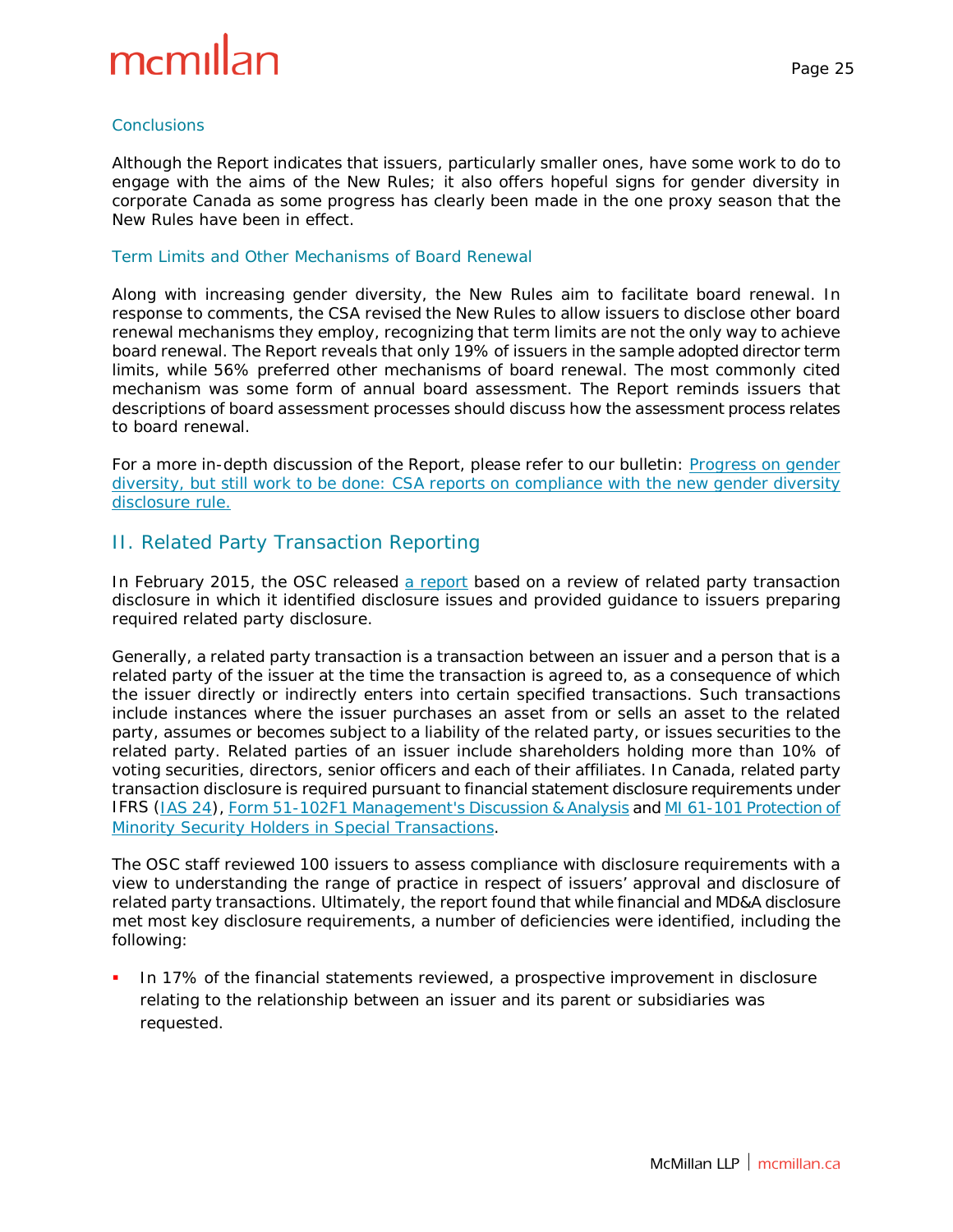- In 47% of MD&A reviewed, the related party transaction disclosure was generic and lacking sufficient details (for instance, using generic term such as a "director" instead of naming the specific individual).
- A significant percentage of issuers reviewed had not filed their code of conduct that described how the board of directors should address related party transactions on SEDAR.

### <span id="page-30-0"></span>III. IIROC Issues Final Guidance on Underwriting Due Diligence

In December 2014, the Investment Industry Regulatory Organization of Canada (IIROC) issued [its final guidance](http://www.iiroc.ca/Documents/2014/f34043d2-b806-447e-a115-1f53c387c1a7_en.pdf) regarding due diligence conducted by underwriters on public offerings of securities in Canada. The proposed guidance was originally published by IIROC in March 2014 and was amended to address a number of comments. The final guidance promotes consistency and enhanced standards by setting out the elements of the underwriting due diligence process as well as the types of policies and procedures dealer members need to follow. The guidance is explained through the following nine principles:

- 1. *Policies and Procedures*: Dealer members should have written policies and procedures for the underwriting process and have effective oversight of these activities. Policies and procedures should reflect what a reasonable due diligence review involves in the context of the circumstances of the offering.
- 2. *Due Diligence Plan*: Dealer members should have a due diligence plan that reflects the context of the offering. A written due diligence plan may not be necessary if an underwriter's written policies and procedures adequately set out the matters to be considered.
- 3. *Due Diligence Q&A Sessions*: Dealer members should hold "Q&A" sessions at appropriate points during the offering process which should allow the parties to address any "red flags" that arise during the due diligence process.
- 4. *Business Due Diligence*: Dealer members should perform business due diligence to understand the business of the issuer and key factors affecting the issuer's business.
- 5. *Legal Due Diligence*: Dealer members should understand the boundary between business due diligence and legal due diligence and should supervise the legal due diligence performed by underwriters' counsel.
- 6. *Reliance on Experts*: Underwriters should consider the qualifications, experience, independence and reputation of an expert; the extent to which a dealer member should rely on an expert opinion is a contextual determination.
- 7. *Reliance on Lead Underwriter*: Each syndicate member is subject to the same liability for misrepresentation under securities legislation and each syndicate member should satisfy itself that the lead underwriter performed the kind of due diligence that it would have performed on its own.
- 8. *Due Diligence Record-Keeping:* Each dealer member should document the due diligence process to demonstrate compliance with its policies, IIROC requirements, and securities laws.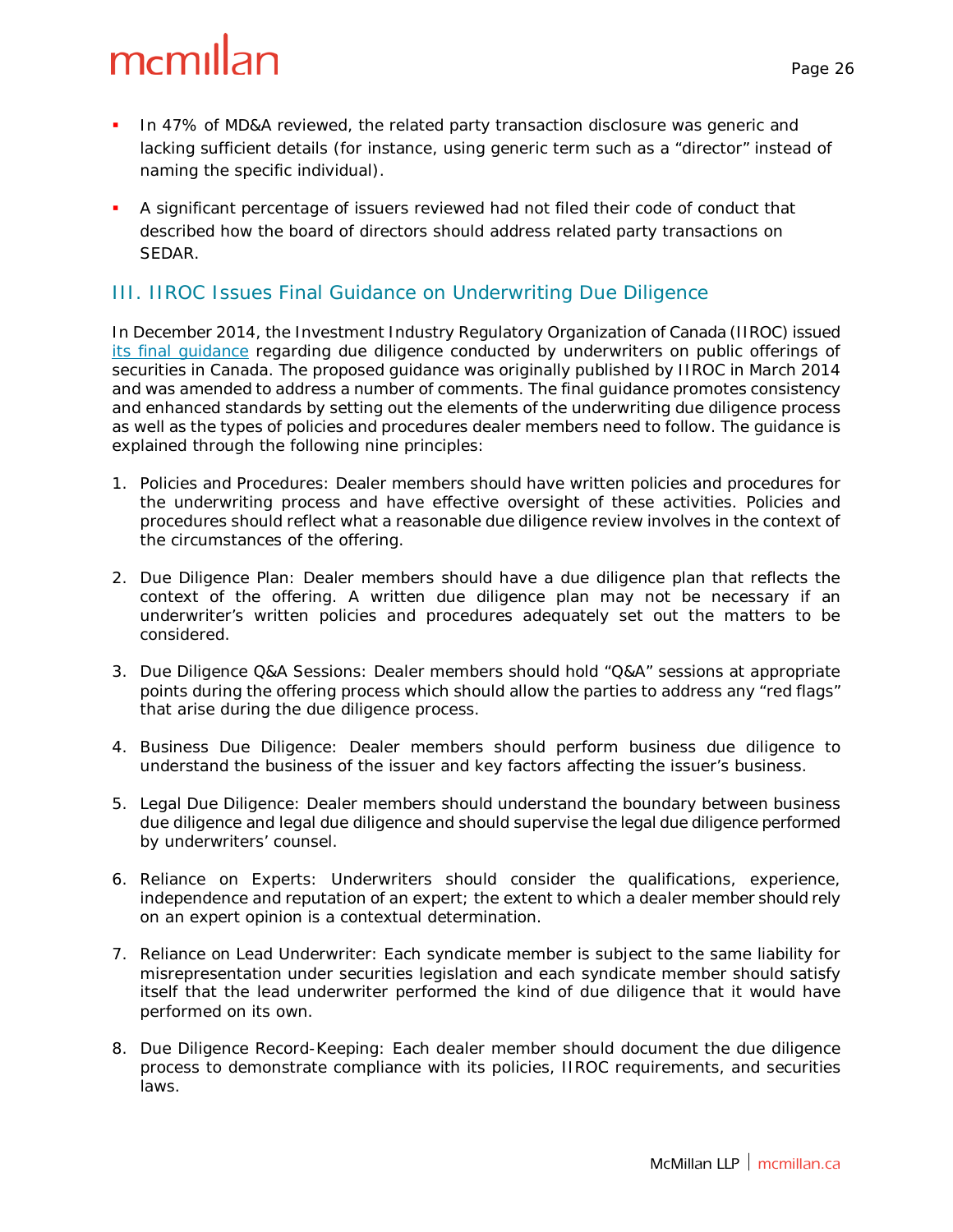9. *The Role of Supervision and Compliance*: Each dealer member should have a supervisory and compliance framework to ensure compliance with policies and procedures, IIROC requirements and applicable securities laws. A senior investment banking professional should be involved throughout the due diligence process to ensure proper supervision and compliance.

### <span id="page-31-0"></span>IV. CSA: Proxy Voting in Canada Needs Modernization

The CSA have been engaged in a review of the Canadian voting infrastructure since August 2013, in the wake of various concerns expressed by market participants regarding the integrity and reliability of the network of organizations, systems, legal rules and market practices that support the solicitation, collection, submission and tabulation of proxy votes for shareholder meetings in the context of the Canadian beneficial share ownership system.

CSA staff [issued a report in January 2015](https://www.osc.gov.on.ca/documents/en/Securities-Category5/csa_20150129_54-303_progress-report.pdf) that discusses the progress made to date in their review and outlines next steps. The progress report confirms that the CSA believes the current system to be fragmented and requiring modernization and improvement, and identifies a number of specific improvements that must be made in the vote reconciliation process. We expect this review process to continue in 2016 and beyond. In the spring of 2015, the CSA also chose not to regulate proxy advisory firms such as ISS and Glass Lewis, opting instead to issue guidance on best practices that proxy advisory firms should follow.

For a McMillan bulletin on this topic please see: [Proxy Voting in Canada Needs Modernization.](http://www.mcmillan.ca/Proxy-Voting-in-Canada-Needs-Modernization)

### <span id="page-31-1"></span>V. IIROC Announces Priorities for Up Coming Year

In order to assist market participants with dealing with the challenges and changes in the capital markets experienced over the last several years, IIROC is reviewing how it can fulfill its regulatory mandate and adjusting its strategic objectives and priorities for the upcoming year. In a Notice published on April 28, 2015 (the Notice) IIROC set out its key priorities from the date thereof until March 31, 2016.

One of IIROC's priorities is to continue to respond to the 2013 Member Survey, focusing on two key findings: timeliness of compliance examination findings, and IIROC's consideration of the potential impact and consequences of its regulatory actions on stakeholders.

In the Notice, IIROC noted that it will ensure its mandate is met through setting high proficiency standards and education requirements, rule-making, compliance examinations, enhanced surveillance, member and investor education, proactive guidance and enforcement of rules to hold dealers and registrants accountable for their actions. IIROC will continue to take a risk-based approach to conduct reviews of IIROC-regulated firms to foster a culture of compliance. IIROC listed its strategic goals as being to:

- Promote a culture of compliance;
- Protect and educate the investing public;
- Deliver effective and expert regulation;
- Strengthen the fairness, integrity, efficiency and competitiveness of Canadian capital markets;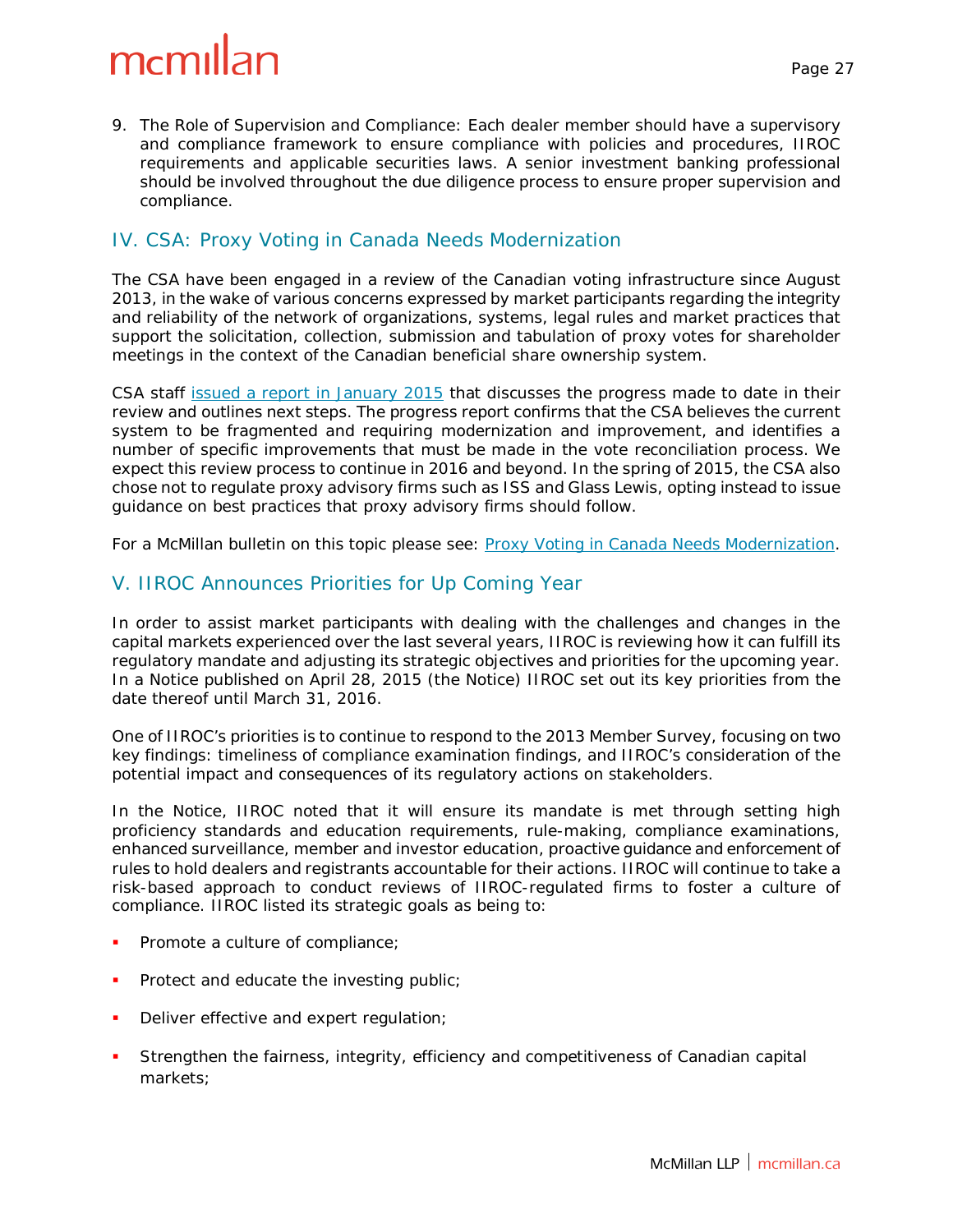- Act in an accountable, transparent and fair manner;
- Be a cost effective and efficient organization; and
- Be an employer of choice.

To accomplish these goals IIROC has published a list of 27 activities and projects it will undertake over the next year that fall under the following categories:

- Member regulation projects;
- Market regulation projects;
- Responding to Member Survey;
- Working with other regulators and stakeholders; and
- Improving IIROC operations.

A detailed list of the projects and their timelines is available in the [Notice.](http://www.iiroc.ca/Documents/2015/c3992f17-cbd2-4ac6-be4f-189dd1a93142_en.pdf) For further analysis please see our bulletin on this topic please see[: IIROC Announces Priorities for Up Coming Year.](http://www.mcmillan.ca/IIROC-Announces-Priorities-for-Up-Coming-Year)

### <span id="page-32-0"></span>VI. ISS Proxy Voting Guidelines for 2016

On November 20, 2015, [Institutional Shareholder Services](http://www.issgovernance.com/) (ISS) released its [2016 Americas](http://www.issgovernance.com/file/policy/2016-americas-policy-updates.pdf)  [Proxy Voting Guidelines Updates](http://www.issgovernance.com/file/policy/2016-americas-policy-updates.pdf) (the Guidelines) for meetings held in 2016. The Guidelines are a product of ISS' 2015 global policy survey, which solicited the views of investors, companies, and other interested parties with respect to corporate governance issues. Among the topics considered are director overboarding, proxy access, compensation programs and compensation disclosure at externally-managed issuers. The Guidelines include the following changes:

*Equity Plan Scorecard for equity compensation plans – TSX companies:*

- ISS will evaluate equity plan proposals using three categories of factors: plan cost, plan features, and grant practices;
- Equity compensation plans for S&P/TSX and Non-Composite TSX-listed companies will be evaluated using separate models;
- ISS' vote recommendation will be based upon the overall construction of the plan and historic use of equity, not a series of pass/fail tests; and
- There will still be a small number of negative factors that will prevent ISS support.

*Compensation-related votes at externally-managed issuers – TSX and TSXV companies:*

 ISS will generally recommend against say-on-pay proposals where there is an external management structure in place, and there is insufficient detail in the company's disclosures for ISS to perform a comprehensive pay-for-performance analysis.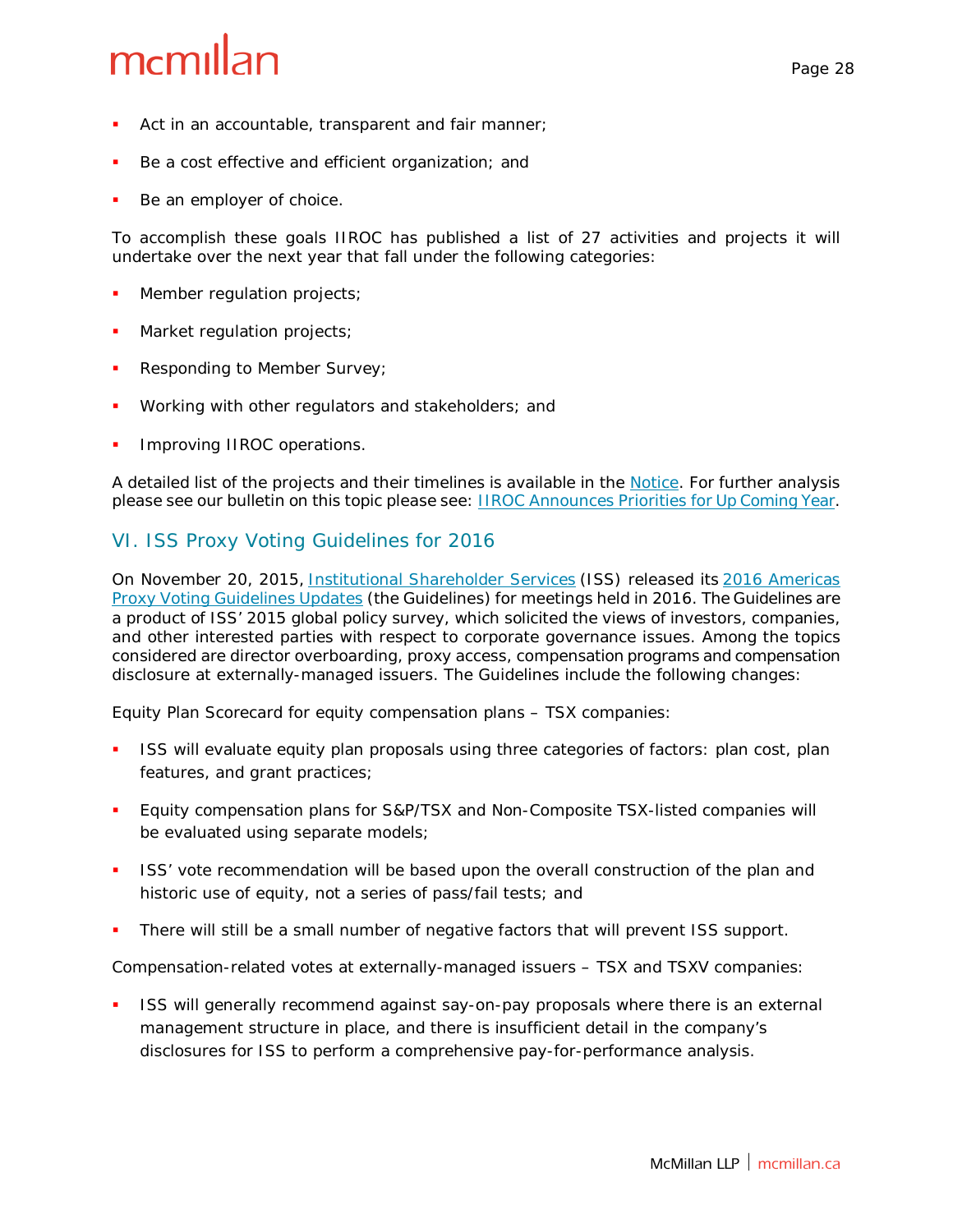The Guidelines also include certain changes relating to Director overboarding which go into effect next year. As of February 1, 2017, ISS will issue a negative vote recommendation for directors who are not public company CEOs who sit on more than four public company boards *and* attend fewer than 75% of meetings without valid reason. ISS will also issue negative vote recommendation for sitting public company CEOs who sit on more than one board in addition to their own board *and* attend fewer than 75% of meetings without valid reason.

### <span id="page-33-0"></span>VII. SPACs – The "New" Private Equity Vehicle in Canada

Special purpose acquisition corporations (SPACs) are publicly-traded holding companies with no operating business at the time of going public. Instead, SPACs are marketed on the strength of an experienced management team, sophisticated investors and a sponsor (the Founders). After completing an initial public offering (IPO) SPACs use the proceeds raised to acquire an operating business.

On April 21, 2015, Dundee Acquisition Ltd. completed its IPO of \$100 million Class A restricted voting units, making it the first SPAC to go public in the Canadian capital markets. A couple of months later, on June 24, 2015, Acasta Enterprises Inc. announced that it had filed a prospectus for an IPO of \$275 million. These were just two of the five TSX listings that raised over \$1 billion in capital utilizing the SPAC program to go public. Other issuers included INFOR Acquisition Corp., Alignvest Acquisition Corporation, and Gibraltar Growth Corporation.

SPACs require a minimum IPO of \$30 million and there must be at least one million freely tradable securities held by public holders and at least 300 public holders of securities, holding at least one board lot each. Generally, the proceeds of the IPO (or a significant portion thereof) are held in trust (or escrowed) while management seeks an appropriate target business to effect an undetermined future acquisition (a qualifying acquisition), which needs to be completed within 36 months from the date of the IPO. If a qualifying acquisition is not completed prior to the deadline, the escrowed IPO proceeds are returned to shareholders (other than the Founders).

The utilization of the SPAC asset class in Canada is new and it will be interesting to see how it develops. While the future of this asset class looks promising, long-term success will no doubt be linked directly to the achievements of the early market entrants, and more specifically to the quality of the qualifying acquisitions completed by these early market entrants.

For further information on SPACs, please see our bulletin on the topic please refer to: [SPACs,](http://www.mcmillan.ca/SPACs-The-New-Private-Equity-Vehicle-in-Canada--An-Asset-Class-of-800M-and-Growing)  [The "New" Private Equity Vehicle in Canada –](http://www.mcmillan.ca/SPACs-The-New-Private-Equity-Vehicle-in-Canada--An-Asset-Class-of-800M-and-Growing) An Asset Class of \$800M and Growing.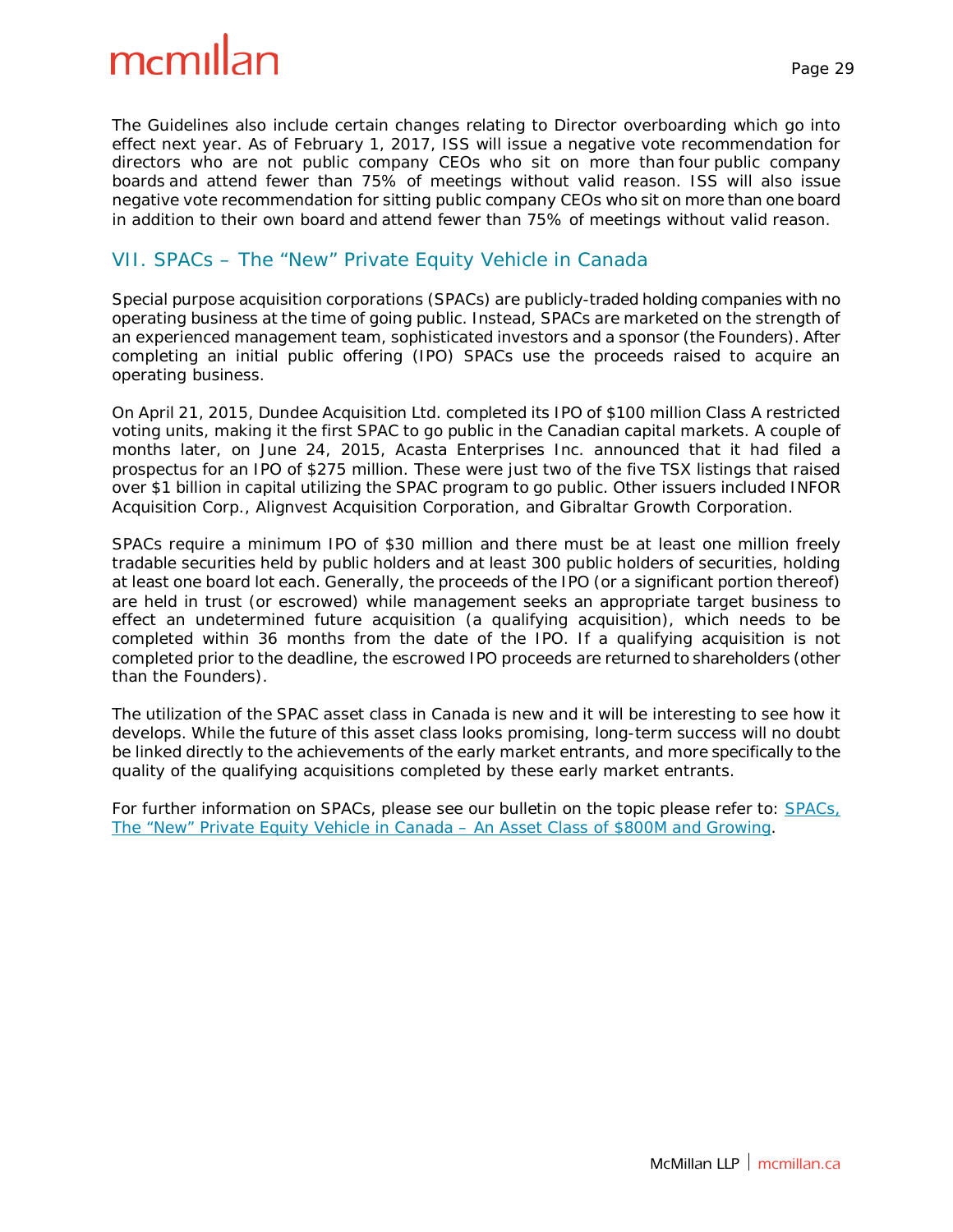## <span id="page-34-0"></span>AUTHORS



[Amandeep Sandhu](http://www.mcmillan.ca/AmandeepSandhu) 604.691.7448 [amandeep.sandhu@mcmillan.ca](mailto:amandeep.sandhu@mcmillan.ca)

Amandeep Sandhu is a partner in the firm's Capital Markets and M&A Group, working out of McMillan's Vancouver office. Amandeep advises a broad range of companies on mergers and acquisitions, initial public offerings, private placements, public equity and debt financings, as well as stock exchange listings on the Toronto Stock Exchange and the TSX Venture Exchange. Amandeep also provides detailed advice to companies with respect to securities regulatory compliance, continuous disclosure requirements and corporate governance matters.



[Andjela Vukobrat](http://www.mcmillan.ca/AndjelaVukobrat) 778.328.1491 [andjela.vukobrat@mcmillan.ca](mailto:andjela.vukobrat@mcmillan.ca)

Andjela Vukobrat is an associate in the Capital Markets and M&A Group in McMillan's Vancouver office. Andjela's practice focuses primarily on transactional, regulatory and general corporate and commercial matters. Andjela also assists public and private companies with general securities compliance, corporate governance matters, and continuous disclosure requirements.

#### **Ravipal Bains**

236.826.3262 [ravipal.bains@mcmillan.ca](mailto:ravipal.bains@mcmillan.ca)

Ravipal Bains is an articled student in McMillan's Vancouver office with an interest in capital markets.